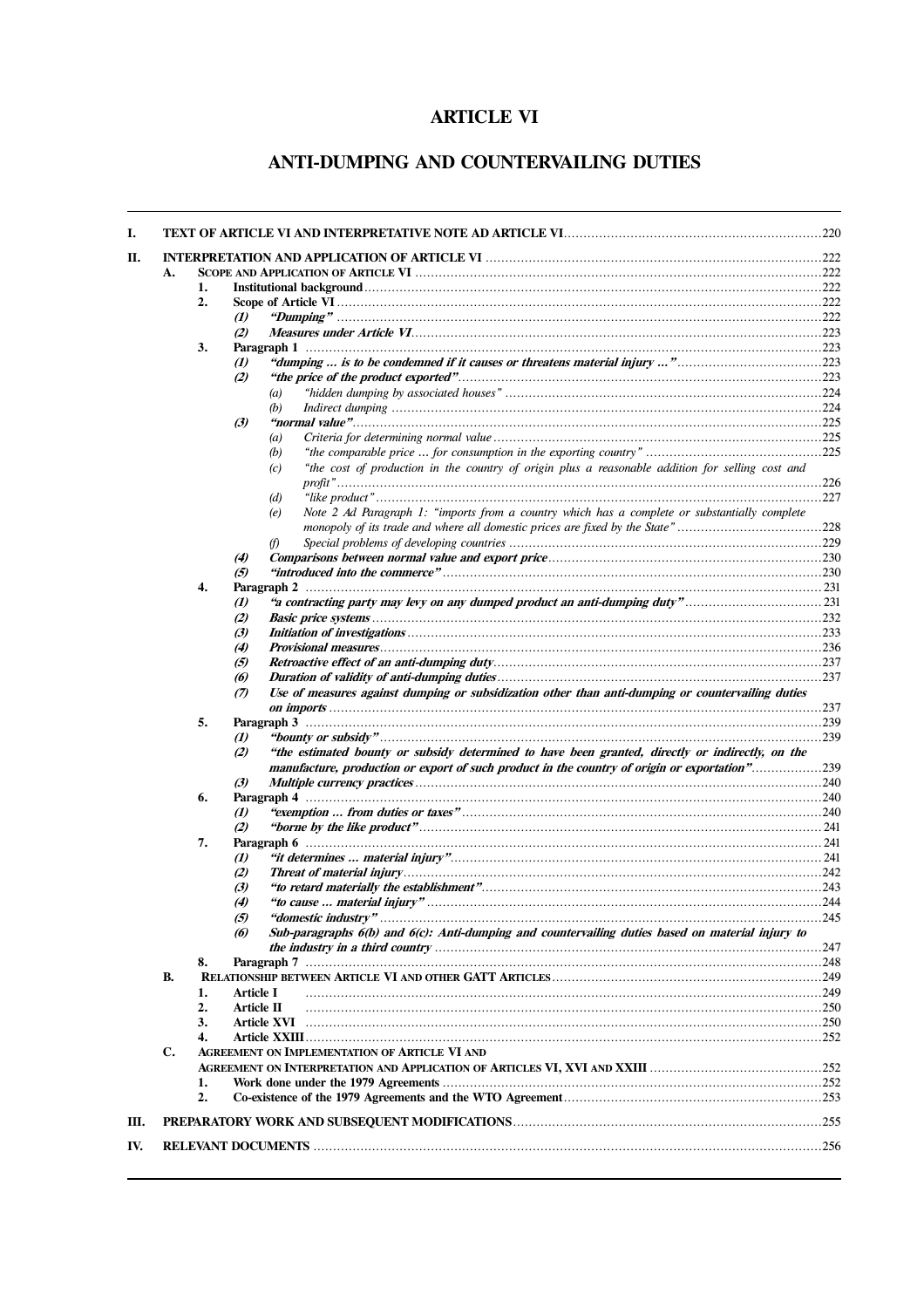# **I. TEXT OF ARTICLE VI AND INTERPRETATIVE NOTE AD ARTICLE VI**

# Article VI

# *Anti-dumping and Countervailing Duties*

 1. The contracting parties recognize that dumping, by which products of one country are introduced into the commerce of another country at less than the normal value of the products, is to be condemned if it causes or threatens material injury to an established industry in the territory of a contracting party or materially retards the establishment of a domestic industry. For the purposes of this Article, a product is to be considered as being introduced into the commerce of an importing country at less than its normal value, if the price of the product exported from one country to another

- (*a*) is less than the comparable price, in the ordinary course of trade, for the like product when destined for consumption in the exporting country, or,
- (*b*) in the absence of such domestic price, is less than either
	- (i) the highest comparable price for the like product for export to any third country in the ordinary course of trade, or
	- (ii) the cost of production of the product in the country of origin plus a reasonable addition for selling cost and profit.

Due allowance shall be made in each case for differences in conditions and terms of sale, for differences in taxation, and for other differences affecting price comparability.\*

In order to offset or prevent dumping, a contracting party may levy on any dumped product an antidumping duty not greater in amount than the margin of dumping in respect of such product. For the purposes of this Article, the margin of dumping is the price difference determined in accordance with the provisions of paragraph 1.\*

 3. No countervailing duty shall be levied on any product of the territory of any contracting party imported into the territory of another contracting party in excess of an amount equal to the estimated bounty or subsidy determined to have been granted, directly or indirectly, on the manufacture, production or export of such product in the country of origin or exportation, including any special subsidy to the transportation of a particular product. The term "countervailing duty" shall be understood to mean a special duty levied for the purpose of offsetting any bounty or subsidy bestowed, directly, or indirectly, upon the manufacture, production or export of any merchandise.\*

 4. No product of the territory of any contracting party imported into the territory of any other contracting party shall be subject to anti-dumping or countervailing duty by reason of the exemption of such product from duties or taxes borne by the like product when destined for consumption in the country of origin or exportation, or by reason of the refund of such duties or taxes.

 5. No product of the territory of any contracting party imported into the territory of any other contracting party shall be subject to both anti-dumping and countervailing duties to compensate for the same situation of dumping or export subsidization.

 6. (*a*) No contracting party shall levy any anti-dumping or countervailing duty on the importation of any product of the territory of another contracting party unless it determines that the effect of the dumping or subsidization, as the case may be, is such as to cause or threaten material injury to an established domestic industry, or is such as to retard materially the establishment of a domestic industry.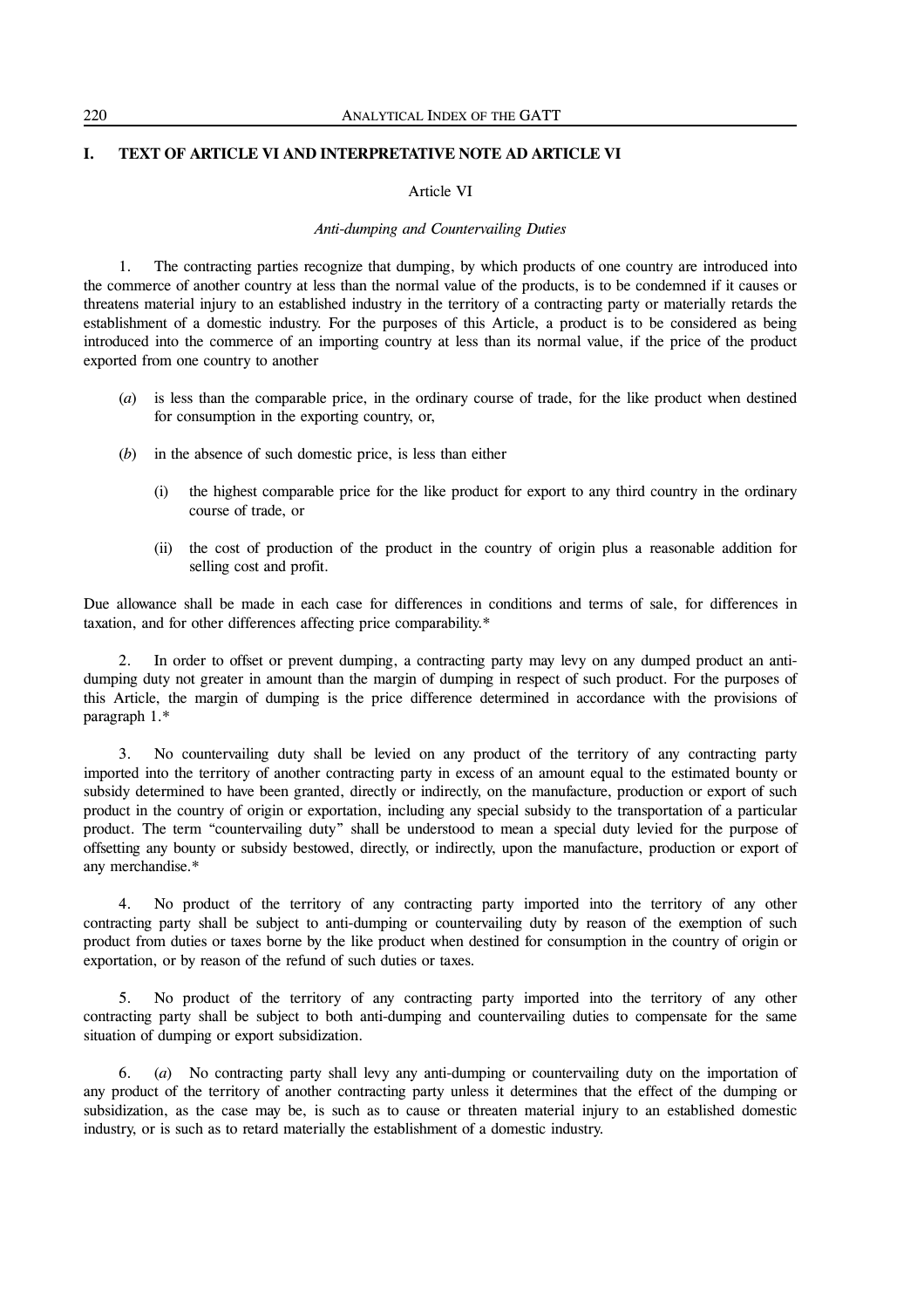(*b*) The CONTRACTING PARTIES may waive the requirement of sub-paragraph (*a*) of this paragraph so as to permit a contracting party to levy an anti-dumping or countervailing duty on the importation of any product for the purpose of offsetting dumping or subsidization which causes or threatens material injury to an industry in the territory of another contracting party exporting the product concerned to the territory of the importing contracting party. The CONTRACTING PARTIES shall waive the requirements of sub-paragraph (*a*) of this paragraph, so as to permit the levying of a countervailing duty, in cases in which they find that a subsidy is causing or threatening material injury to an industry in the territory of another contracting party exporting the product concerned to the territory of the importing contracting party.\*

 (*c*) In exceptional circumstances, however, where delay might cause damage which would be difficult to repair, a contracting party may levy a countervailing duty for the purpose referred to in sub-paragraph (*b*) of this paragraph without the prior approval of the CONTRACTING PARTIES; *Provided* that such action shall be reported immediately to the CONTRACTING PARTIES and that the countervailing duty shall be withdrawn promptly if the CONTRACTING PARTIES disapprove.

 7. A system for the stabilization of the domestic price or of the return to domestic producers of a primary commodity, independently of the movements of export prices, which results at times in the sale of the commodity for export at a price lower than the comparable price charged for the like commodity to buyers in the domestic market, shall be presumed not to result in material injury within the meaning of paragraph 6 if it is determined by consultation among the contracting parties substantially interested in the commodity concerned that:

- (*a*) the system has also resulted in the sale of the commodity for export at a price higher than the comparable price charged for the like commodity to buyers in the domestic market, and
- (*b*) the system is so operated, either because of the effective regulation of production, or otherwise, as not to stimulate exports unduly or otherwise seriously prejudice the interests of other contracting parties.

#### Interpretative Note *Ad* Article VI from Annex I

#### *Paragraph 1*

 1. Hidden dumping by associated houses (that is, the sale by an importer at a price below that corresponding to the price invoiced by an exporter with whom the importer is associated, and also below the price in the exporting country) constitutes a form of price dumping with respect to which the margin of dumping may be calculated on the basis of the price at which the goods are resold by the importer.

 2. It is recognized that, in the case of imports from a country which has a complete or substantially complete monopoly of its trade and where all domestic prices are fixed by the State, special difficulties may exist in determining price comparability for the purposes of paragraph 1, and in such cases importing contracting parties may find it necessary to take into account the possibility that a strict comparison with domestic prices in such a country may not always be appropriate.

#### *Paragraphs 2 and 3*

 1. As in many other cases in customs administration, a contracting party may require reasonable security (bond or cash deposit) for the payment of anti-dumping or countervailing duty pending final determination of the facts in any case of suspected dumping or subsidization.

 2. Multiple currency practices can in certain circumstances constitute a subsidy to exports which may be met by countervailing duties under paragraph 3 or can constitute a form of dumping by means of a partial depreciation of a country's currency which may be met by action under paragraph 2. By "multiple currency practices" is meant practices by governments or sanctioned by governments.

#### *Paragraph 6* (b)

 Waivers under the provisions of this sub-paragraph shall be granted only on application by the contracting party proposing to levy an anti-dumping or countervailing duty, as the case may be.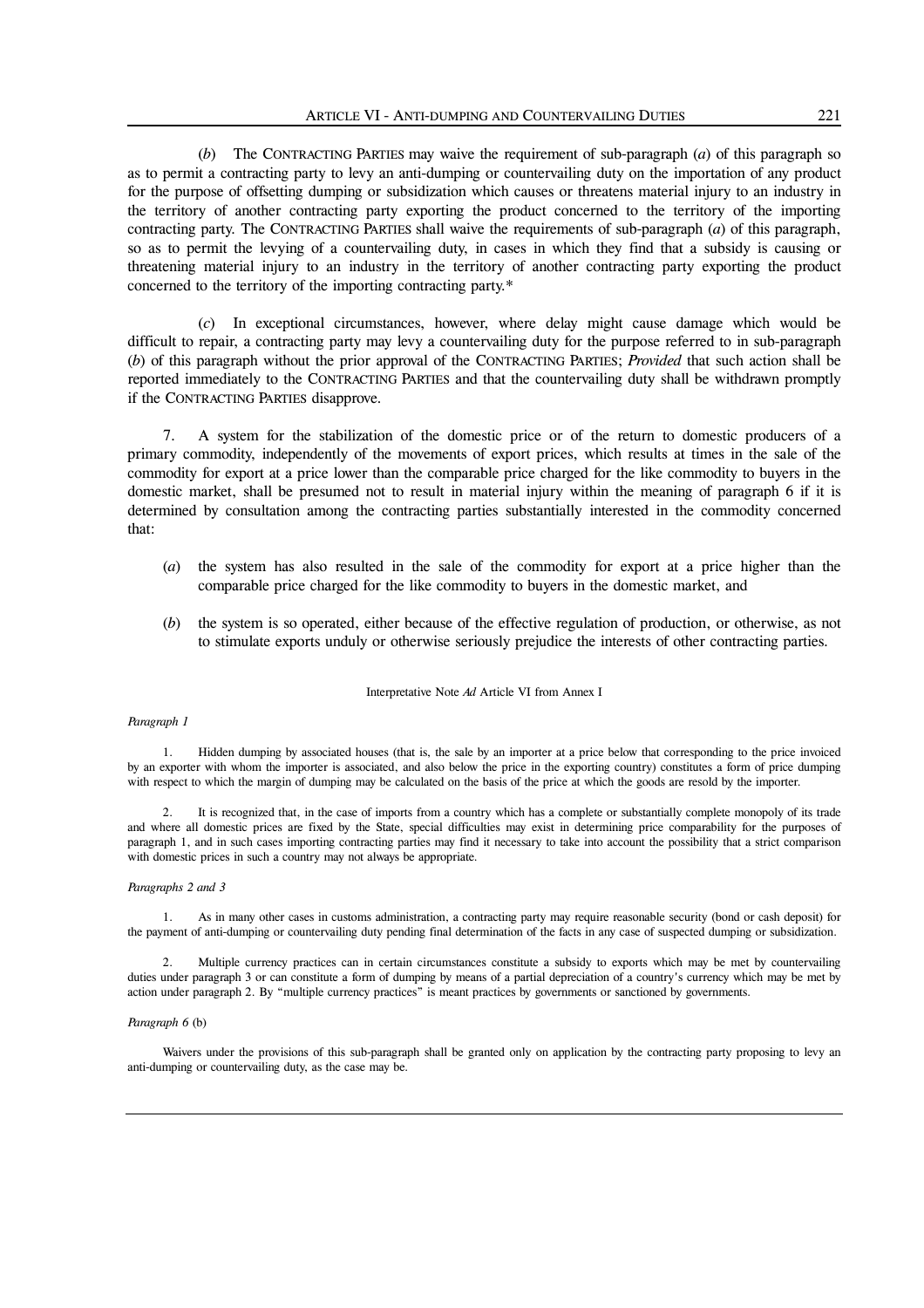# **II. INTERPRETATION AND APPLICATION OF ARTICLE VI**

# **A. SCOPE AND APPLICATION OF ARTICLE VI**

# **1. Institutional background**

 In the Kennedy Round of multilateral trade negotiations, the 1967 Agreement on Implementation of Article VI was negotiated, and entered into force on 1 July 1968. In the Tokyo Round of multilateral trade negotiations, two agreements relating to Article VI were negotiated, and entered into force on 1 January 1980: the 1979 Agreement on Implementation of Article VI, and the 1979 Agreement on Interpretation and Application of Articles VI, XVI and XXIII. The 1967 agreement was limited in participation to those contracting parties and the EEC which had accepted it; the 1979 agreements were limited in participation to contracting parties that had accepted them, or governments not contracting parties to the GATT which had acceded to them.

 In the Uruguay Round of multilateral trade negotiations, new agreements were negotiated, which are included in Annex 1A of the WTO Agreement, entered into force with it on 1 January 1995, and bind all Members of the WTO: the 1994 Agreement on Implementation of Article VI, and the Agreement on Subsidies and Countervailing Measures. Information is provided in this chapter from relevant panel reports and decisions under the 1967 and 1979 agreements and in GATT practice, but not on the WTO agreements.

See further at page 252.

# **2. Scope of Article VI**

#### **(1) "Dumping"**

 During the London meetings of the Preparatory Committee, in the discussions of the Technical Sub-Committee on Article 11 of the US proposed Charter on anti-dumping duties, it was stated that "the discussion had shown that there were four types of dumping: price, service, exchange and social. Article 11 permitted measures to counteract the first type. It would obligate members not to impose anti-dumping duties with respect to the other three types. It seemed to be generally agreed that exchange dumping was a question for the Fund to consider. Social dumping was a matter for consideration by the Committee studying industrialization".<sup>1</sup>

 The Report of the Sub-Committee at the Havana Conference which considered and extensively debated the article of the Charter on anti-dumping and countervailing duties noted regarding the text of this Article, "The Article as agreed to by the Sub-Committee condemns injurious 'price dumping' as defined therein and does not relate to other types of dumping".<sup>2</sup> The Report of another Sub-Committee which considered the general exceptions to Chapter IV, the commercial policy chapter of the Charter, noted as well that, in discussing an amendment to the provision corresponding to GATT Article  $XX(d)$ , "designed to exempt measures against socalled 'social dumping' from the provisions of Chapter IV, the Sub-Committee expressed the view that this objective was covered for short-term purposes by paragraph 1 of Article 40 [XIX] and for long-term purposes by Article 7 [on worker rights] in combination with Articles 93, 94 and 95 [on dispute settlement]".<sup>3</sup>

 The 1960 Second Report of the Group of Experts on "Anti-Dumping and Countervailing Duties" notes that "the Group decided that what was generally known as freight dumping did not fall under the provisions of Article  $VI^{\frac{1}{2}}$ <sup>4</sup>

<sup>1</sup> EPCT/C.II/48, p. 1.

<sup>&</sup>lt;sup>2</sup>Havana Reports, p. 74, para. 23; see also E/CONF.2/C.3/C/18, p. 3. In 1948 this Article of the Havana Charter was brought into the General Agreement and replaced the prior text of Article VI; see Section III below.

<sup>3</sup> Havana Reports, p. 84, para. 19.

<sup>4</sup> L/1141, adopted on 27 May 1960, 9S/194, 199, para. 27; concerning freight dumping see further SR.13/16, Spec/326/58, and Spec/343/58.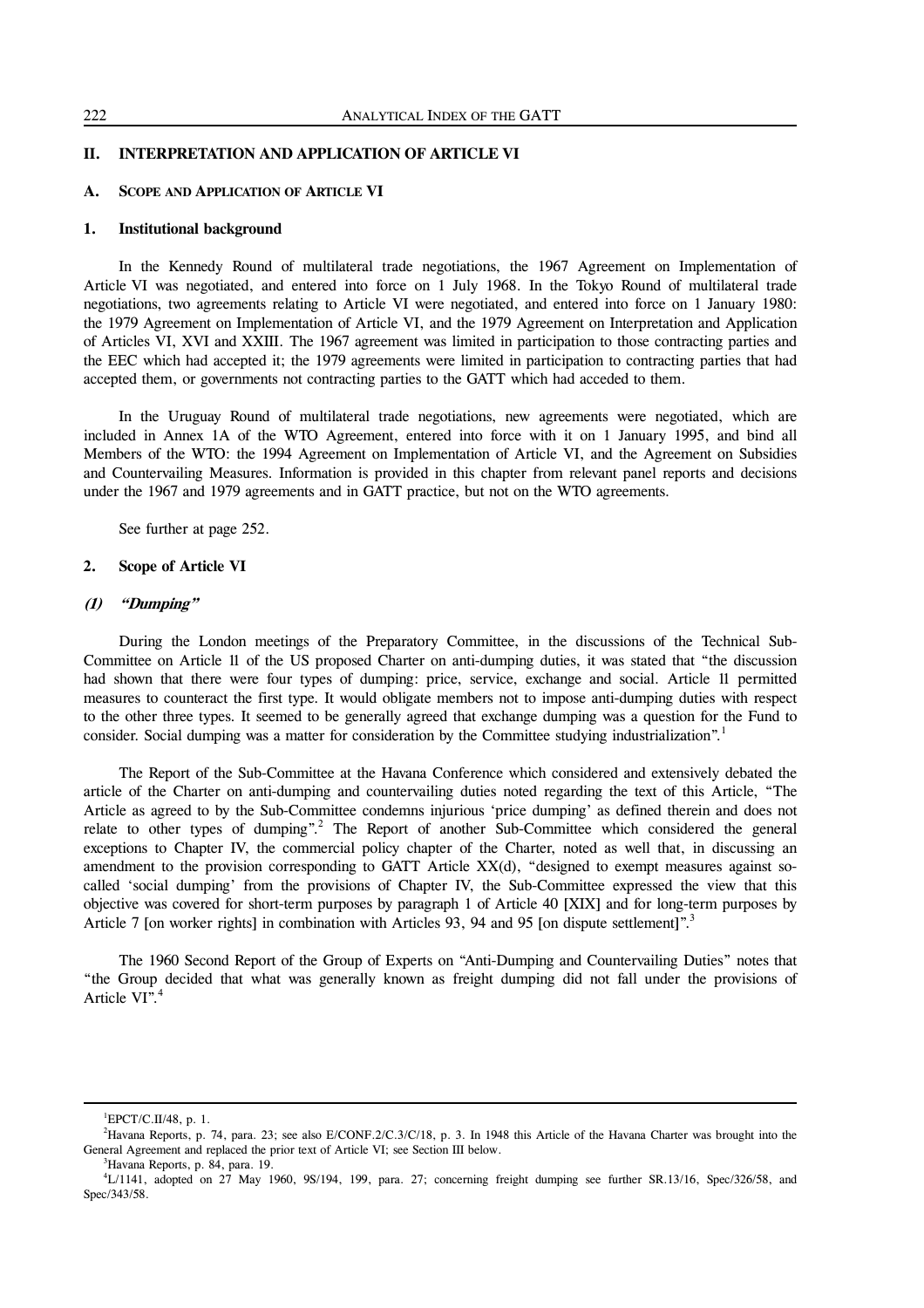#### **(2) Measures under Article VI**

 See the material below at page 237 on "Use of measures against dumping or subsidization other than antidumping or countervailing duties on imports".

#### **3. Paragraph 1**

#### **(1) "dumping … is to be condemned if it causes or threatens material injury …"**

 The first sentence of Article VI:1 was drafted at the Havana Conference "as a preamble to Article [VI] … which would, in effect, constitute a general condemnation of the practice of dumping".<sup>5</sup> In discussions at the Review Session in 1954-55, in connection with the rejection of a proposal to add a clause specifically obligating contracting parties to prevent dumping by their commercial enterprises, it was agreed to add the following statement to the Working Party's Report:

"In connexion with the effect of Article VI on the practice of dumping itself, they agreed that it follows from paragraph 1 of Article VI that contracting parties should, within the framework of their legislation, refrain from encouraging dumping, as defined in that paragraph, by private commercial enterprises".<sup>6</sup>

#### **(2) "the price of the product exported"**

In the 1959 Report of the Group of Experts on "Anti-Dumping and Countervailing Duties"

"… the Group noted that although paragraph 1 of Article VI of the General Agreement refers to the price at which products are introduced into the commerce of another country, the same paragraph later speaks of the price of the product 'exported'. The Group concluded that the latter was a guide as to how the 'dumped price' should most appropriately be established. The Group further noted that Article VI also stipulated that 'due allowance shall be made in each case for differences in conditions and terms of sale, for differences in taxation, and for other differences affecting price comparability'. In view of this, it seemed that the essential aim was to make an effective comparison between the normal domestic price in the exporting country and the price at which the like product left that country.

 "The Group took the view that it was the export price that had to be compared with the normal domestic price and agreed that the export price would ideally be the ex-factory price on sales for export; an equally satisfactory price would be the f.o.b. price, port of shipment. In the exceptional case where the actual f.o.b. price on an invoice could not appropriately be used (for example, where the export sale was between associated houses), the export price might be taken to be a notional f.o.b. price calculated by making adjustments such as would normally be made to convert a c.i.f. or other price to f.o.b. The aim should in any event be to arrive at a price which was genuinely comparable with the domestic price in the exporting country".<sup>7</sup>

In the Second Report of the Group of Experts on "Anti-Dumping and Countervailing Duties"

 "It was noted that it sometimes happened that importers sold imported products at a loss, for example, in order to gain a foothold in a market. However, provided that the f.o.b. export price of the article was not below the normal domestic value of the comparable article in the country of export, this was not dumping in the GATT sense. It could become dumping if the importer were in some way recompensed for his loss by the exporter. If a refund or any other consideration was given by the exporter, this should be taken into account in determining the export price and if the consequent export price was less than the normal value, the result would be a dumping price".<sup>8</sup>

l

<sup>5</sup> E/CONF.2/C.3/C/18, p. 2.

 ${}^{6}$ L/334 and Addendum, adopted on 3 March 1955, 3S/222, 223, para. 4; discussion at SR.9/41 p. 2.

<sup>7</sup> L/978, adopted on 13 May 1959, 8S/145, 146, paras. 5-6.

<sup>8</sup> L/1141, adopted on 27 May 196O, 9S/194, 199, para. 28.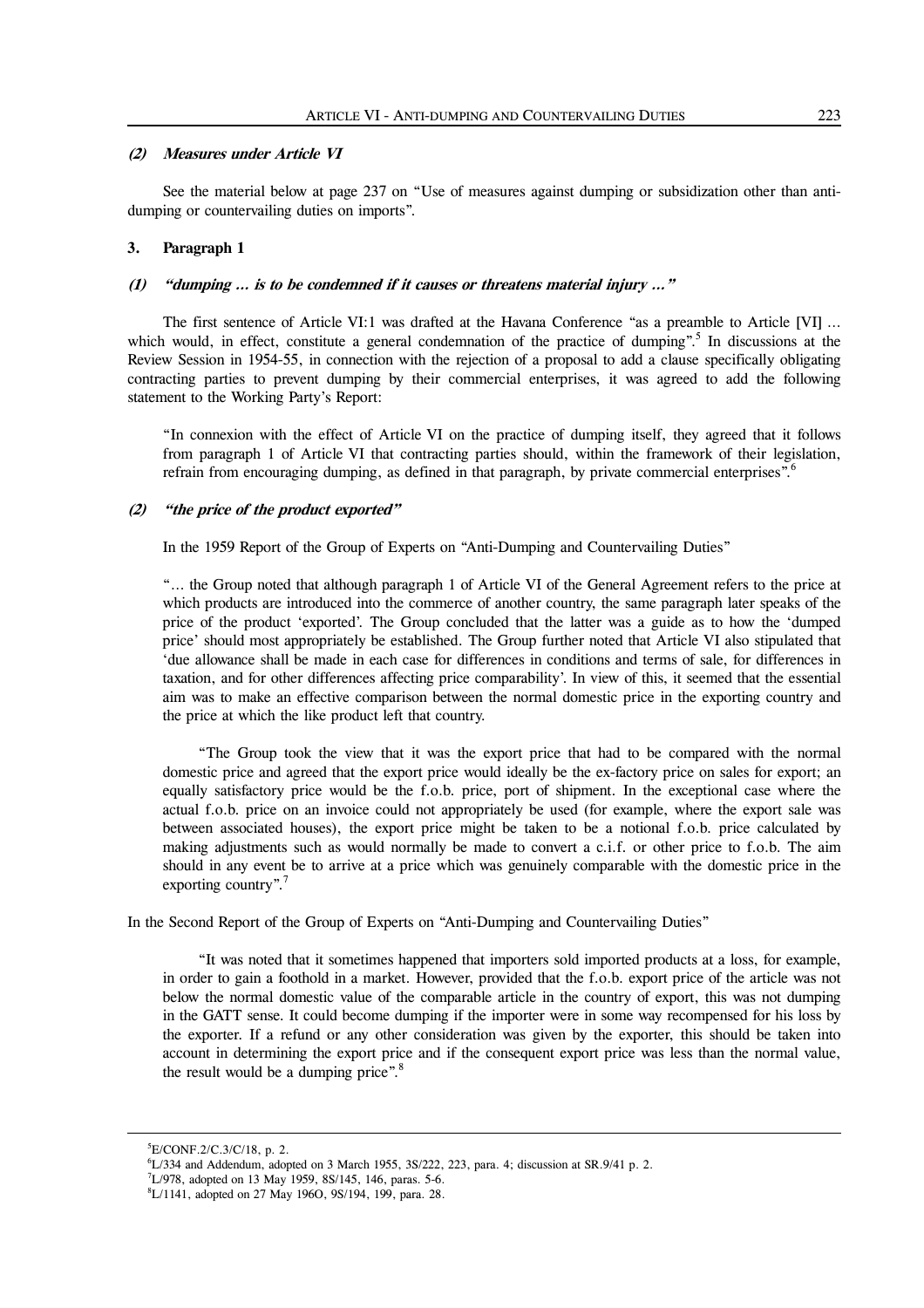# (a) *"hidden dumping by associated houses"*

 See Interpretative Note to paragraph 1. See also Articles 2(e) and 2.5 of the Agreements on Implementation of Article VI of the General Agreement on Tariffs and Trade of 1967 and 1979 respectively<sup>9</sup> which provide: "In cases where there is no export price or where it appears to the authorities concerned that the export price is unreliable because of association or a compensatory arrangement between the exporter and the importer or a third party, the export price may be constructed on the basis of the price at which the imported products are first resold to an independent buyer, or if the products are not resold to an independent buyer, or not resold in the condition as imported, on such reasonable basis as the authorities may determine".<sup>10</sup>

# *(b) Indirect dumping*

The Report of the Review Working Party on "Other Barriers to Trade" provides as follows:

 "The Working Party also agreed that in the case where goods are not imported directly from the country of origin but are consigned to the country of importation from an intermediate territory, it would be in accordance with the terms of Article VI to determine the margin of dumping by comparing the price at which the goods are sold from the country of consignment to the country of importation with the comparable price (as defined in paragraph 1 of Article VI) in either the country of consignment or the country of origin of the goods. It is of course understood that where goods are merely transhipped through a third country without entering into the commerce of that country, it would not be permissible to apply anti-dumping duties by reference to prices of like goods in the country".<sup>11</sup>

The Report of the Group of Experts on "Anti-Dumping and Countervailing Duties" notes that:

 "In their examination of the problem of the determination of the normal value or the domestic market price in the exporting country the Group then considered the question of dumping of goods where the exporting country is not the producing country of the goods concerned… The Group noted that since the wording of Article VI, paragraph 1(a), referred only to the comparable price in the exporting country, there was some doubt whether action against indirect dumping was strictly in accordance with the letter of the Agreement. However, despite this doubt, the Group were generally of the opinion that it was reasonable for countries to have the right to protect themselves against indirect dumping (whether of processed or unprocessed goods), particularly in view of the provision of Article VI which permits the imposition of countervailing duties to offset the effects of subsidies whether these are granted in the producing country or the exporting country, and in this connection the Group noted the conclusions recorded in paragraph 5 of the report of the Review Working Party on Other Barriers to Trade (BISD, Third Supplement, page 223)".<sup>12</sup>

See also Articles 2(c) and 2:3 of the Agreement on Implementation of Article VI of the General Agreement of 1967 and 1979 respectively<sup>13</sup>, which provide: "In the case where products are not imported directly from the country of origin but are exported to the country of importation from an intermediate country, the price at which the products are sold from the country of export to the country of importation shall normally be compared with the comparable price in the country of export. However, comparison may be made with the price in the country of origin, if, for example, the products are merely transhipped through the country of export, or such products are not produced in the country of export, or there is no comparable price for them in the country of export". Similarly , Article 2:11 of the 1979 Agreement on Interpretation and Application of Articles VI, XVI and XXIII provides that "In cases where products are not imported directly from the country of origin but are exported to the country of importation from an intermediate country, the provisions of this

 $9$ 15S/25; 26S/172.

 $10$ <sup>10</sup>26S/173.

 $11L/334$ , adopted on 3 March 1955, 3S/222ff.

<sup>&</sup>lt;sup>12</sup>L/978, adopted on 13 May 1959, 8S/148, 149, para. 11.

1315S/24, 25; 26S/171, 172.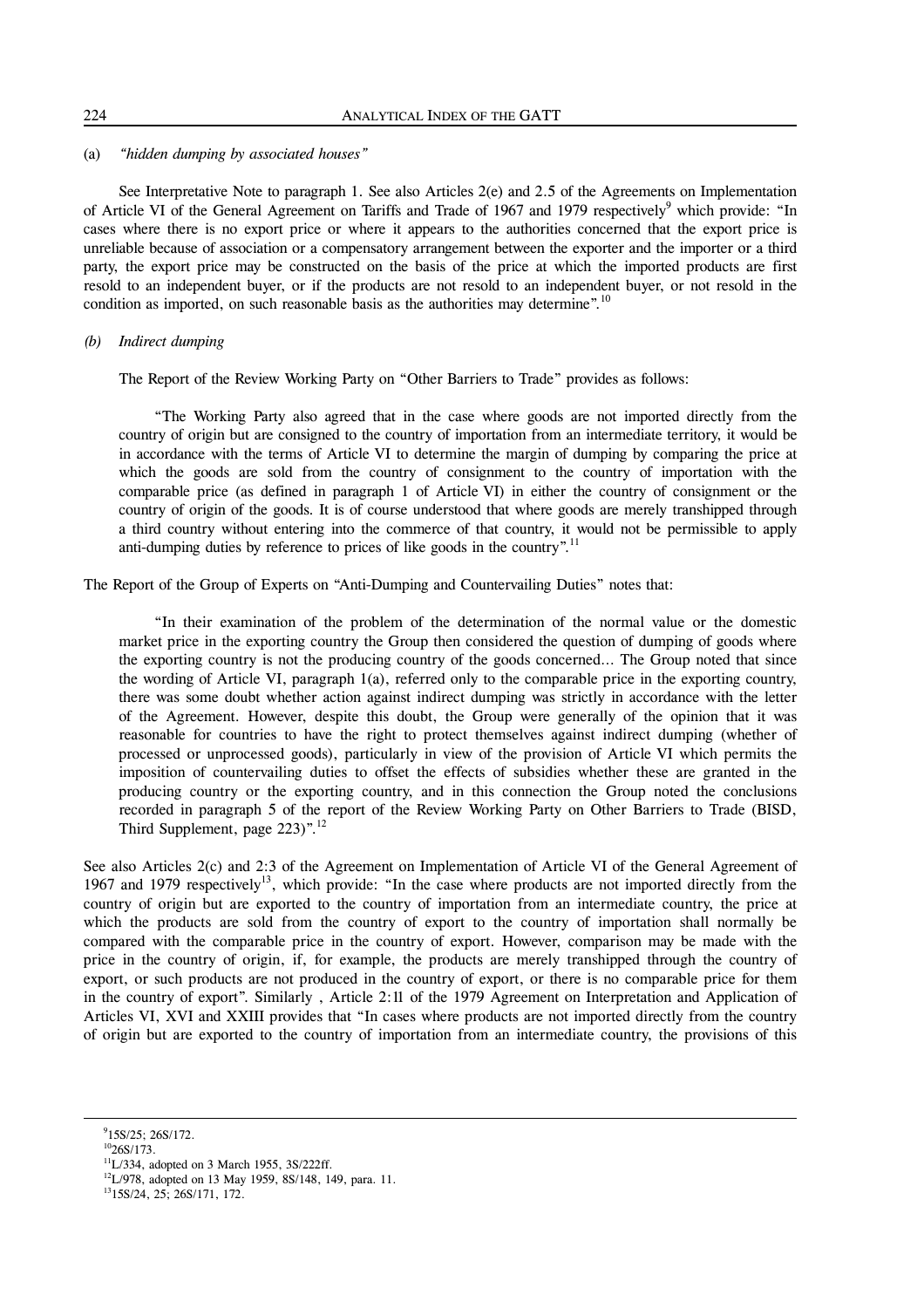Agreement shall be fully applicable and the transaction or transactions shall, for the purposes of this Agreement, be regarded as having taken place between the country of origin and the country of importation".<sup>14</sup>

# **(3) "normal value"**

#### *(a) Criteria for determining normal value*

 Paragraph 1 of Article VI sets out three ways to determine the normal value of the exported goods. The Panel Report on "Swedish Anti-Dumping Duties" notes in this respect:

 "The Panel was of the opinion that if the Swedish authorities considered that it was not possible to find 'a comparable price in the ordinary course of trade for the like product when destined for consumption in the exporting country', no provision in the General Agreement would prevent them from using one of the other two criteria laid down in Article VI".15

The Report of the Group of Experts on "Anti-Dumping and Countervailing Duties" contains a discussion of the order in which the criteria of paragraph 1 of Article VI should be used:

"The Group had some discussion on whether the criteria in paragraph  $1(b)(i)$  and paragraph  $1(b)(ii)$ of Article VI were alternative and equal criteria to be used at the discretion of the importing country, or whether paragraph 1(b)(ii) could only be used in cases where it had not been possible to determine a normal market value under paragraph  $1(a)$  or paragraph  $1(b)(i)$  of Article VI. The Group was of the opinion that paragraph  $1(b)(i)$  and paragraph  $1(b)(ii)$  laid down alternative and equal criteria to be used at the discretion of the importing country but only after it had failed to establish a normal market value under paragraph 1(a) of Article VI … The Group thought that no order of priority for these two criteria could be imposed but, though it might often be easier to collect the necessary information for the use of the criterion under paragraph  $1(b)(i)$ , the use of the criterion under paragraph  $1(b)(ii)$  was sometimes preferable in that, since it was normal and reasonable for different prices to be charged in different markets, the use of the criterion under paragraph 1(b)(i) could often produce misleading results. The Group agreed that the criteria under paragraph 1(b) of Article VI could only be used where no domestic price existed as defined in paragraph 1(a) or in cases where there were sales to the home market but where it was not possible to determine normal value from these sales, for example because they did not fall within 'the ordinary course of trade' as required in paragraph  $1(a)$ ".<sup>16</sup>

See also Articles 2(d) and 2.4 of the 1967 and 1979 Agreements on Implementation of Article VI respectively: "When there are no sales of the like product in the ordinary course of trade in the domestic market of the exporting country or when, because of the particular market situation, such sales do not permit a proper comparison, the margin of dumping shall be determined by comparison with a comparable price of the like product when exported to any third country which may be the highest such export price but should be a representative price, or with the cost of production in the country of origin plus a reasonable amount for administrative, selling and any other costs and for profits. As a general rule, the addition for profit shall not exceed the profit normally realized on sales of products of the same general category in the domestic market of the country of origin".<sup>17</sup>

# *(b) "the comparable price … for consumption in the exporting country"*

The 1959 Report of the Group of Experts on "Anti-Dumping and Countervailing Duties" notes:

 "The Group discussed the problems that arose from the fact that rarely was there only one selling price of a product on the domestic market. More frequently, there was a whole range of different domestic prices for a particular product, varying according to the quantity sold and the terms of individual contracts. The Group agreed that, despite the difficulties of determining the normal domestic

l

 $1426S/59.$ 

15L/328, adopted on 26 February 1955, 3S/81, 89, para. 28.

16L/978, adopted on 13 May 1959, 8S/145, 148, para. 10.

 $1715S/24$ , 25; 26S/171, 172.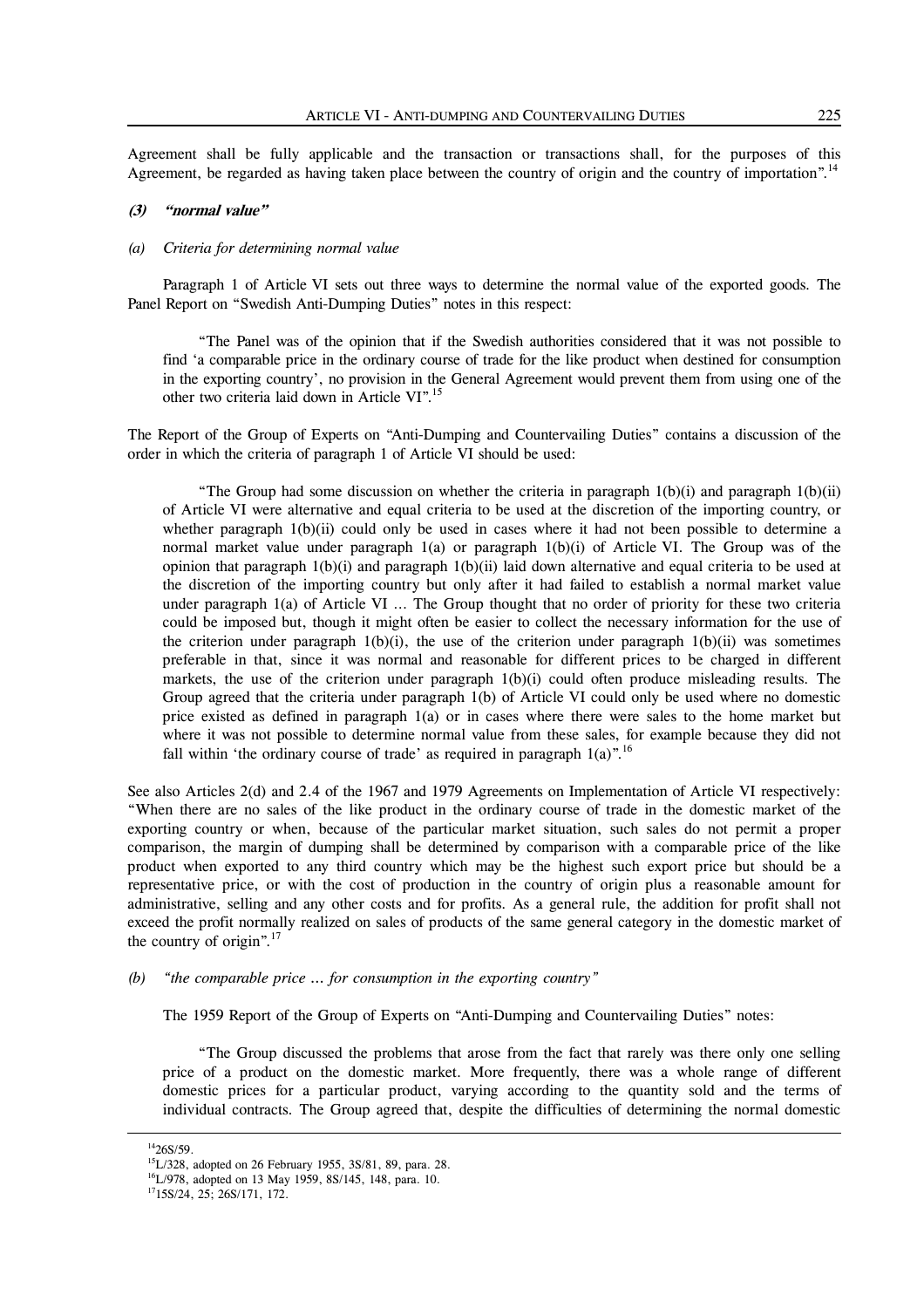price in the exporting country where these circumstances occurred, it would not be desirable to adopt a uniform system of averaging of relevant price quotations; such a system could in certain circumstances nullify attempts to deal with genuine dumping and could in other circumstances lead the importing country to conclude that there was a margin of dumping where in fact dumping had not occurred. The Group agreed that the use of weighted averages should be confined to cases where it was impossible to use a more direct method of establishing the normal domestic price".<sup>18</sup>

 In the 1962 Panel Report on "Exports of Potatoes to Canada," the Panel examined a complaint by the United States concerning the imposition by Canada of an import charge on potatoes in addition to the bound specific duty, as a result of the application under the Canadian Customs Act of "values for duty" on potatoes imported below a certain price.

 "The Panel … considered that there was no basic difference between the price, in the ordinary course of trade, of exported potatoes and potatoes intended for domestic consumption in the United States. The Panel felt that the problem for Canadian producers was caused by specific climatic differences which could in certain years give rise to exceptional difficulties. The Panel concluded that the imposition of an additional charge could not be justified by Article VI of the General Agreement, since the main requirement laid down in paragraph 1(a) of the Article was not satisfied, namely that the price of the product exported from one country to another was less than the comparable price, in the ordinary course of trade, for the like product when destined for consumption in the exporting country.<sup>19</sup>

#### *(c) "the cost of production in the country of origin plus a reasonable addition for selling cost and profit"*

 The Panel on "Swedish Anti-Dumping Duties" notes, concerning the anti-dumping measures examined by the panel:

"The Panel concluded that, in effect, the Swedish authorities were relying on the third criterion [in Article VI] which related to the cost of production. The Panel felt that the use by the Swedish authorities of a weighted average as between the Italian prices could only give a rough estimate of the normal price and that if this approach were retained, it would be reasonable to expect that, if the average included not only the 'unmarked' and 'marked' first-choice stockings of a given type, but also the second and third choices of the same type, the results would be more accurate".<sup>20</sup>

The Second Report of the Group of Experts on "Anti-Dumping and Countervailing Duties" notes:

 "It was presumed by the Group that the term 'production costs' included all those items involved, directly or indirectly, in the cost of producing an article. While the precise apportionment of these costs to various headings might differ in various countries, the term would normally cover such items as, for example, the cost of materials and components, labour, general over-heads, depreciation on plant and machinery and interest on capital investment.

 "The Group noted the provision in paragraph 1(b)(ii) of Article VI that to the cost of production, when this criterion was being used for the determination of normal value, there was to be 'a reasonable addition for selling costs and profit'. The effect of this was to construct what might be regarded as a national ex-factory sales price on the domestic market of the exporting country in circumstances where there was no such actual price or not one that could be used for the determination of normal value. As in the case of 'production costs', the practices of various countries differed on the items to be included under the heading of 'selling costs'. Typical examples were such items as advertising costs and sales commission. The Group agreed, however, that whatever the particular method used for determining both production and sales costs the aim should always be to arrive at a normal value which was genuinely comparable with the

<sup>&</sup>lt;sup>18</sup>L/978, adopted on 13 May 1959, 8S/145, 147, para. 9.

<sup>&</sup>lt;sup>19</sup>L/1927, adopted on 16 November 1962, 11S/88, 93, para. 17.

 $^{20}$ L/328, adopted 26 February 1955, 3S/81, 89 para. 30.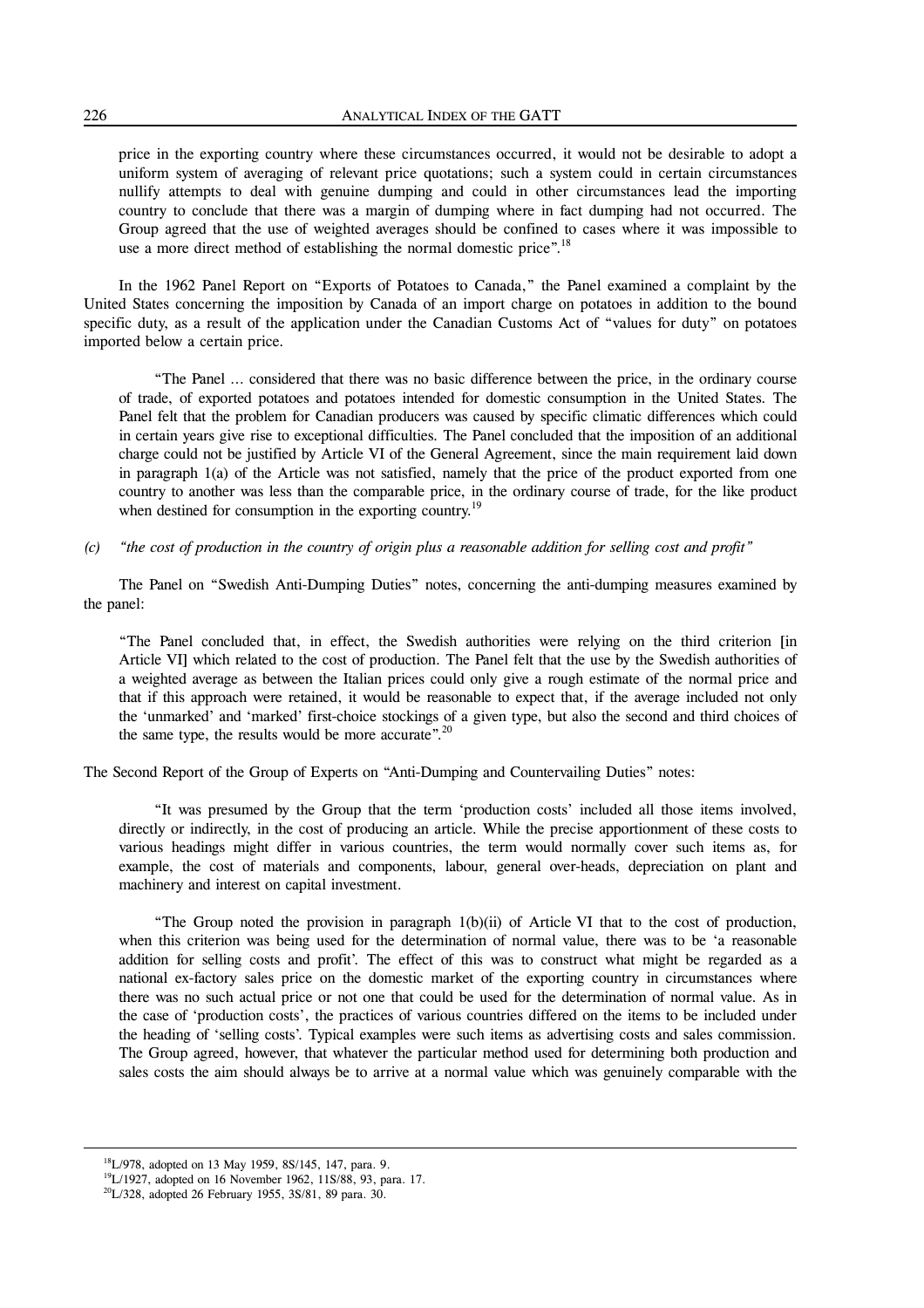export price. Only thus could it be properly determined whether or not merchandise was being sold at less than its normal value in the meaning of Article VI".<sup>21</sup>

The Panel Report on "New Zealand - Imports of Electrical Transformers from Finland" examined the imposition of anti-dumping duties in respect of a sale of two custom-built large power transformers.

"… The Panel noted that - in the absence of a domestic price in Finland for custom-built transformers of this kind - the New Zealand authorities had based their determination of normal value on the cost-ofproduction method foreseen in Article VI:1(b)(ii). The Panel also noted that Finland, while not objecting to the use of this method as such, had contested the individual elements of the calculation as being too high, resulting in a constructed price much higher than the actual price of the Finnish exporter. In the Finnish view, the New Zealand authorities should have instead used the cost elements provided by the exporter. The Panel, having heard the arguments put forward by both sides and having perused the documents submitted, concluded that the Finnish exporter, whether through its own fault or not, had not provided all of the necessary cost elements which would have enabled the New Zealand authorities to carry out a meaningful cost-of-production calculation on the basis of the information supplied by the exporter alone. … In the view of the Panel, the New Zealand authorities were therefore justified in making a cost calculation, where necessary, on the basis of price elements obtained from other sources.

 "The Panel then considered the evidence put forward by both sides as to the appropriateness of the cost elements used by the New Zealand authorities in arriving at their decision that dumping had occurred. The Panel noted that this evidence was of a highly technical nature, especially because it related to complicated custom-built products. It also noted that Article VI did not contain any specific guidelines for the calculation of cost-of-production and considered that the method used in this particular case appeared to be a reasonable one. In view of this and having noted the arguments put forward by both sides as regards the costing of certain inputs used in the manufacture of the transformers, the Panel considered that there was no basis on which to disagree with the New Zealand authorities' finding of dumping  $\ldots$ <sup>22</sup>

#### *(d) "like product"*

 During discussions at the Havana Conference it was stated that the words "like product" "meant in this instance the same product".<sup>23</sup> The 1959 Report of the Group of Experts on "Anti-Dumping and Countervailing Duties" notes as follows:

"In discussing the meaning of the term 'like product', the Group agreed that this term should be interpreted as a product which is identical in physical characteristics subject, however, to such variations in presentation which are due to the need to adapt the product to special conditions in the market of the importing country (i.e., to accommodate different tastes or to meet specific legal or statutory requirements). Some members drew attention to the fact that such an approach was also in conformity with the [statement cited above] concerning the term 'like product' … where it is stated that the words '"like product" meant in this instance the same product'. For the purpose of an adjustment as mentioned above, however, downward or upward corrections of the price of the like product should be permitted so as to take into account the differences in the type of the products destined for the home market and for the various export markets.

 "The Group pointed out that the meaning of 'like product' as agreed by them should not be interpreted either too broadly so as to cover products of a different kind with higher prices on the internal market, nor too stringently so as to elude the application of paragraph 1(a) of Article VI.

 "During the discussion of the term 'like product' the Group found some discrepancy in the English and French texts of paragraph 1 of Article VI. In the English text the words '*the* like product' are used and in the French text the words '*un* produit similaire', which are slightly vaguer, are used. The Group

<sup>21</sup>L/1141, adopted on 27 May 1960, 9S/194, 196, paras. 12-13.

<sup>&</sup>lt;sup>22</sup>L/5814, adopted on 18 July 1985, 32S/55, 66-67, paras. 4.2-4.3.

 $^{23}E/CONF.2/C.3/SR.30, p. 5.$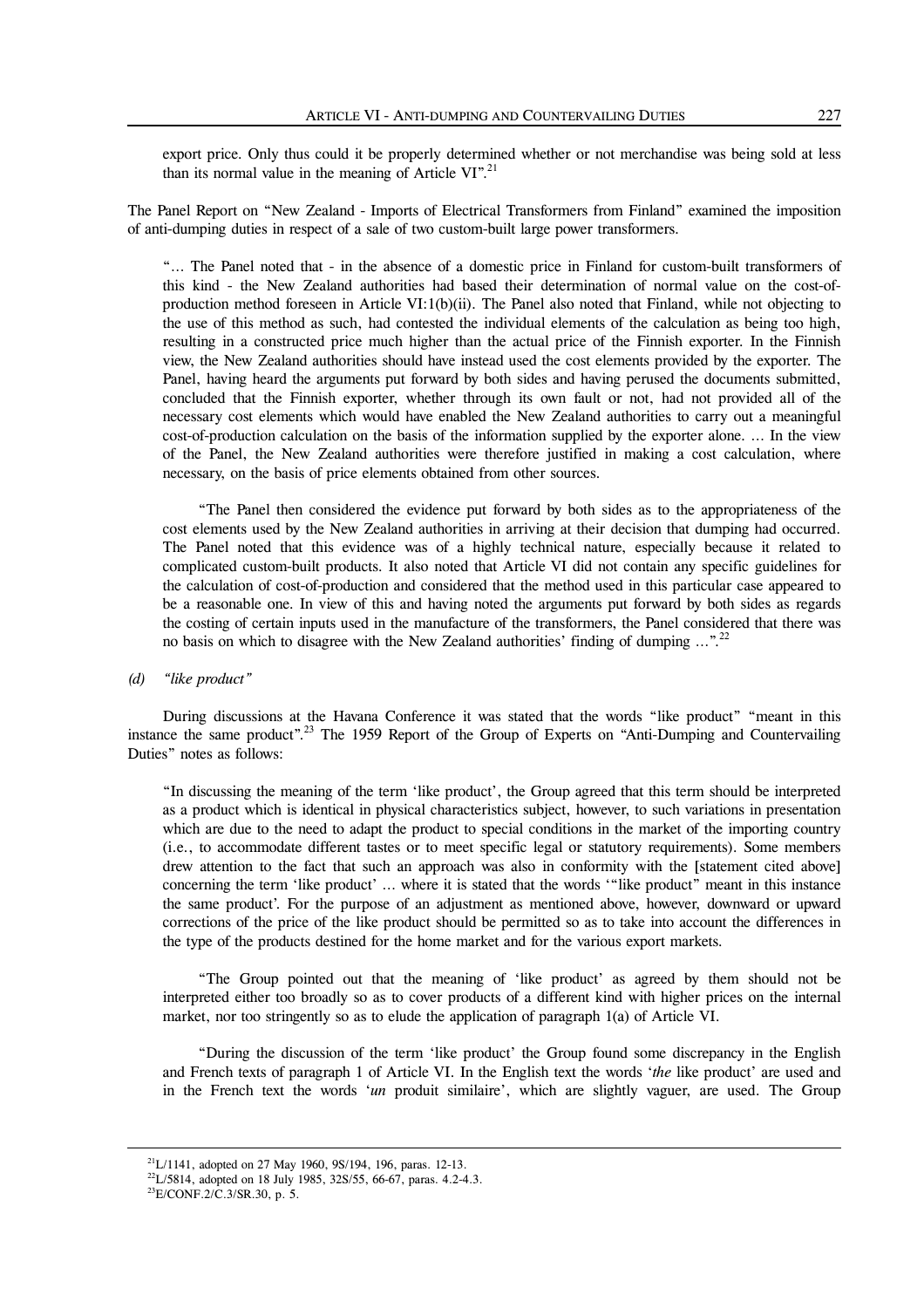nevertheless thought that this slight discrepancy between the two texts would have no practical effect if the term 'like product' were interpreted as suggested by the Group".<sup>24</sup>

Articles 2(b) and 2:2 of the 1967 and 1979 Agreements on Implementation of Article VI of the General Agreement respectively, as well as a footnote to Article 6:1 of the 1979 Agreement on Interpretation and Application of Articles VI, XVI and XXIII of the General Agreement, contain the following definition:

"Throughout this Code [Agreement] the term 'like product' ('produit similaire') shall be interpreted to mean a product which is identical, i.e. alike in all respects to the product under consideration, or in the absence of such a product, another product which, although not alike in all respects, has characteristics closely resembling those of the product under consideration".<sup>25</sup>

See also the material on "domestic industry" below at page 245.

*(e) Note 2 Ad Paragraph 1: "imports from a country which has a complete or substantially complete monopoly of its trade and where all domestic prices are fixed by the State"*

 The addition of Note 2 *Ad* Paragraph 1 was agreed in the Review Session of 1954-55. The Report of the Review Working Party on "Other Barriers to Trade" notes that "The Working Party considered a proposal by Czechoslovakia for amending sub-paragraph 1(b) to deal with the special problem of finding comparable prices for the application of that sub-paragraph to the case of a country all, or substantially all, of whose trade is operated by a state monopoly. The Working Party was not prepared to recommend the amendment of the Article in this respect, but agreed to an interpretative note to meet the case".<sup>26</sup>

The Report of the Working Party on the "Accession of Poland" records:

"With regard to the implementation, where appropriate, of Article VI of the General Agreement with respect to imports from Poland, it was the understanding of the Working Party that the second Supplementary Provision in Annex I to paragraph 1 of Article VI of the General Agreement, relating to imports from a country which has a complete or substantially complete monopoly of its trade and where all domestic prices are fixed by the State, would apply. In this connexion it was recognized that a contracting party may use as the normal value for a product imported from Poland the prices which prevail generally in its markets for the same or like products or a value for that product constructed on the basis of the price for a like product originating in another country, so long as the method used for determining normal value in any particular case is appropriate and not unreasonable".<sup>27</sup>

The same text appears in the Report of the Working Party on "Accession of Romania";<sup>28</sup> a text similar to the second sentence of this paragraph appears in the Report of the Working Party on "Accession of Hungary".<sup>29</sup> See also Articles 2(g) and 2:7 of the 1967 and 1979 Agreements on Implementation of Article VI of the General Agreement respectively, which provide that "This Article is without prejudice to the Second Supplementary Provision to paragraph 1 of Article VI in Annex I of the General Agreement".<sup>30</sup> See also Article 15 of the 1979 Agreement on Interpretation and Application of Articles VI, XVI and XXIII of the General Agreement.<sup>31</sup>

1

<sup>24</sup>L/978, adopted on 13 May 1959, 8S/145, 149, paras. 12-14.

2515S/24, 25; 26S/171, 172; 26S/56, 65 fn. 1.

 $26L/334$ , adopted 3 March 1955, 3S/222, 223 para. 6; see also proposals at W.9/86, Spec/93/55.

 $27$ L/2806, adopted on 26 June 1967, 15S/109, 111, para. 13.

 $28L/3557$ , adopted on 6 October 1971, 18S/94, 96 para. 13.

<sup>&</sup>lt;sup>29</sup>L/3889, adopted on 30 July 1973, 20S/34, 37, para. 18.

3015S/24, 26; 26S/171, 173.

 $3126S/56$ , 74-75.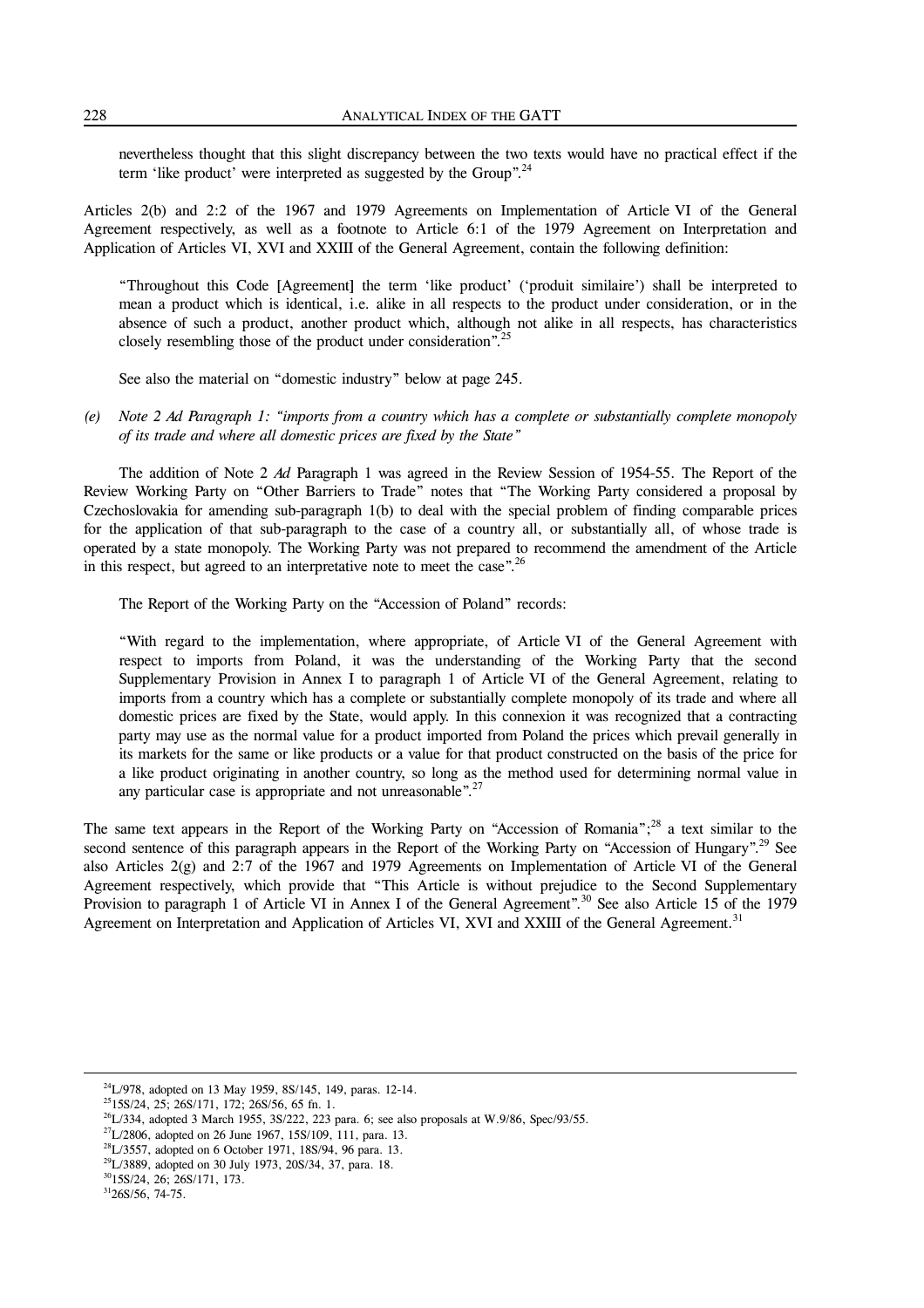#### *(f) Special problems of developing countries*

The 1975 Report of the Working Party on "Acceptance of the Anti-Dumping Code" records that:

 "It appeared from communications from developing countries and from the discussion in the Working Party that the fundamental problem for developing countries in respect of possible anti-dumping measures against their exports was that the home market prices in developing countries for domestically manufactured products were, for various reasons, in most cases higher than those obtainable in the export markets. In order to find outlets abroad for their manufactures, developing countries were thus compelled to sell at prices which could be termed 'dumped' under the criteria of Article VI of GATT and the Anti-Dumping Code, although there were no intentions of causing injury or of dumping in the traditional sense of the word on the side of the exporters. A solution would therefore have to be based on the recognition that in the cases of developing countries it was not reasonable to use home market prices or production costs as normal values in dumping investigations".

…

 $\overline{a}$ 

 "The Working Party, not being able to agree on a solution to the problems referred to it by the Council, considered that it should limit itself to reporting to the Council the opinions expressed in the course of its deliberations."32

Article 13 of the 1979 Agreement on Implementation of Article VI of the General Agreement on Tariffs and Trade, which was agreed in the Tokyo Round, provides that:

"It is recognized that special regard must be given by developed countries to the special situation of developing countries when considering the application of anti-dumping measures under this Code. Possibilities of constructive remedies provided for by this Code shall be explored before applying anti-dumping duties where they would affect the essential interests of developing countries".<sup>33</sup>

On 5 May 1980 the Committee on Anti-Dumping Practices established under the 1979 Agreement adopted decisions concerning the application and interpretation of the Agreement, including the following:

"The Committee, cognizant of the commitment in Article 13 of the Agreement on Implementation of Article VI of the General Agreement on Tariffs and Trade that special regard must be given by developed countries to the special situation of developing countries when considering the application of anti-dumping measures under the Agreement, takes the following decision concerning the application and interpretation of the Agreement in relation to developing countries:

"(i) In developing countries, governments play a large rôle in promoting economic growth and development in accordance with their national priorities, and their economic regimes for the export sector can be different from those relating to their domestic sectors resulting *inter alia* in different cost structures. The Agreement is not intended to prevent developing countries from adopting measures in this context, as long as they are used in a manner which is consistent with the provisions of the General Agreement on Tariffs and Trade, as applicable to these countries.

"(ii) In the case of imports from a developing country, the fact that the export price may be lower than the comparable price for the like product when destined for domestic consumption in the exporting country does not *per se* justify an investigation or the determination of dumping unless the other factors mentioned in Article 5:1 are also present. Due consideration should be given to all cases where, because special economic conditions affect prices in the home market, these prices do not provide a commercially realistic basis for dumping calculations. In such cases the normal value for the purposes of ascertaining whether the goods are being dumped shall be determined by methods such as a comparison of the export price with the comparable price of the like product when exported to any third country or with the cost of production of

 $32$ L/4239, adopted on 21 November 1975, 22S/27, 28, paras. 4 and 14.

<sup>&</sup>lt;sup>33</sup>26S/184. See also references to "special regard" in Article XXXVII of the General Agreement.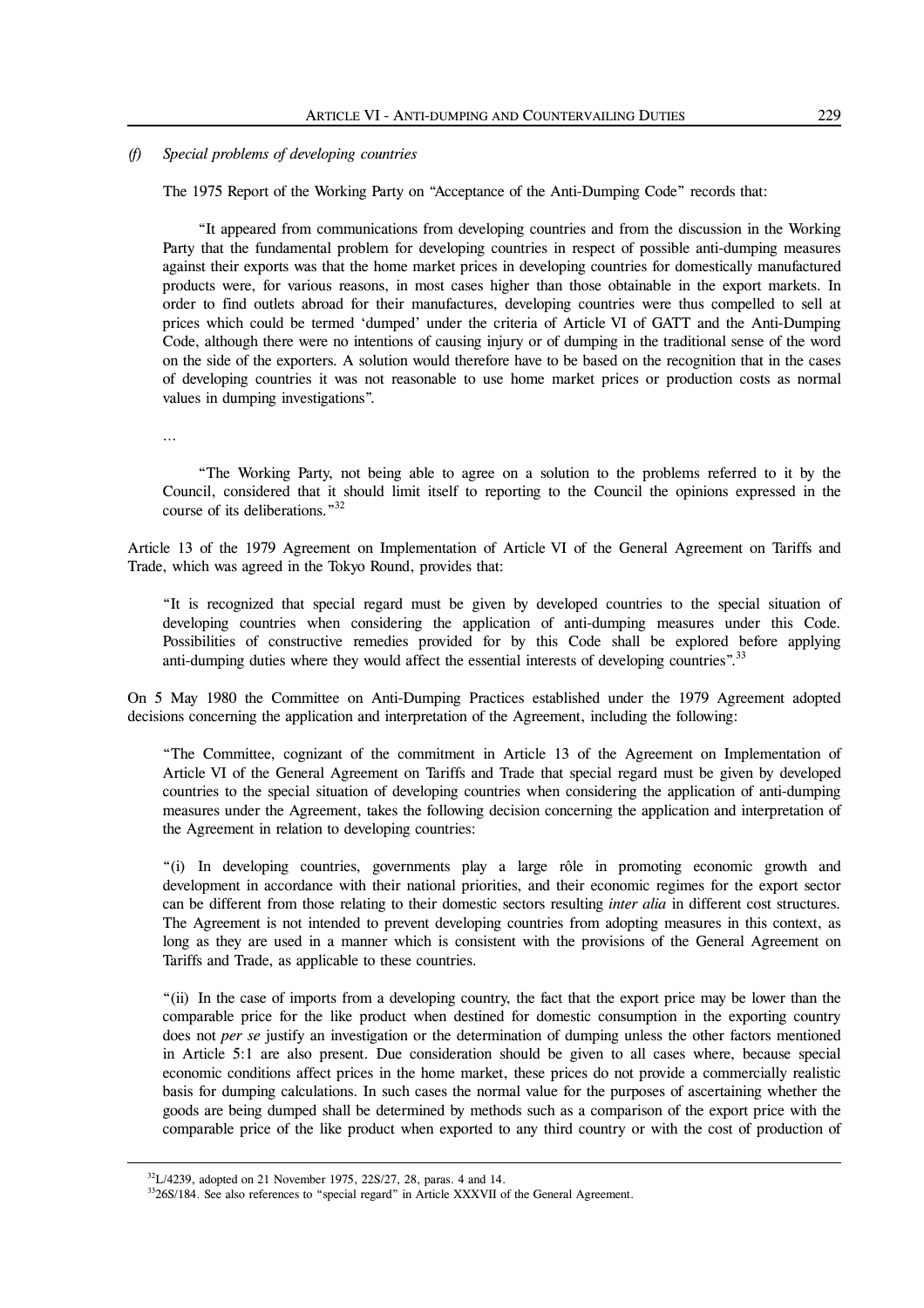the exported goods in the country of origin plus a reasonable amount for administrative, selling and other costs".34

#### **(4) Comparisons between normal value and export price**

 The Report of the Group of Experts on "Anti-Dumping and Countervailing Duties" discusses adjustments for differences affecting price comparability:

 "The Group first considered the problem of the determination of the normal value or the domestic market price in the exporting or producing country in the light of the definition in paragraph 1(a) of Article VI [price-to-price comparisons]. … some members of the Group took the view that if there were differences in [quantities sold in the home market and quantities exported] these should be taken into account in order to meet fully the requirement in paragraph 1 of Article VI that 'due allowance shall be made in each case for differences in conditions and terms of sale'. The Group recognized that, while it was logical and reasonable to make adjustments to take account of different quantities and that countries should follow the general principle of adjustments in each case, difficulties might nevertheless arise in securing the necessary information on which such adjustments should be based. Furthermore, it was thought that each case had to be considered on its merits in the light of the objective of comparison of like quantities.

 "The Group further agreed that in order to effect a true comparison between the export price and the normal value of the product in the home market, countries should aim at a comparison of prices at the same level in the trade - e.g., wholesale - and at the same date or dates as near to each other as possible. They should also take into account any such relevant factors as differences in taxation."<sup>35</sup>

"… For the purposes of an adjustment … downward or upward corrections of the price of the like product should be permitted so as to take into account the differences in the type of the products destined for the home market and for the various export markets".<sup>36</sup>

 See also Articles 2(f) and 2.6 of the 1967 and 1979 Agreements on Implementation of Article VI of the General Agreement respectively:

"In order to effect a fair comparison between the export price and the domestic price in the exporting country (or the country of origin) or, if applicable, the price established pursuant to the provisions of Article VI:1(b) of the General Agreement, the two prices shall be compared at the same level of trade, normally at the ex-factory level, and in respect of sales made at as nearly as possible the same time. Due allowance shall be made in each case, on its merits, for the differences in conditions and terms of sale, for the differences in taxation, and for the other differences affecting price comparability. In the cases referred to in paragraph [(e)][5] of Article 2 allowance for costs, including duties and taxes, incurred between importation and resale, and for profits accruing, should also be made". $37$ 

#### **(5) "introduced into the commerce"**

 Canada initiated anti-dumping proceedings against certain electric generators exported by Italy, on the basis of prices bid in response to requests for tenders, but before the generators in question had been imported. In a Request for conciliation under Article 15:3 of the 1979 Agreement on Implementation of Article VI concerning this action by Canada, the EEC referred to the terms of Article 2:1 of the Agreement ("if the export price of the product concerned") and from this drew the conclusion that "this implies that there must have been exports of the product concerned before there can be dumping".<sup>38</sup> The Canadian representative maintained "that both Article VI of the GATT and Article 2 [of the Agreement] were clear in that dumping was regarded as pertaining to the situation where a product of one country was introduced into the commerce

<sup>34</sup>ADP/2, Decisions of 5 May 1980, 27S/16, 17.

<sup>&</sup>lt;sup>35</sup>L/978, adopted on 13 May 1959, 8S/145, 146-147, paras. 7-8.

<sup>36</sup>*Ibid*., 8S/149, para. 12.

<sup>&</sup>lt;sup>37</sup>15S/26, 26S/173. See also discussion at 26S/270-271.

38ADP/M/11, para. 53; ADP/16, p. 3.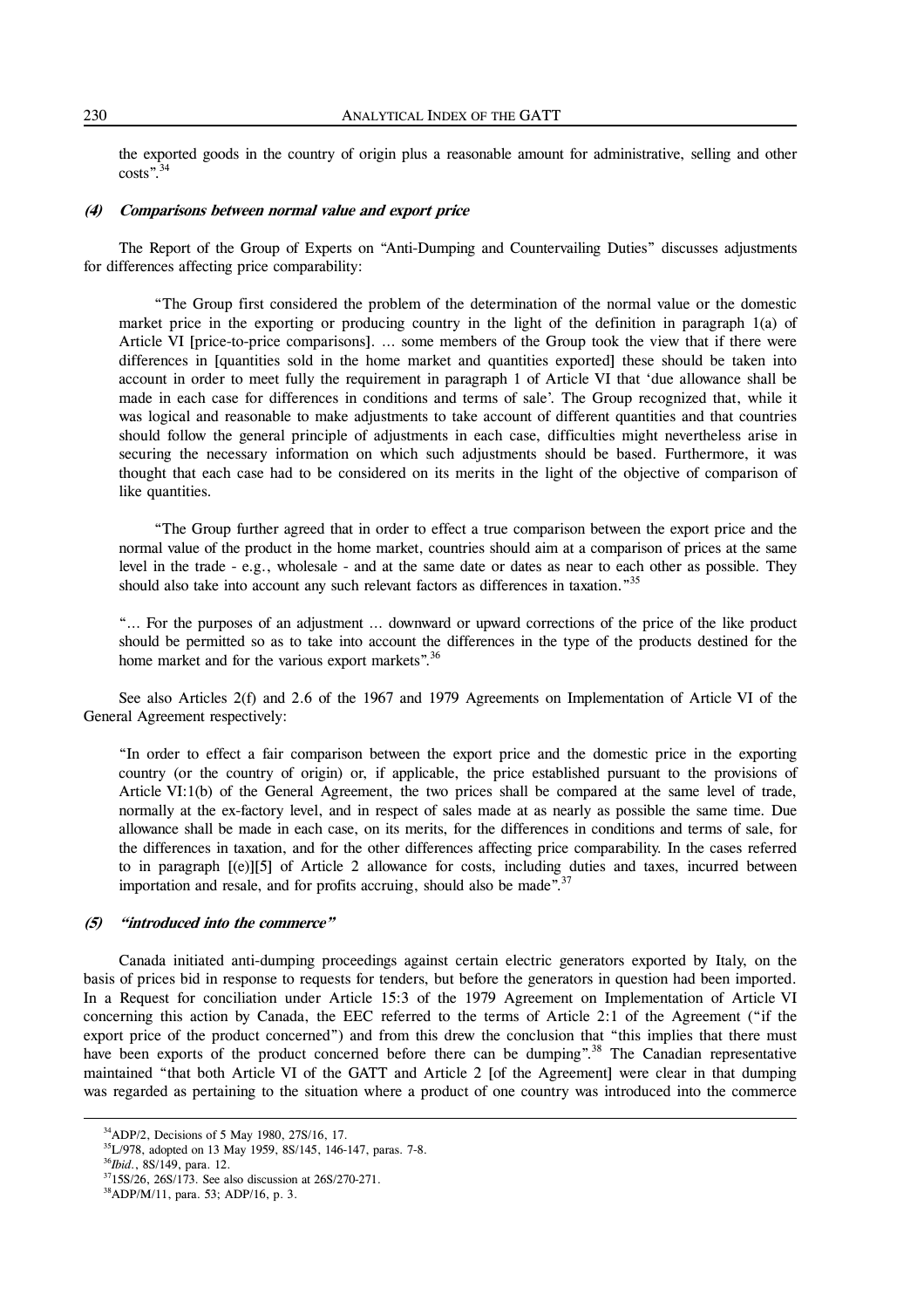of another country at an export price which was less than the comparable price in the country of exportation. In the case of the bids, both of these conditions were fulfilled. He added that the effective implementation of Article VI and the [Agreement] would be frustrated if importing authorities were unable to deal with such contractual arrangements at time of tender".<sup>39</sup>

# **4. Paragraph 2**

# **(1) "a contracting party may levy on any dumped product an anti-dumping duty"**

 The 1955 Panel Report on "Swedish Anti-Dumping Duties" examined a Swedish Decree imposing a basic price scheme under which an anti-dumping duty was levied on imports of nylon stockings whenever the invoice price was lower than a minimum price fixed by the Swedish Government. The Panel noted:

"… Article VI does not oblige an importing country to levy an anti-dumping duty whenever there is a case of dumping, or to treat in the same manner all suppliers who resort to such practices. The wording of paragraph 6 supports that view. The importing country is only entitled to levy an anti-dumping duty when there is material injury to a domestic industry or at least a threat of such an injury".<sup>40</sup>

As regards the burden of proof of facts justifying the imposition of anti-dumping duties, the same Panel Report notes:

"The Panel … considered the argument developed by the Italian representative to the effect that the Swedish Decree [on a basic price scheme for stocking imports] reversed the onus of proof since the customs authorities can act without being required to prove the existence of dumping practices or even to establish a *prima facie* case of dumping. … it was clear from the wording of Article VI that no antidumping duties should be levied unless certain facts had been established. As this represented an obligation of the contracting party imposing such duties, it would be reasonable to expect that that contracting party should establish the existence of these facts when its action is challenged."<sup>41</sup>

"… The Italian delegation contended that the main injury suffered by exporters was due to the fact that the Swedish Government was levying an anti-dumping duty on Italian stockings although it had not established that the export prices of the products were less than the normal value of those products as required in Article VI of the GATT. The Panel agreed that if the Swedish Decree was being applied in such a manner as to impose an anti-dumping levy in the absence of dumping practices, the Italian Government … could claim an impairment of benefits.

 "The Swedish representative stated that it appeared doubtful to his delegation that the CONTRACTING PARTIES could consider that question and that it was the right of the national authorities to decide whether dumping had really taken place. The Panel agreed that no provision of the General Agreement could limit in any way the rights of national authorities in that respect. But for the reason set forth in paragraph 15 above, it would be reasonable to expect from the contracting party which resorts to the provisions of Article VI, if such action is challenged, to show to the satisfaction of the CONTRACTING PARTIES that it had exercised its rights consistently with those provisions".<sup>42</sup>

 In the Report of the Group of Experts on "Anti-Dumping and Countervailing Duties," "the Group agreed that it was essential that countries should avoid immoderate use of anti-dumping and countervailing duties, since this would reduce the value of the efforts that had been made since the war to remove barriers to trade. These duties were to be regarded as exceptional and temporary measures to deal with specific cases of injurious dumping or subsidization".43 The Report sets out "understandings on various points" in the field of anti-dumping. The Report of the Group of Experts on "Anti-Dumping and Countervailing Duties" notes that "There was agreement that decisions concerning the application of anti-dumping measures should be taken at a

<sup>39</sup>ADP/M/11, para. 54.

 $^{40}$ L/328, adopted on 26 February 1955, 3S/81, 83, para. 8.

<sup>41</sup>*Ibid*., 3S/85-86, para. 15.

<sup>42</sup>*Ibid*., 3S/87-88, para. 22-23.

43L/978, adopted on 13 May 1959, 8S/145, para. 4.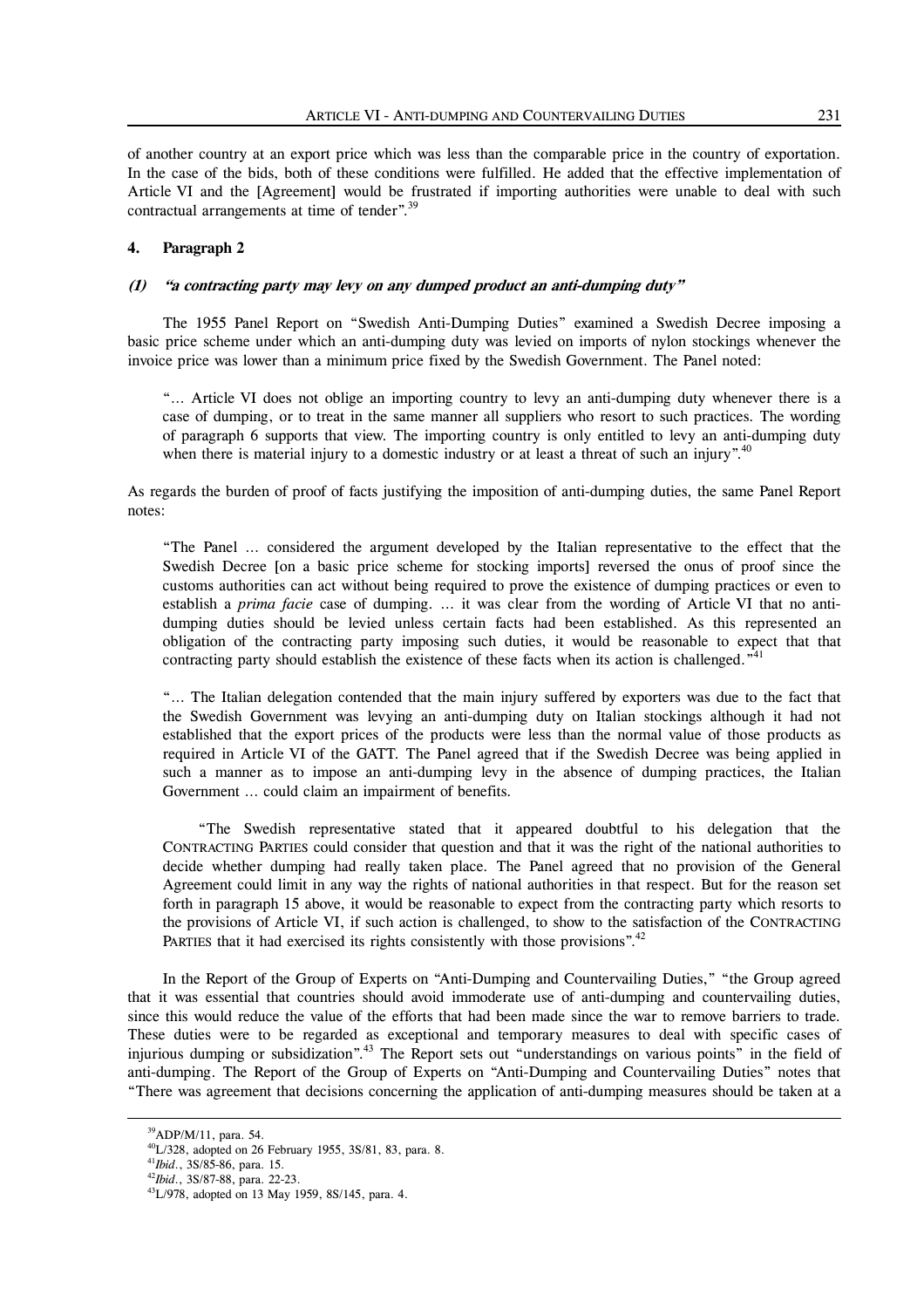high administrative level and that all such decisions should be published in an official form. It was also suggested that the reasons for the decision should be made public ...".<sup>44</sup> See also the discussion in the Second Report of the Group of Experts on Anti-Dumping and Countervailing Duties<sup>45</sup> of investigations in exporting countries, governmental or administrative hearings in importing countries, and contacts between governments concerned prior to the imposition of anti-dumping or countervailing duties.

 See also Articles 8 ("Imposition and Collection of Anti-Dumping Duties") and 9 ("Duration of Anti-Dumping Duties") of the 1967 and 1979 Agreements on Implementation of Article VI of the General Agreement and Article 4 ("Imposition of Countervailing Duties") of the 1979 Agreement on Interpretation and Application of Articles VI, XVI and XXIII of the General Agreement.<sup>46</sup>

# **(2) Basic price systems**

 The Panel Report on "Swedish Anti-dumping Duties" examined two variations on a "basic price" system for anti-dumping proceedings. At first, "an anti-dumping duty was levied whenever the invoice price was lower than the relevant minimum price fixed by the Swedish Government, the importer being entitled to obtain a refund of that duty if the case of dumping was not established. [In a later system] basic prices … were retained as an administrative device enabling the Swedish Customs Authorities to exempt from anti-dumping enquiries any consignment the price of which was higher that the basic price: the actual determination of dumping policies and the levying of the anti-dumping duty were related to the concept of normal value … The anti-dumping duty is assessed in relation to the basic price only when that price is lower than the normal value of the imported product". The Panel found as follows:

 "The Panel recognized … that the basic price system would have a serious discriminatory effect if consignments of the goods exported by the low-cost producers had been delayed and subjected to uncertainties by the application of that system and the case for dumping were not established in the course of the enquiry. …

 "As regards the second argument relating to the fact that the basic price system is unrelated to the actual prices on the domestic markets of the various exporting countries, the Panel was of the opinion that this feature of the scheme would not necessarily be inconsistent with the provisions of Article VI so long as the basic price is equal to or lower than the actual price on the market of the lowest cost producer. If that condition is fulfilled, no anti-dumping duty will be levied contrary to the provisions of Article VI".<sup>47</sup>

The Second Report on "Anti-Dumping and Countervailing Duties" discusses "pre-selection systems" (in which an anti-dumping investigation is conducted with respect to imports below a particular price, and anti-dumping duties are applied only after a specific complaint has been investigated and a finding of dumping and material injury made); and "basic price systems".

"The Group recognized that, where basic price systems were operated so as to limit anti-dumping action in a particular case to the margin of dumping judged to be materially injurious, these systems were fully within the terms of Article VI and in fact constituted part of a pre-selection system. Nevertheless, the majority of the Group considered that such systems might be open to abuse and they were not therefore in favour of their adoption. Most members of the Group felt that it was, in any case, understood that the basic price system was satisfactory only provided that:

 (a) the basic price was less than, or at most equal to the lowest normal price in any of the supplying countries;

1

<sup>44</sup>*Ibid.*, 8S/145, 151, para. 21.

45L/1141, adopted on 27 May 1960, 9S/194. 4615S/31-32, 26S/180-181, 26S/61-62.

47L/328, adopted 26 February 1955, 3S/81, 84, paras. 9-10.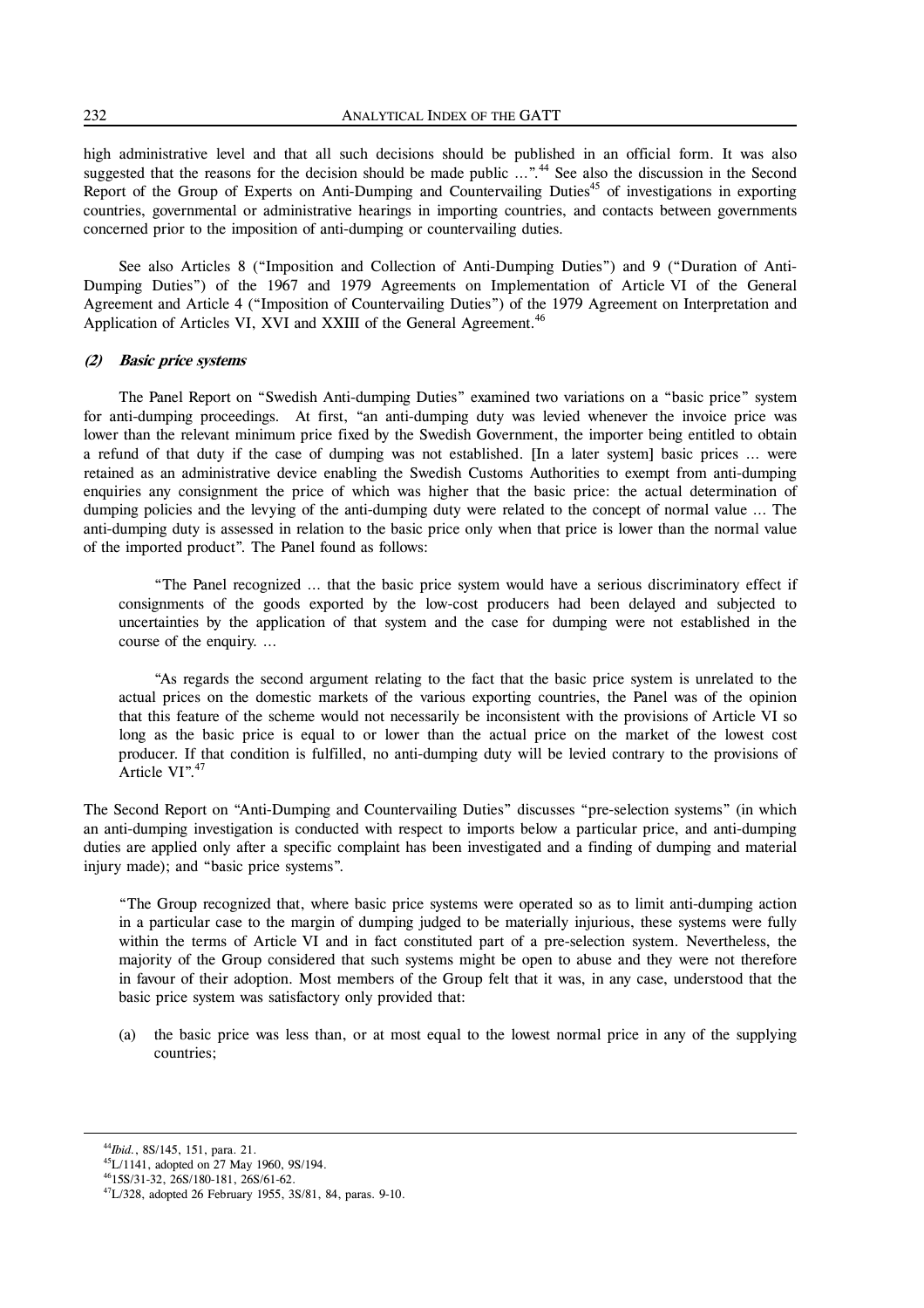- (b) domestic importers or foreign exporters had in all cases the opportunity to demonstrate that their products, although they were sold below the basic price, were not sold at a dumping price; and
- (c) the governments using this system periodically revised the basic price on the basis of the fluctuations of the lowest normal price in any of the supplying countries".<sup>48</sup>

Article 8(d) of the 1967 Agreement and paragraph 8:4 of the 1979 Agreement on Implementation of Article VI of the General Agreement set out rules for the application of a "basic price system". In October 1981, the Committee on Anti-Dumping Practices adopted an Understanding on Article 8:4 of the Agreement providing, *inter alia*, that

 "The Committee agreed that basic price systems as provided for in Article 8:4 were intended exclusively as a device to facilitate the calculation and collection of anti-dumping duties following a full investigation for each country and product concerned, and for supplies concerned, resulting in a finding of injurious dumping. However, the Committee recognized that the wording of Article 8:4 contained ambiguities and, in the light of different possible interpretations, concluded that Article 8:4 is not essential to the effective operation of the Agreement and shall not provide the basis for any anti-dumping investigation or for imposition and collection of anti-dumping duties.

 "At the same time, the Committee discussed special monitoring schemes, in so far as they are related to anti-dumping systems. The Committee recognizes that such schemes are not envisioned by Article VI of the GATT or the Agreement and it is of the view that they give cause for concern in that they could be used in a manner contrary to the spirit of the Agreement. The Committee agreed that such schemes shall not be used as a substitute for initiating and carrying out anti-dumping investigations in full conformity with all provisions of the Agreement  $\ldots$ <sup>49</sup>

#### **(3) Initiation of investigations**

 The Second Report of the Group of Experts on Anti-Dumping and Countervailing Duties provides that: "The Group agreed that, since the criterion of material injury was one of the two factors required to allow anti-dumping action, the initiative for such action should normally come from domestic producers who considered themselves injured or threatened with injury by dumping. Governments would, however, have the right to take such initiative when the conditions set forth in Article VI existed".<sup>50</sup>

 The Report of the Panel, under the Agreement on Implementation of Article VI, on United States - Antidumping Duties on Gray Portland Cement and Cement Clinker from Mexico", which has not been adopted, examined the initiation of the anti-dumping investigation which had led to the measures in question. The investigation had been initiated on the basis of a petition which alleged that domestic industries in two regions of the United States had been injured or threatened with injury by dumped imports of gray portland cement and cement clinker from Mexico, and asserted that the petitioners accounted for a majority of domestic production of gray portland cement in the markets in those regions. The Panel examined this matter on the basis of Article 5:1 of the Agreement, which provides: "An investigation to determine the existence, degree and effect of any alleged dumping shall normally be initiated upon a written request by or on behalf of the industry<sup>9</sup> affected ...". Footnote 9 declares: "As defined in Article 4". Article 4 in turn provides a definition of "industry". The Panel found that "in Article 5:1, the term 'on behalf of' involved a notion of agency or representation, and that a petition had to have the authorization or approval of the industry affected, the term 'industry' being defined in Article 4".51 The Panel also found that "'the producers of … almost all of the production within such market' would satisfy the definition of 'industry' for the purpose of initiation".<sup>52</sup>

<sup>48</sup>L/1141, adopted on 27 May 1960, 9S/194, 195-196, para. 11.

<sup>&</sup>lt;sup>49</sup>ADP/M/6, 30S/68 (adoption); 28S/52 (text). See also discussion of various systems in the Committee on Anti-Dumping Practices, 25S/18-21.

50L/1141, adopted on 27 May 1960, 9S/194 para. 5.

51ADP/82 (unadopted), dated 7 September 1992, para. 5.20.

<sup>52</sup>*Ibid*., para. 5.23.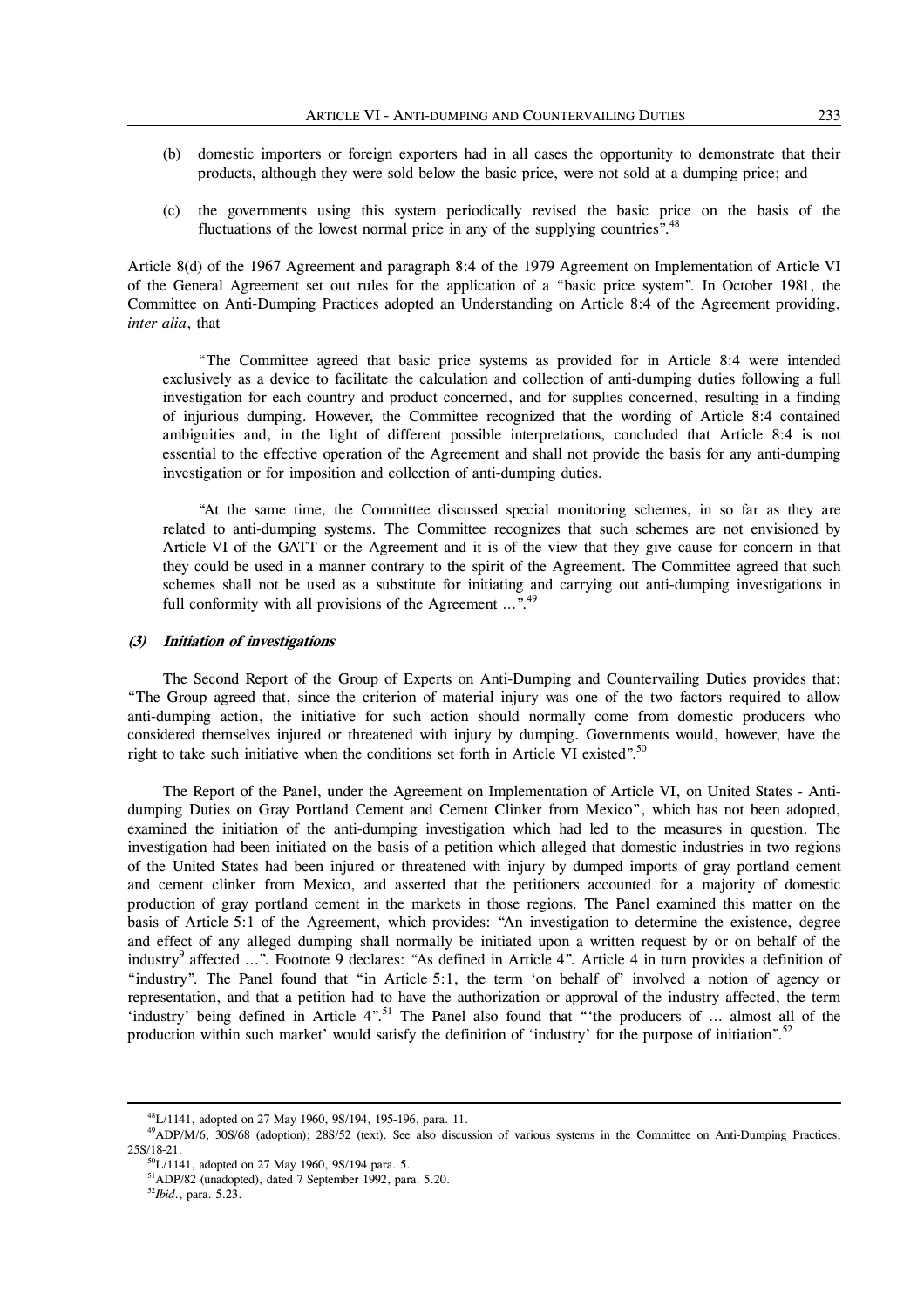"The Panel … noted that the term 'on behalf of' involved a notion of agency or representation and that Article 4 provided the definition of the term 'industry' in Article 5:1, on behalf of which the petition had to be made. In the case of a national market, one of the two definitions of industry according to Article 4:1 was domestic producers whose collective output of the like products constituted a major proportion of the total domestic production of those products. Thus, in a national market, evidence of 'support by a major proportion' would meet the requirement under Article 5:1 because there would be evidence of support for the petition by the industry concerned. However, the Panel considered that in view of the fact that Article 5:1 required that an industry in a regional market be defined as 'producers of all or almost all of the production within such market', support for a petition by producers accounting for a major proportion of the production in that market would not be adequate to satisfy the requirement that a petition had to have the authorization or approval of the producers of all or almost all of the production in the regional market. …

 "Accordingly, the Panel concluded that the producers in a regional market in respect of whom injury had to be found, namely 'the producers of all or almost all of the production within such market', were the producers by or on behalf of which the request for initiating an anti-dumping investigation in a regional market had to be made under Article  $5:1.^{53}$ 

 "… the Panel concluded that the United States' initiation of the anti-dumping investigation on gray portland cement and cement clinker imported from Mexico was inconsistent with Article 5:1 because the United States' authorities did not satisfy themselves prior to initiation that the petition was on behalf of producers of all or almost all of the production in the regional market. ..."<sup>54</sup>

 The 1993 Panel Report on "United States - Measures Affecting the Imports of Softwood Lumber from Canada" examined the consistency with the 1979 Agreement on Interpretation and Application of Articles VI, XVI and XXIII of a decision to self-initiate a countervailing duty investigation:

"The Panel noted that the self-initiation of a countervailing duty investigation was subject to the provisions of Article 2:1 of the Agreement. This Article provided in relevant part:

'An investigation to determine the existence, degree and effect of any alleged subsidy shall normally be initiated upon a written request by or on behalf of the industry affected. The request shall include *sufficient evidence* of the existence of (a) a subsidy and, if possible, its amount, (b) injury within the meaning of Article VI of the General Agreement as interpreted by this Agreement<sup>6</sup> and (c) a causal link between the subsidized imports and the alleged injury. If in *special circumstances* the authorities concerned decide to initiate an investigation without having received such a request, they shall proceed only if they have *sufficient evidence* on all points under (a) to (c) above'. (emphasis added)

"Whereas the Agreement called for 'sufficient evidence' and identified the subject matter on which such evidence was to be adduced, the Panel noted that no specific guidance was given as to what might constitute sufficient evidence. The Panel thus proceeded to consider the meaning of the term "sufficient evidence" in Article 2:1 guided by the customary principles of international law on treaty interpretation, according to which treaty terms were to be given their ordinary meaning in their context and in the light of the treaty's object and purpose.

 "The Panel considered that the concept of sufficiency of evidence had to be judged in relation to the particular action contemplated in Article 2:1 of the Agreement, that of initiating a countervailing duty investigation, as was made clear in Article 2:3 which referred to 'sufficient evidence *to justify initiating an investigation*'. (emphasis added) In the view of the Panel, the initiation requirement in Article 2:1 reflected a careful balancing of the rights and obligations of the parties, in particular between (1) the interest of the import-competing domestic industry in the importing country in securing the initiation of a countervailing duty investigation and (2) the interest of the exporting country in avoiding the potentially burdensome

<sup>53</sup>*Ibid*., paras. 5.26, 5.28.

<sup>54</sup>*Ibid*., para. 5.34.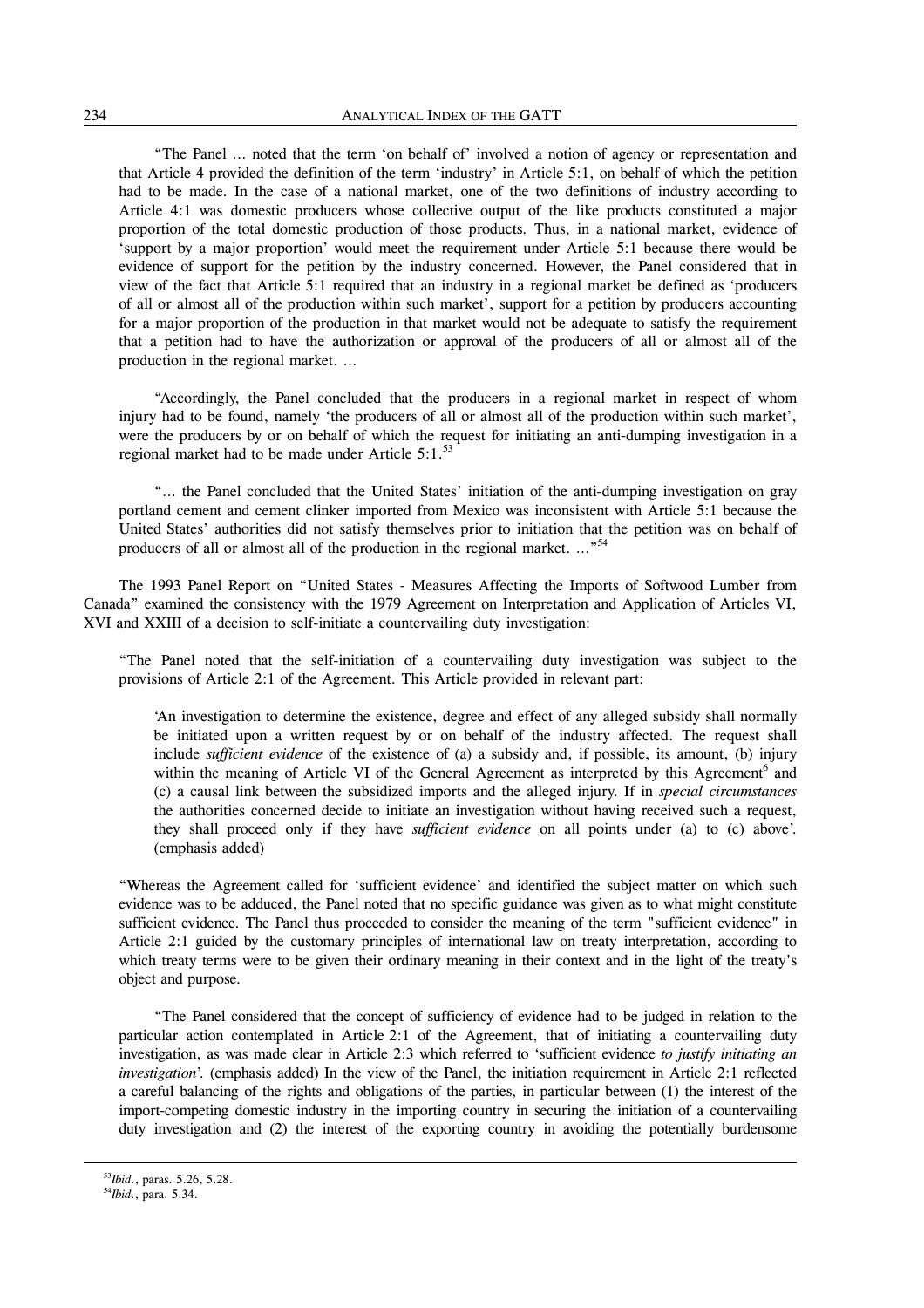consequences of a countervailing duty investigation initiated on an unmeritorious basis. With regard to the second of these, the Panel considered that in applying the appropriate standard to a review of the decision of a national authority to initiate a countervailing duty investigation, it should in particular be sensitive to the intended anti-harassment function of Article 2:1.

 "In analysing further what was meant by the term 'sufficient evidence', the Panel noted that the quantum and quality of evidence to be required of an investigating authority prior to initiation of an investigation would necessarily have to be less than that required of that authority at the time of making a final determination. At the same time, it appeared to the Panel that 'sufficient evidence' clearly had to mean more than mere allegation or conjecture, and could not be taken to mean just any of the national investigative authorities and this factual basis had to be susceptible to review under the Agreement. Whereas the quantum and quality of evidence required at the time of initiation was less than that required to establish, pursuant to investigation, the required Agreement elements of subsidy, subsidized imports, injury and causal linkage between subsidized imports and injury, the Panel was of the view that the evidence required at the time of initiation nonetheless had to be relevant to establishing these same Agreement elements.

 "The Panel recalled Canada's position that 'sufficient evidence' in the context of initiation meant 'that amount of proof which ordinarily satisfies an unprejudiced mind'. The Panel further recalled the United States' position that 'sufficient evidence' meant 'evidence that provides a reason to believe that subsidies may exist and that the domestic industry may be injured by reason of the subsidized imports'. The Panel was not persuaded of the correctness of either of these proposed standards. In the Panel's view, the Canadian proposed standard suggested a level of proof more suitable to a determination made at a stage of the process subsequent to initiation rather than to the initiation itself. As for the United States' proposed standard, the Panel agreed that 'reason to believe' was an appropriate yardstick, but that it was not the *potentiality* of the existence of subsidy or injury for which there had to be a reason to believe but rather a reason to believe that those two elements *existed*. This interpretation was confirmed by the wording of the last sentence of Article 2:1 which made clear that the investigating authorities 'shall proceed only if they have sufficient evidence [of the *existence* of subsidy, injury and causation]'. In the view of the Panel, therefore, the term 'sufficient evidence' in the context of initiation of a countervailing duty investigation was to be interpreted to mean 'evidence that provides a reason to believe that a subsidy exists and that the domestic industry is injured as a result of subsidized imports'.

 "The Panel noted that it was the rôle of the national investigating authority in the importing country, not that of the Panel, to make the necessary determinations in connection with the initiation of a countervailing duty case. This point was underlined by the language in Article VI:6(a) of the General Agreement, which provided:

'No contracting party shall levy any … countervailing duty on the importation of any product of the territory of another contracting party unless *it determines* that the effect of the … subsidization … is such as to cause or threaten material injury ...'. (emphasis added)

"The rôle of the Panel was thus not to determine whether there was sufficient evidence for initiation but to review whether the national authorities in the importing country had made the initiation determination in accordance with relevant provisions of the Agreement.

 "The Panel considered that in reviewing the action of the United States authorities in respect of determining the existence of sufficient evidence to initiate, the Panel was not to conduct a *de novo* review of the evidence relied upon by the United States authorities or otherwise to substitute its judgment as to the sufficiency of the particular evidence considered by the United States authorities. Rather, in the view of the Panel, the review to be applied in the present case required consideration of whether a reasonable, unprejudiced person could have found, based upon the evidence relied upon by the United States at the time of initiation, that sufficient evidence existed of subsidy, injury and causal link to justify initiation of the investigation.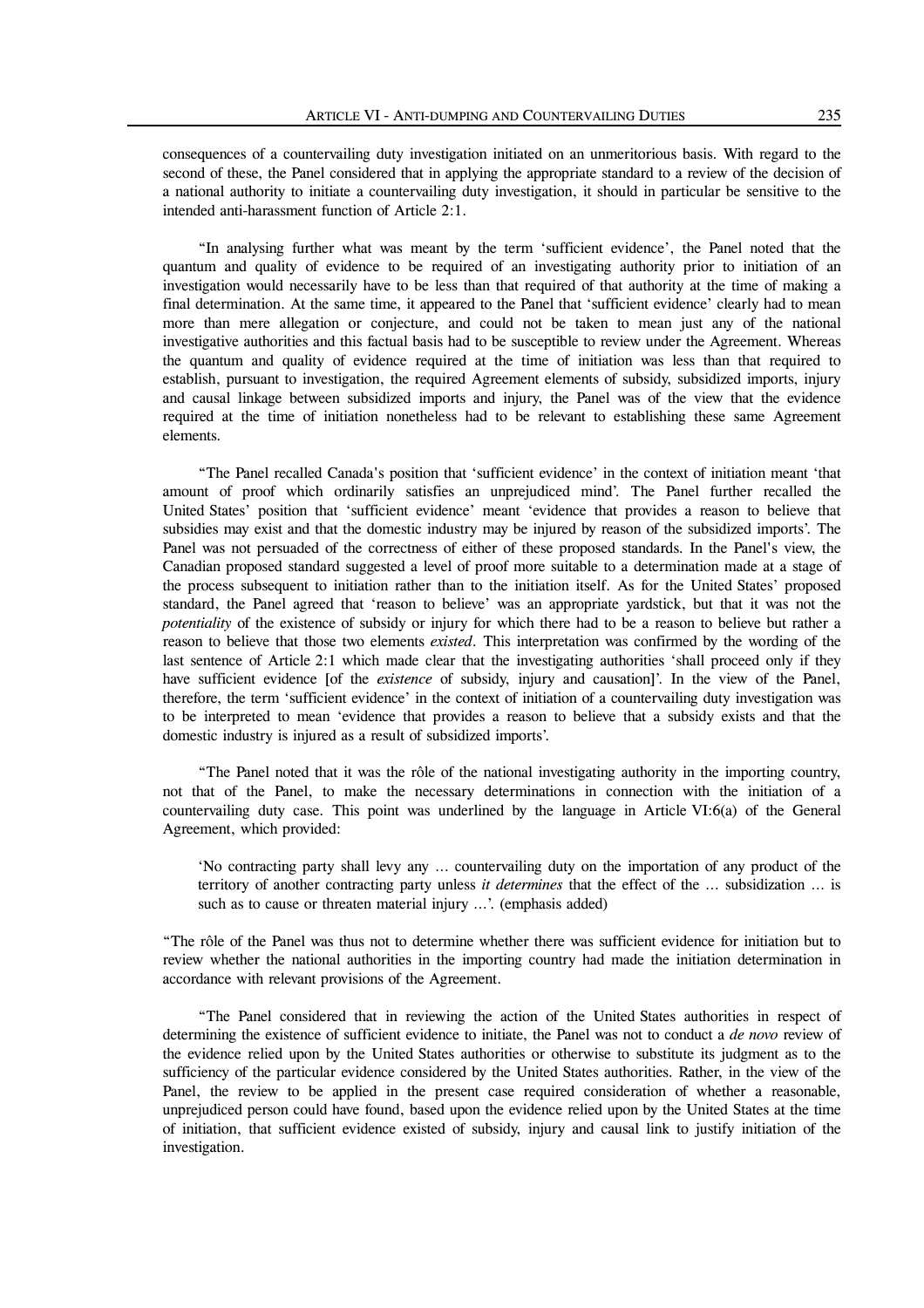"The Panel noted the argument of Canada that Article 2:1 required a higher standard of sufficient evidence to self-initiate a countervailing duty investigation than to initiate based upon a petition. The Panel noted that the relevant portion of Article 2:1 stated the following:

'If in special circumstances the authorities concerned decide to initiate an investigation without having received such a request, they shall proceed only if they have sufficient evidence on all points under (a) to (c) above.'

"In the view of the Panel, Canada's claim was not well-founded in that there was nothing in the text of Article 2:1 to suggest a different level of evidence for self-initiation than for initiation pursuant to petition. Moreover, the Panel could not discern any purpose under the Agreement which could be served by a different level of 'sufficient evidence' in the case of self-initiation. The Panel recalled Canada's contention that the words 'only if' in the sentence cited above suggested a higher standard for self-initiation than for initiation based upon a petition. However, the Panel considered that the words 'only if' in the above context referred only to the elements mentioned in the second sentence of Article 2:1, not to a different level of 'sufficient evidence'. What was required in addition to 'sufficient evidence' was the existence of 'special circumstances'."55

 The 1994 Panel Report on "United States - Imposition of Anti-Dumping Duties on Imports of Fresh and Chilled Atlantic Salmon from Norway" also addressed the issue of initiation of an investigation, finding that "A 'written request … on behalf of the industry affected' … meant a request on behalf of the domestic producers as a whole of the like products or those of them whose collective output of the products constitutes a major proportion of the total domestic production of those products."<sup>56</sup>

 "The Panel then turned to the question of the duty incumbent on investigating authorities to ensure that their actions with regard to the treatment of written requests for the initiation of anti-dumping investigations were consistent with their obligations under Article 5:1. The Panel considered that, in light of the requirement in Article 5:1 that a written request be by or on behalf of the industry affected and contain certain evidence, the investigating authorities could not, consistently with Article 5:1, initiate investigations automatically in response to any written request received. The requirements of Article 5:1 clearly implied a duty for the authorities to evaluate each such written request to ascertain whether it contained the required information, and to screen out those requests that failed to provide it. The investigating authorities therefore had to evaluate whether a written request for the initiation of an investigation was made "on behalf of" the industry affected.

…

 "The Panel noted that the Agreement did not provide precise guidance as to the procedural steps to be taken for such an evaluation, and considered that the question of how this requirement is to be met depends on the circumstances of each particular case. In the Panel's view, this question, or in this case the steps the United States was required to take as a prerequisite to initiating an investigation, had to be evaluated on the basis of the information before the investigating authorities at the time of the initiation decision. …"<sup>57</sup>

The Panel concluded on the basis of its evaluation of the facts that "Under these circumstances the Department of Commerce could, in the Panel's view, reasonably treat this request as being 'on behalf of the industry affected' and the initiation was not inconsistent with the United States' obligations under the Agreement.<sup>58</sup>

# **(4) Provisional measures**

 See Interpretative Note 1 to paragraphs 2 and 3; this Note was added at Havana "to answer any doubt that a Member could require security for the 'payment of anti-dumping or countervailing duty pending final determination of the facts in cases of suspected dumping or subsidization'".<sup>59</sup>

1

<sup>55</sup>SCM/153, adopted on 27 October 1993, paras. 330-336.

56ADP/87, adopted by the Committee on Anti-Dumping Practices on 27 April 1994, para. 357.

<sup>57</sup>*Ibid*., paras. 358, 360.

<sup>58</sup>*Ibid.,* para. 362.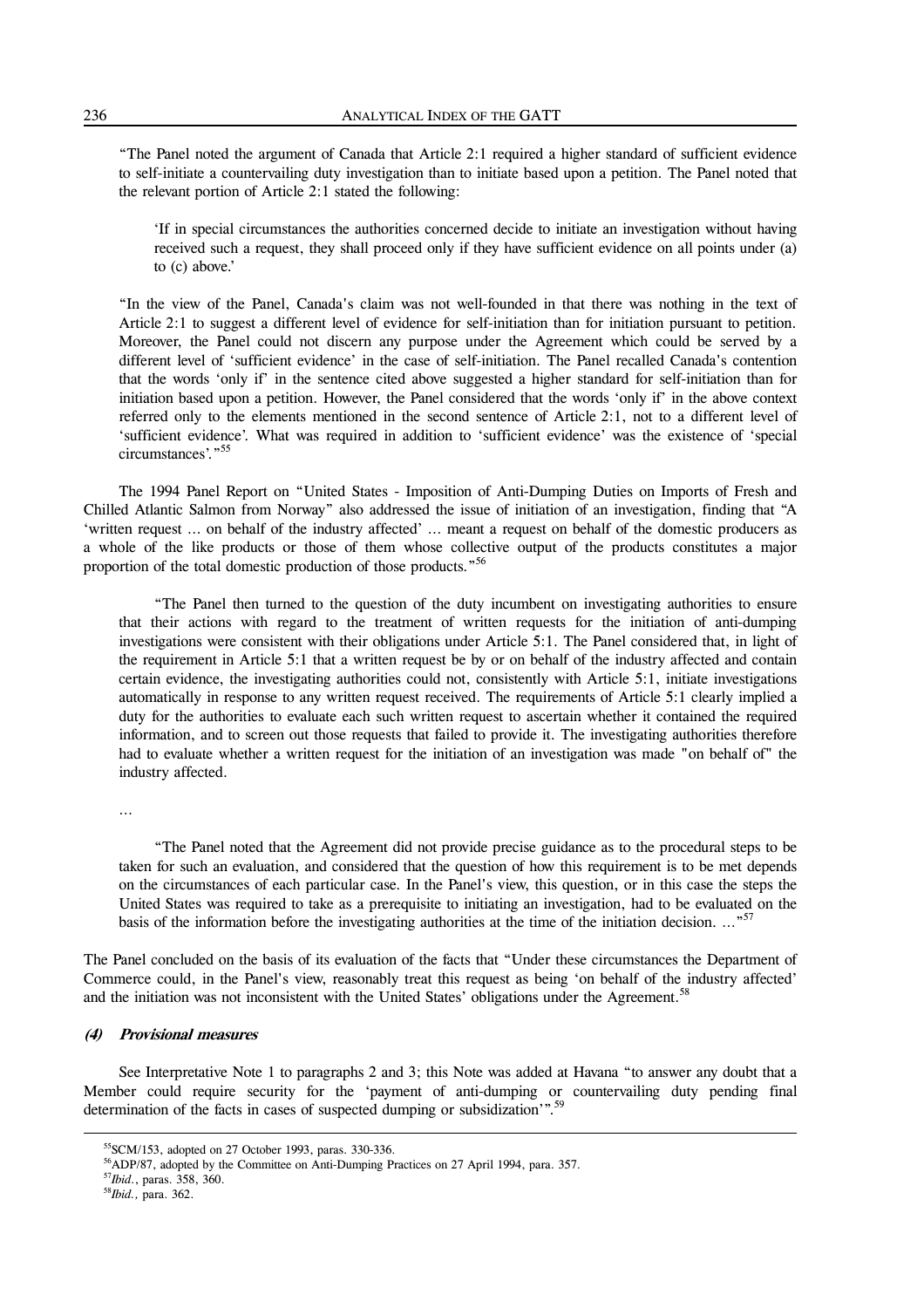The Group of Experts on Anti-dumping and Countervailing Duties in its 1959 report discussed, *inter alia*, the question of provisional anti-dumping measures.

"It was recognized that in certain circumstances the use of such measures might be justified in order to limit the material injury to a domestic industry, even though it was noted that Article VI made no mention of them. On the other hand, it was generally felt that provisional measures should be used sparingly and for the shortest possible time in order to interfere as little as possible with normal trade and in order that they should not assume a protectionist character. For this reason, any such measures should preferably be introduced after the responsible administration of the importing country had carried out an initial confidential investigation that revealed that there was a serious case to consider further. Moreover, where possible, the provisional measures should not lead to a situation in which either the exporter or the importer of the product under investigation would suffer if the eventual decision were not to impose an anti-dumping duty. The Group agreed that it was desirable that such provisional measures should not be of retroactive application and that they should preferably take the form of bond or cash deposits as mentioned in Interpretative Note 1 to paragraphs 2 and 3 of Article VI. Furthermore, they should be based on provisions which would, as far as possible, permit the importer to determine the maximum duty which could be assessed".<sup>60</sup>

See also Article 10 ("Provisional Measures") of the 1967 and 1979 Agreements on Implementation of Article VI of the General Agreement and Article 5 ("Provisional Measures and Retroactivity") of the 1979 Agreement on Interpretation and Application of Articles VI, XVI and XXIII of the General Agreement.<sup>61</sup>

# **(5) Retroactive effect of an anti-dumping duty**

 The 1959 Report of the Group of Experts on Anti-dumping and Countervailing Duties provides: "The Group stressed that final decisions should not have any retroactive effect, except that in cases where provisional measures were applied it should be permitted to collect anti-dumping duties against the merchandise covered by such provisional measures".<sup>62</sup> See also Article 11 ("Retroactivity") of the 1967 and 1979 Agreements on Implementation of Article VI of the General Agreement and Article 5:9 of the 1979 Agreement on Interpretation and Application of Articles VI, XVI and XXIII of the General Agreement.<sup>63</sup>

#### **(6) Duration of validity of anti-dumping duties**

 The same Report provides: "It was generally agreed that anti-dumping duties should remain in place only so long as they were genuinely necessary to counteract dumping which was causing or threatening material injury to a domestic industry. In this connexion it was noted that any country imposing a duty would naturally be free to review it and the Group agreed that it might well be desirable for it to do so from time to time in the light of information at its disposal. It was further agreed that it should be open to exporters of the product concerned, if they considered that they had the necessary evidence, to request the importing country to carry out a review of the facts".<sup>64</sup> See also Article 9 ("Duration of Anti-Dumping Duties" of the 1967 and 1979 Agreements on Implementation of Article VI of the General Agreement and Article 4:9 of the 1979 Agreement on Interpretation and Application of Articles VI, XVI and XXIII of the General Agreement.<sup>65</sup>

# **(7) Use of measures against dumping or subsidization other than anti-dumping or countervailing duties on imports**

 Paragraph 7 of Article VI in the General Agreement as agreed in October 1947 (and paragraph 6 of the corresponding Article in the Geneva Draft Charter) provided that "No measures other than anti-dumping or countervailing duties shall be applied by any contracting party in respect of any product of the territory of any other contracting party for the purpose of offsetting dumping or subsidization". The record of the discussions at

59Havana Reports, p. 75 para. 27.

60L/978, adopted on 13 May 1959, 8S/151-152, para. 23.

6115S/24, 32-33; 26S/171, 181-182; 26S/56, 61-62.

 $628S/151.$ 

6315S/24, 33-34; 26S/171, 182-183; 26S/56, 62.

<sup>64</sup>*Ibid*., 8S/151-152, para. 23.

6515S/24, 32; 26S/171, 181; 26S/56, 63.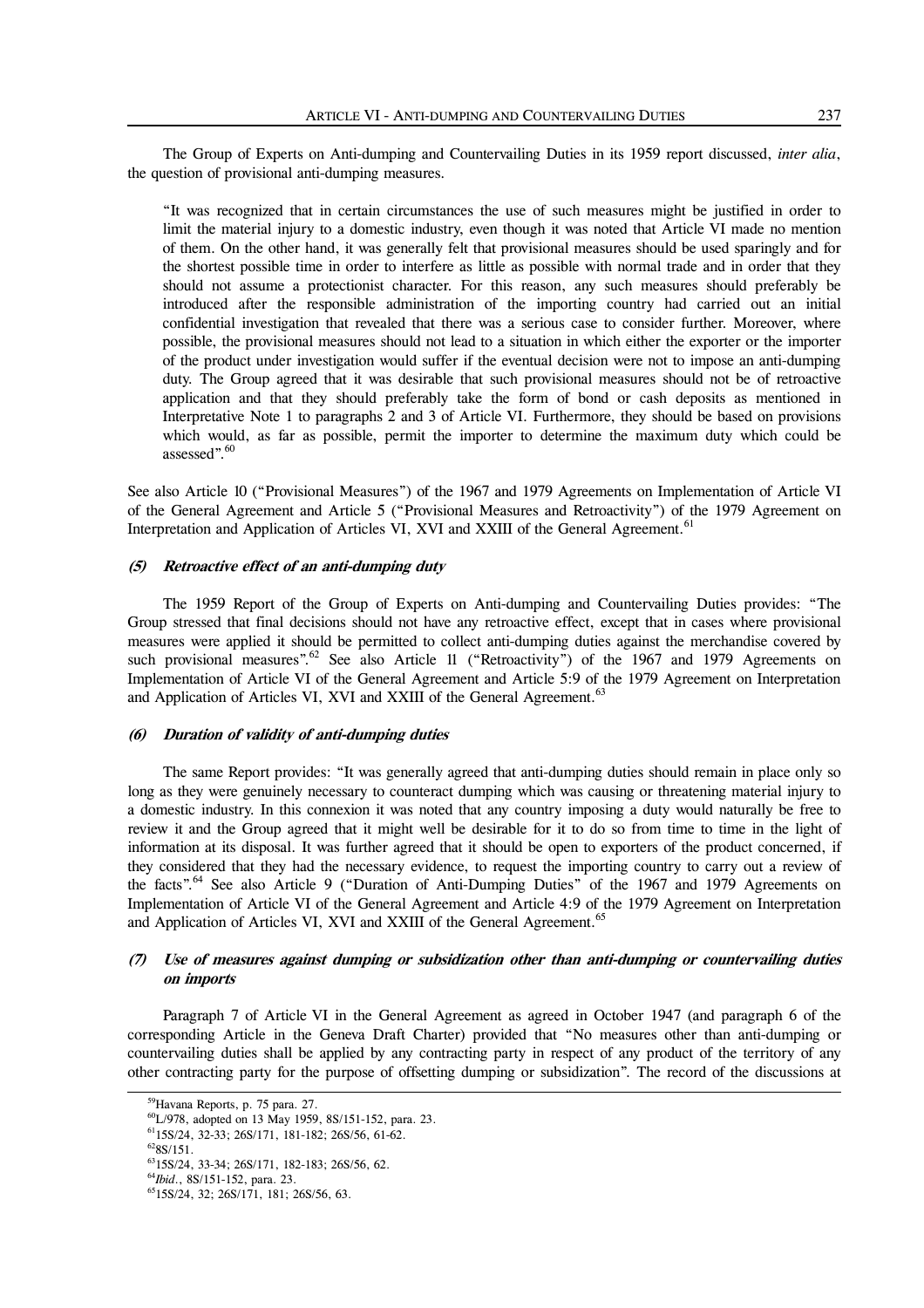Havana notes: "The Subcommittee [on Article 34 of the Charter] agreed to the deletion of paragraph 6 of the Geneva Draft which expressly prohibited the use of measures other than anti-dumping or countervailing duties against dumping or subsidization. It did so with the definite understanding that measures other than compensatory anti-dumping or countervailing duties may not be applied to counteract dumping or subsidization except insofar as such other measures are permitted under other provisions of the Charter".<sup>66</sup> After the close of the Havana Conference, the Working Party in the Second Session on "Modifications to the General Agreement" agreed to take the Havana Charter article into the General Agreement, entirely replacing the original Article VI. The Report of this Working Party notes:

"The working party, endorsing the views expressed by [the Subcommittee on Article 34 at the Havana Conference] agreed that measures other than compensatory anti-dumping and countervailing duties may not be applied to counteract dumping or subsidization except insofar as such other measures are permitted under other provisions of the General Agreement".<sup>67</sup>

The Report of the Review Working Party on "Other Barriers to Trade" includes the following passage:

"With respect to paragraph 3 of Article VI, the Working Party considered a proposal submitted by New Zealand which would have permitted under certain circumstances the use of quantitative restrictions to offset subsidization or dumping. This proposal did not receive the support of the Working Party, and has not been recommended".<sup>68</sup>

Article 16:1 of the 1979 Agreement on Implementation of Article VI of the General Agreement provides that "No specific action against dumping of exports from another Party can be taken except in accordance with the provisions of the General Agreement, as interpreted by this Agreement"; Article 19:1 of the 1979 Agreement on Interpretation and Application of Articles VI, XVI and XXIII of the General Agreement provides that "No specific action against a subsidy of another signatory can be taken except in accordance with the provisions of the General Agreement, as interpreted by this Agreement". Identical footnotes to each of these paragraphs provide that "This paragraph is not intended to preclude action under other relevant provisions of the General Agreement, where appropriate".<sup>69</sup> The Preamble of the 1979 Agreement on Implementation of Article VII notes that "valuation procedures should not be used to combat dumping".

 The Panel Report of 1988 on "Japan - Trade in Semi-Conductors" notes as follows with regard to quantitative restrictions or other measures imposed on exports by an exporting country:

" … Having found Japan to have acted inconsistently with Article XI:1, the Panel examined Japan's contention that its measures, being designed to prevent dumping, were justified by the spirit of Article VI, which condemned dumping. The Panel noted that Article VI:1 declared that dumping was to be condemned if it caused or threatened material injury to an established industry or materially retarded the establishment of an industry and that Article VI:2 allowed contracting parties to levy a duty on dumped products, subject to certain specified conditions. The provision was silent on actions by exporting countries. The Panel therefore found that Article VI did not provide a justification for measures restricting the exportation or sale for export of a product inconsistently with Article XI:1.

 "The Panel proceeded to examine the contention of the EEC that the measures maintained by Japan to prevent dumping were contrary to Article VI because that provision gave the exclusive right of preventing dumping to the importing countries. The Panel noted that Article VI provided importing countries with the right to levy anti-dumping duties subject to certain specific conditions but was silent on actions by exporting countries".<sup>70</sup>

<sup>66</sup>Havana Reports, p.74, para. 25; E/CONF.2/C.3/SR.30, p. 6. 67II/41, para. 12.

68L/334 and Addendum, Report adopted on 3 March 1955, 3S/223. 6926S/171, 186; 26S/56, 78.

 $^{70}$ L/6309, adopted on 4 May 1988, 35S/116, 159, paras. 120-121.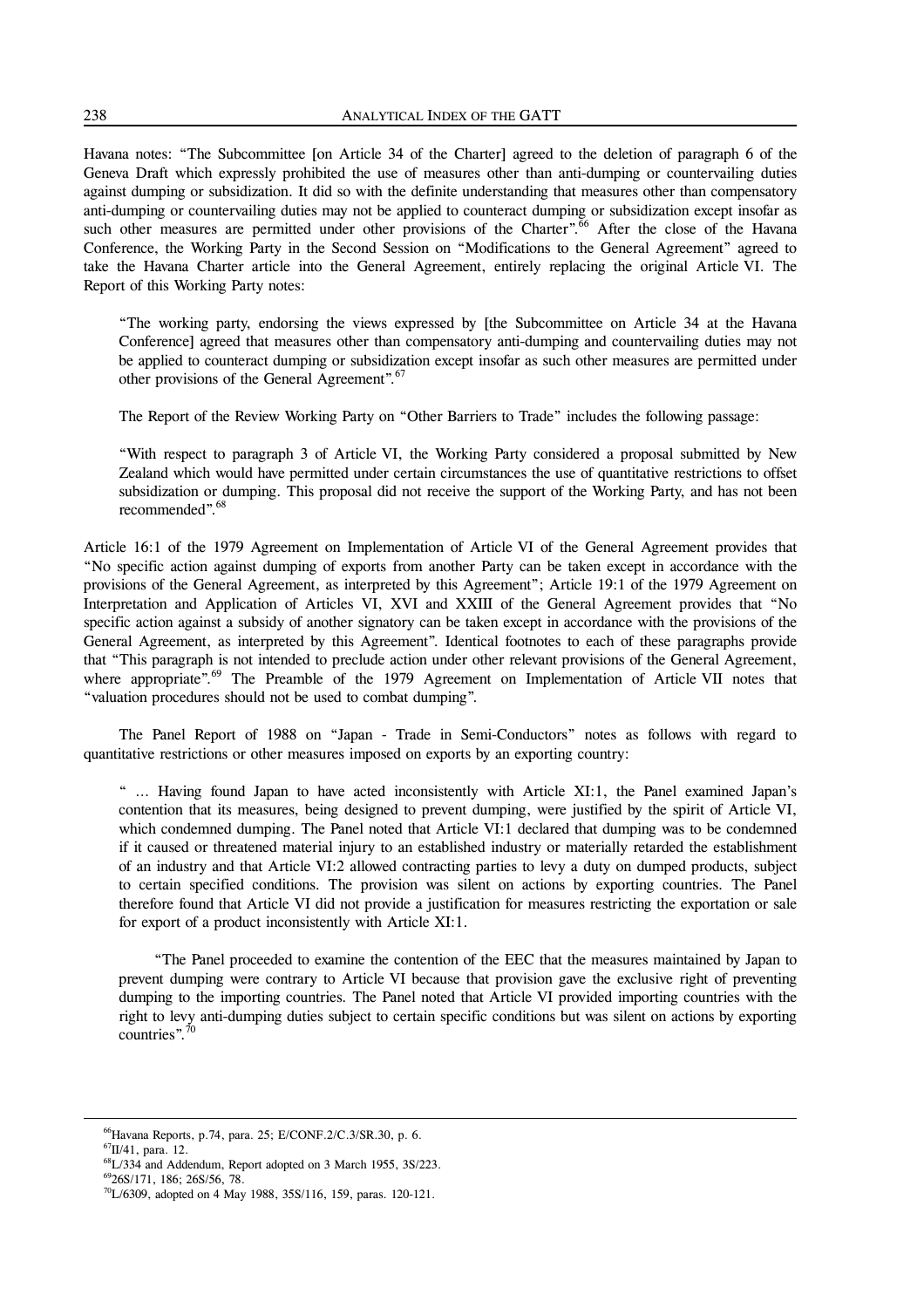# **5. Paragraph 3**

#### **(1) "bounty or subsidy"**

 See also the material below concerning the relationship between Article VI and Article XVI, and the material concerning the definition of a subsidy under Article XVI:1.

The Second Report of the Group of Experts on "Anti-Dumping and Countervailing Duties" records:

"With respect to the meaning of the word 'subsidies', a large majority of the experts considered that it covered only subsidies granted by governments or by semi-governmental bodies. Three experts considered that the word should be interpreted in a wider sense and felt that it covered all subsidies, whatever their character and whatever their origin, including also subsidies granted by private bodies. It was agreed that the word 'subsidies' covered not only actual payments, but also measures having an equivalent effect".<sup>71</sup>

 The 1994 Panel Report on "United States - Measures Affecting Imports of Softwood Lumber from Canada" examined a claim that the initiation of a countervailing duty investigation was inconsistent with the Agreement on Interpretation and Application of Articles VI, XVI and XXIII because under the circumstances there could be no subsidy from sales of timber from public lands.

"…the Panel recalled Canada's contention that the theory of economic rent taught that the exaction of economic rent - or revenue collection - for access to a natural resource such as timber could not cause any countervailable market distortion, in terms of an increase in the output or a decrease in the price of products made from the timber, which could constitute a subsidy. According to Canada, the granting of the right of access to the land on which the trees were standing and the collection of revenue (stumpage fees) from those granted the right of access was not the sale of a good. The tree became a good only once it was cut down and turned into a log. The Panel further recalled Canada's argument that stumpage fees were a component of the total cost of making logs but that they were not part of the per unit production cost or variable cost of producing the logs in that the stumpage fee did not influence the marginal cost of producing the next unit of product. The Panel then recalled the United States' contention that the administratively set stumpage fees in the Canadian provinces reduced the cost of the input product (logs) to the forest products industries, thus conferring a benefit on those industries.

 "Reviewing these arguments, the Panel considered that assuming that Article XVI of the General Agreement and Part II of the Agreement only covered measures that had trade effects and that this trade effects characteristic also applied to countervailable subsidies under Article VI of the General Agreement and Part I of the Agreement, and assuming further that the theory of economic rent was relevant to the question of whether a governmental measure could have trade effects, the applicability of these arguments in the present case was nonetheless an empirical issue, in that it was not possible to determine without further investigation whether stumpage pricing practices in Canada affected the volume or pricing of lumber. The Panel noted in this regard, as argued by the United States, that there were also a number of studies suggesting, contrary to the argument of Canada, that stumpage fees did in fact affect prices and output of lumber. In the Panel's view, whereas the setting of the price for access to the natural resource in and of itself might relate only to the revenue collection function of government and might not constitute a benefit in connection with the harvesting or extraction of that resource, if the conditions of access were such that stumpage was available only to a specific group of enterprises, then the stumpage programme could potentially be considered as a benefit in connection with the right of access to harvest the resource. $^{72}$ 

# **(2) "the estimated bounty or subsidy determined to have been granted, directly or indirectly, on the manufacture, production or export of such product in the country of origin or exportation"**

 The 1959 Report of the Group of Experts on Anti-dumping and Countervailing Duties refers to "the provision of Article VI which permits the imposition of countervailing duties to offset the effects of subsidies

 $71L/1141$ , adopted on 27 May 1960, 9S/194, 200, para. 34.

 $^{72}$ SCM/162, adopted by the Committee on Subsidies and Countervailing Measures on 27 April 1993, paras. 346-347.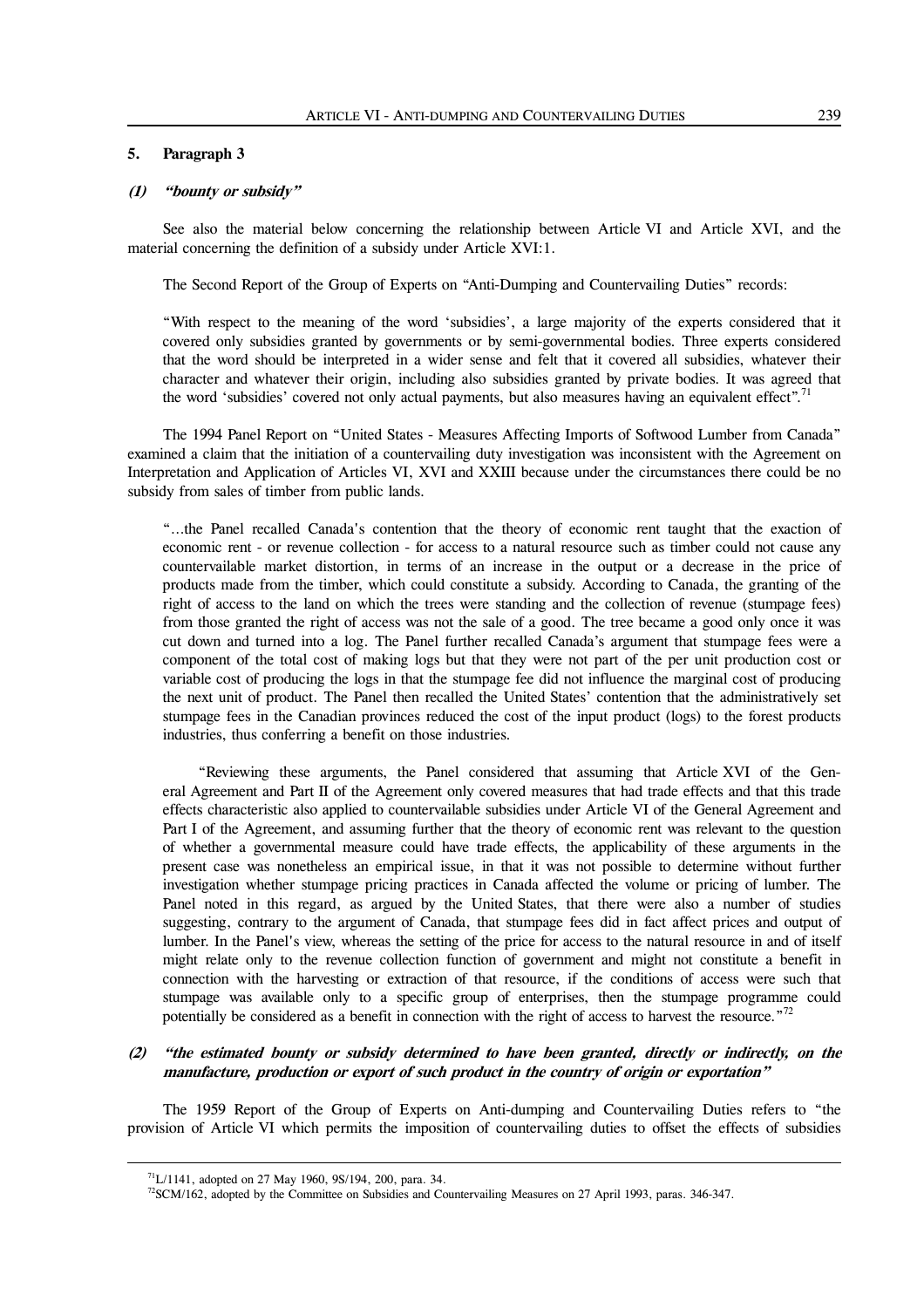whether these are granted in the producing country or the exporting country".<sup>73</sup> The Second Report in 1960 of the same Group notes as well:

 "Paragraph 3 of Article VI stipulated that no countervailing duty could be collected beyond the 'estimated' amount of the bounty or of the subsidy granted. In order to arrive at this estimate, the majority of the Group considered it normal, and at least desirable, that the country which became aware of the existence of a subsidy and which ascertained the injury which this subsidy caused, should enter into direct contact with the government of the exporting country. It was also desirable that the latter country should give information requested without delay. This would after all be in its own interest in that it would avoid the imposition of a countervailing duty on its exports at a rate which, failing this information, might be fixed at too high a level".<sup>74</sup>

 The 1991 Panel Report on "United States - Countervailing Duties on Fresh, Chilled and Frozen Pork from Canada"

"… noted in this respect that the words in Article VI:3 'to determine' and 'estimated' as well as the practices of the contracting parties under that provision, as reflected in Part I of the Subsidies Code, indicate that the decision as to the existence of a subsidy must result from an examination of all relevant facts. The Panel considered that the issue was not whether the United States had applied a methodology for establishing facts consistent with Article VI:3 but rather whether the facts which the United States did take into account were all the facts relevant for the determination it has made. The Panel therefore proceeded to examine whether the United States, by basing its determination that pork production is subsidized in Canada on a finding that the conditions set out in Section 771B had been met, had demonstrated that it had taken into account all facts necessary to meet the requirements of Article VI:3".75

See also the Guidelines on Amortization and Depreciation adopted by the Committee on Subsidies and Countervailing Measures.<sup>76</sup>

#### **(3) Multiple currency practices**

 See Interpretative Note 2 *Ad* paragraphs 2 and 3, which provides that "Multiple currency practices can in certain circumstances constitute a subsidy to exports … or a form of dumping by means of partial depreciation of a country's currency … By 'multiple currency practices' is meant practices by governments or sanctioned by governments'. See also material on multiple exchange rates under Article XVI; see also the memorandum of the International Monetary Fund on multiple currency practices, annexed to the Report of the Review Working Party on "Quantitative Restrictions".77

#### **6**. **Paragraph 4**

<u>.</u>

#### **(1) "exemption … from duties or taxes"**

 The Panel on "Swedish Anti-Dumping Duties" examined the application of Article VI:4 where an antidumping scheme applied to products benefiting from an export rebate of duties and taxes. "… the Panel noted that there was no disagreement between the parties concerned regarding the obligation to take account of legitimate refund of duties and taxes".78

 The 1977 Working Party Report on "Suspension of Customs Liquidation by the United States" examined a United States Federal court ruling that remission and exemption by Japan of consumption taxes on exported consumer electronic products was a countervailable export subsidy. Pending appeal of this decision, final duty payment (liquidation) of entries of these products had been held in suspense. The Working Party Report notes that

<sup>73</sup>L/978, adopted 13 May 1959, 8S/145, 149, para. 11.

74L/1141, adopted on 27 May 1960, 9S/194, 200, para. 35.

 $^{75}$ DS7/R, adopted on 11 July 1991, 38S/45.

76SCM/64, adopted on 25 April 1985, 32S/154ff.

 $77L/332$ /Rev. 1 and Addenda, adopted on 2, 4 and 5 March 1955, 3S/170, 200.

 $^{78}L/328$ , adopted 26 February 1955, 3S/81, 86 para. 16.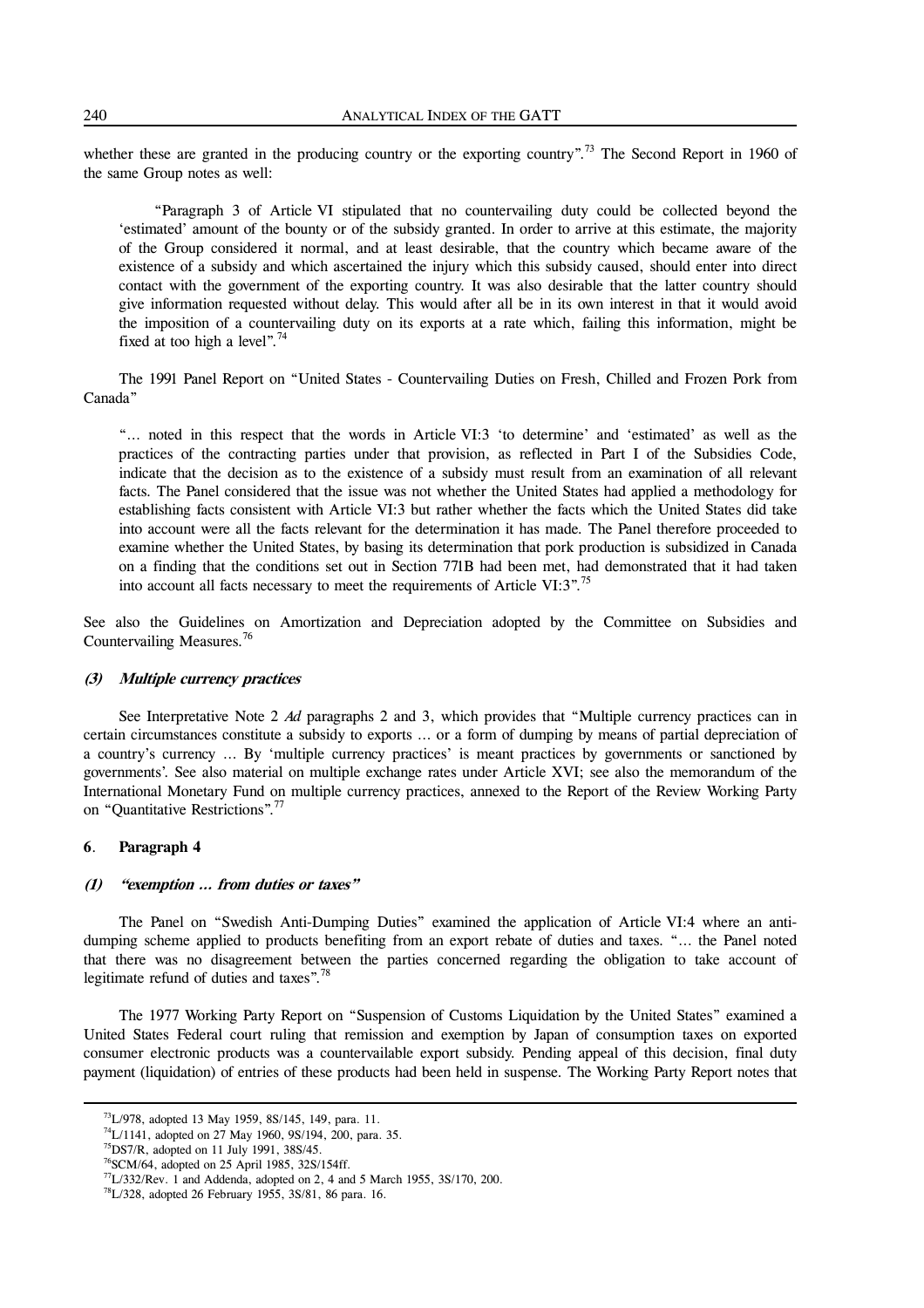"All but one member of the Working Party expressed views on the legal aspects of the matter. They agreed that the Japanese tax practices in question were in full accord with the provisions of GATT, its established interpretation as well as established practice of the GATT. They also agreed that, should the court decision be upheld finally and if countervailing duties were imposed, the imposition of such duties would be in contravention of the provisions of the GATT including Article VI:4 and the note to Article XVI, and would constitute a *prima facie* case of nullification or impairment of Japan's rights under the General Agreement".<sup>79</sup>

#### **(2) "borne by the like product"**

 The Second Report on Anti-dumping and Countervailing Duties noted the view of the Group, in relation to Article VI:4, that "If, however, it were established that the exemption or the reimbursement [of duties and taxes] exceeded the real charge which the product would have to pay in the exporting country, the difference could be considered as constituting a subsidy".<sup>80</sup>

 During its consideration of the 1982 complaint by India concerning certain domestic procedures of the United States, the Committee on Subsidies and Countervailing Measures heard differing views concerning the linkage between payment of internal (cascading indirect) taxes and export tax rebates, and the evidence of such linkage which an importing country could require as a condition for making an adjustment to the level of subsidy determined to exist.<sup>8</sup>

See also the Guidelines on Physical Incorporation<sup>82</sup>, which were adopted by the Committee on Subsidies and Countervailing Measures, it being stated that these guidelines constituted an understanding on the manner in which signatories intended to calculate the amount of certain subsidies.<sup>83</sup>

# **7. Paragraph 6**

#### **(1) "it determines … material injury"**

In the Report of the Group of Experts on "Anti-Dumping and Countervailing Duties",

 "At the outset of their discussions on the injury concept, the Group stressed that anti-dumping measures should only be applied when material injury, i.e. substantial injury, is caused or threatens to be caused. It was agreed that no precise definitions or set of rules could be given in respect of the injury concept, but that a common standard ought to be adopted in applying this criterion and that decisions about injury should be taken by authorities at a high level. It was suggested that legislation which provided for 'injury' only should be applied as if the word 'material' were stated therein….

 "In concluding the discussion on the use of the injury concept and in relating it to the term 'industry' it was the general consensus that, before deciding to impose an anti-dumping duty, the importing country should ensure that dumped goods:

- (a) are causing material injury to an established industry; or
- (b) clearly threaten material injury to an established industry; or
- (c) materially retard the establishment of a domestic industry".  $84$

 $79L/4508$ , adopted on 16 June 1977, 24S/134, 138, para. 15. The court ruling was reversed by higher US courts.

80L/1141, adopted on 27 May 1960, 9S/194, 201 para. 36.

<sup>&</sup>lt;sup>81</sup>See SCM/M/11, SCM/M/Spec/7.

 $82$ SCM/68, adopted on 24 October 1985, 32S/156ff. 8331S/262 para. 12.

84L/978, adopted on 13 May 1959, 8S/145, 150, paras. 15, 17.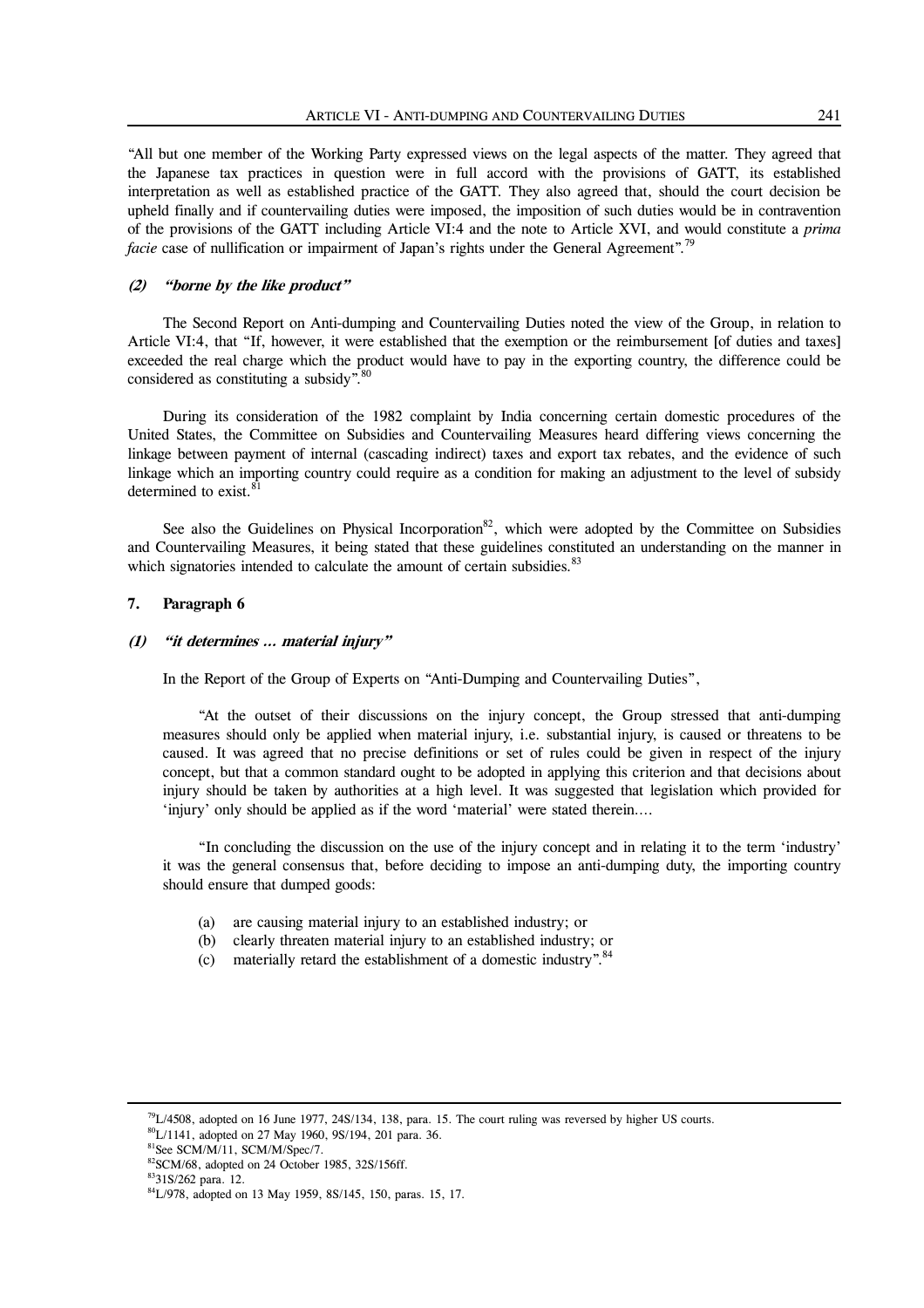See also the provisions on determination of injury for purposes of Article VI, in Article 3 of the 1967 and 1979 Agreements on Implementation of Article VI of the General Agreement and Article 6 of the 1979 Agreement on Interpretation and Application of Articles VI, XVI and XXIII of the General Agreement.<sup>85</sup>

In the Panel Report on "New Zealand - Imports of Electrical Transformers from Finland"

 "The Panel noted the view expressed by the New Zealand delegation that the determination of material injury was a matter specifically and expressly reserved, under the terms of Article VI:6(a), for the decision of the contracting party levying the anti-dumping duty. It also noted the contention that other contracting parties might inquire as to whether such a determination had been made, but that the latter could not be challenged or scrutinized by other contracting parties nor indeed by the CONTRACTING PARTIES themselves. The Panel agreed that the responsibility to make a determination of material injury caused by dumped imports rested in the first place with the authorities of the importing contracting party concerned. However, the Panel could not share the view that such a determination could not be scrutinized if it were challenged by another contracting party. On the contrary, the Panel believed that if a contracting party affected by the determination could make a case that the importation could not in itself have the effect of causing material injury to the industry in question, that contracting party was entitled, under the relevant GATT provisions, in particular Article XXIII, that its representations be given sympathetic consideration and that eventually, if no satisfactory adjustment was effected, it might refer the matter to the CONTRACTING PARTIES, as had been done by Finland in the present case. To conclude otherwise would give governments complete freedom and unrestricted discretion in deciding anti-dumping cases without any possibility to review the action taken in the GATT. This would lead to an unacceptable situation under the aspect of law and order in international trade relations as governed by the GATT. The Panel in this connection noted that a similar point had been raised, and rejected, in the report of the Panel on Complaints relating to Swedish anti-dumping duties (BISD 3S/81). The Panel fully shared the view expressed by that panel when it stated that 'it was clear from the wording of Article VI that no anti-dumping duties should be levied until certain facts had been established. As this represented an obligation on the part of the contracting party imposing such duties, it would be reasonable to expect that that contracting party should establish the existence of these facts when its action is challenged' (paragraph  $15$ )".<sup>86</sup>

# **(2) Threat of material injury**

 The Report of the Group of Experts on "Anti-Dumping and Countervailing Duties" notes that "With respect to cases where material injury is *threatened* by dumped imports, the Group stressed that the application of antidumping measures had to be studied and decided with particular care".<sup>87</sup> See also the provisions on determinations of threat of injury for purposes of Article VI, in Articles 3(e)-(f) and 3:6-7 of the 1967 and 1979 Agreements on Implementation of Article VI of the General Agreement respectively, and in the first footnote to Article 6:1 of the 1979 Agreement on Interpretation and Application of Articles VI, XVI and XXIII of the General Agreement.<sup>88</sup> The Committee on Anti-Dumping Practices has adopted a Recommendation Concerning Determination of Threat of Material Injury.<sup>89</sup>

 In the course of its examination of an EEC complaint concerning anti-dumping action by Canada, the Committee on Anti-Dumping Practices, meeting in November 1983, discussed whether injury or a threat of injury can be caused by submission of tenders, even if the contract is awarded to other bidders and the offered goods have not been exported.<sup>90</sup>

 The Panel Report on "New Zealand - Imports of Electrical Transformers from Finland" provides the following in this regard:

<sup>8515</sup>S/24, 26; 26S/171, 173; 26S/56, 64.

 ${}^{86}L/5814$ , adopted on 18 July 1985, 32S/55, 67-68, para. 4.4.

<sup>&</sup>lt;sup>87</sup>L/978, adopted on 13 May 1959, 8S/145, 150, para. 16.

8815S/24, 27; 26S/171, 174-175; 26S/56, 64.

89ADP/25, adopted 21 October 1985, 32S/182.

<sup>&</sup>lt;sup>90</sup>ADP/M/11, paras. 53-56.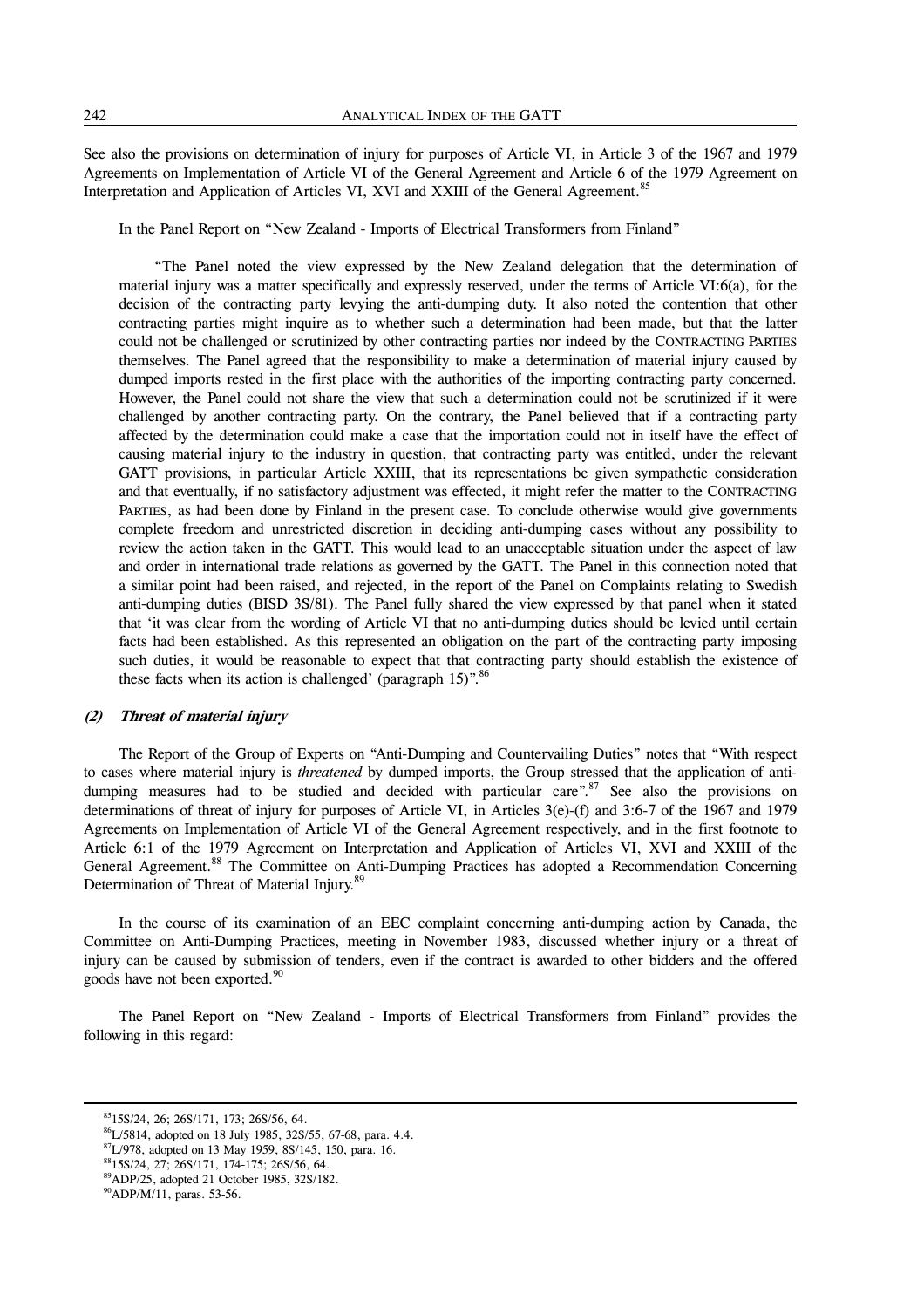"The Panel noted that while the decision of the New Zealand Minister of Customs to impose antidumping duties was based solely on material injury having been caused by the imports in question, the New Zealand delegation had also alleged before the Panel the existence of threat of material injury. In view of the high import penetration of the New Zealand transformer market, the significant increase in imports from all sources over one single year and the minimal impact of the actual Finnish imports in question, the Panel saw no reason to assume that imports from Finland would in the future change this picture significantly. The Panel noted in addition that at the time the ministerial decision was taken the Finnish exporter had not attempted to make any further sales to the New Zealand market. The Panel could therefore not agree that the imposition of anti-dumping duties could have been based on threat of material injury in terms of Article  $VI$ <sup>", 91</sup>

 The 1993 Panel Report on "Korea - Anti-dumping Duties on Imports of Polyacetal Resins from the United States" examined an injury determination by the Korean authorities which was partially based on a finding of threat of injury:

"… It followed from the text of Article 3:6 that a proper examination of whether a threat of material injury was caused by dumped imports necessitated a prospective analysis of a present situation with a view to determining whether a 'change in circumstances' was 'clearly foreseen and imminent'. Interpreted in conjunction with Article 3:1, a determination of the existence of a threat of material injury under Article 3:6 required an analysis of relevant future developments with regard to the volume, and price effects of the dumped imports and their consequent impact on the domestic industry."

…

"… While Korea had argued that reliance on capacity of foreign producers to supply the Korean market was consistent with the Recommendation of the Committee on Anti-Dumping Practices, this Recommendation provided for the consideration of whether there existed 'sufficient freely disposable capacity of the exporter *indicating the likelihood of substantially increased dumped exports* to the importing country's market taking into account the availability of other export markets to absorb any additional exports.' This indicated that capacity *per se* was not a sufficient factor in considering the likelihood of increased import volumes.<sup>92</sup>

#### **(3) "to retard materially the establishment"**

 At Havana, it was stated that if an industry became economically unprofitable because of dumping, this would be covered by "retard materially".<sup>93</sup>

 Article 3(a) of the 1967 Agreement on the Implementation of Article VI provided, *inter alia*, that "In the case of retarding the establishment of a new industry in the country of importation, convincing evidence of the forthcoming establishment of an industry must be shown, for example that the plans for a new industry have reached a fairly advanced stage, a factory is being constructed or machinery has been ordered".<sup>94</sup>

 The 1993 Panel Report on "Korea - Anti-dumping Duties on Imports of Polyacetal Resins from the United States" examined an injury determination by the Korean authorities:

 "… if the conclusion [on injury issues in the Korean determination] were to be interpreted to mean that the KTC had made a finding of injury based simultaneously on all three standards of injury, this would necessarily mean that the KTC's statement was internally contradictory: the KTC could not logically have found that a domestic industry was being injured by dumped imports (which presupposed that such an industry was already established) and at the same time that the establishment of a domestic industry was materially retarded by those imports.<sup>95</sup>

 $^{91}$ L/5814, adopted on 18 July 1985, 32S/55, 69-70, para. 4.8.

<sup>&</sup>lt;sup>92</sup> ADP/92 adopted by the Committee on Anti-Dumping Practices on 27 April 1993, paras. 271, 281.

93E/CONF.2/C.3/SR.30, p. 5.

<sup>9415</sup>S/26. There is no parallel provision in Article 3 of the 1979 Agreement on the Implementation of Article VI.

<sup>&</sup>lt;sup>95</sup>ADP/92, adopted by the Committee on Anti-Dumping Practices on 27 April 1993, para. 222.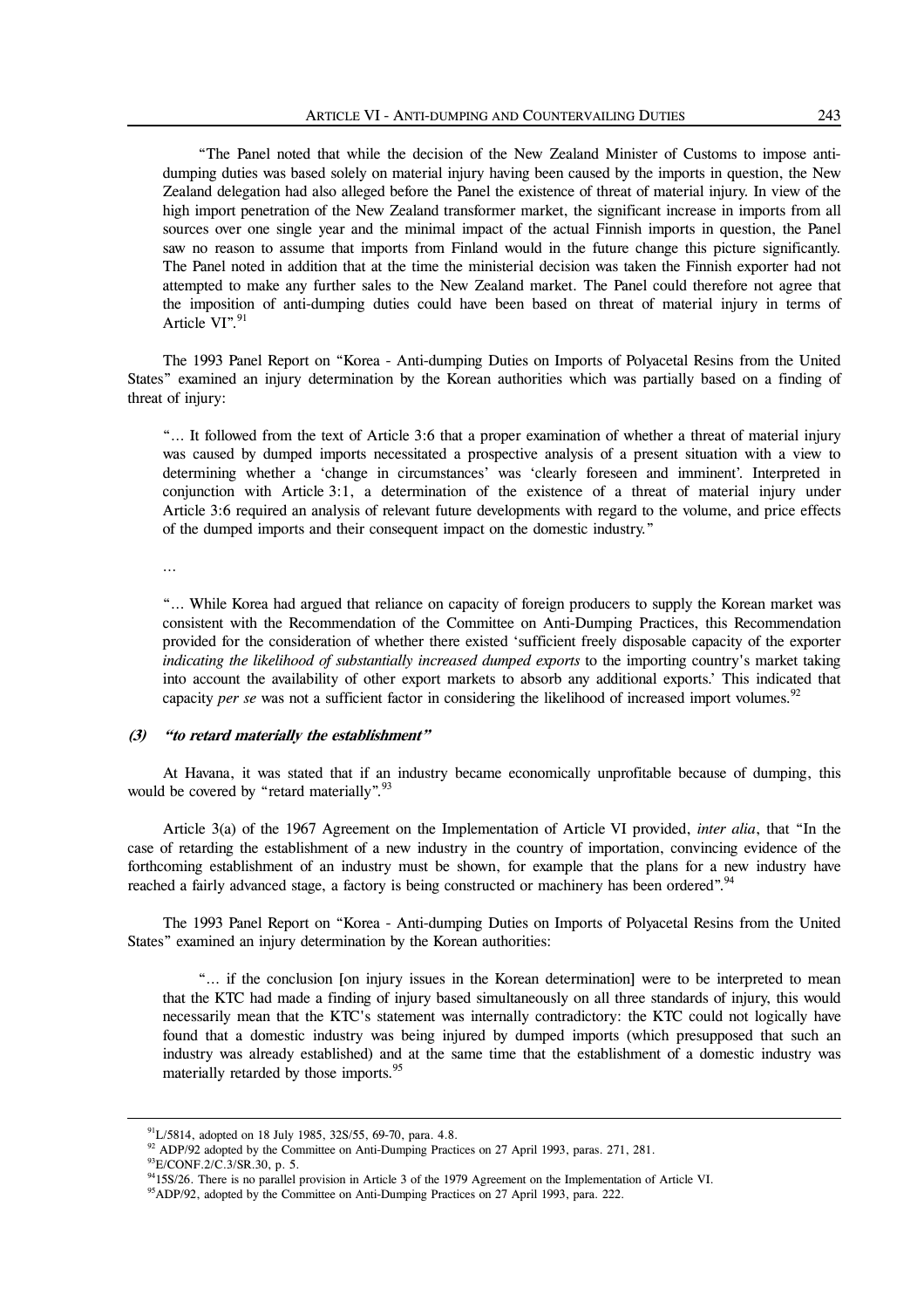# **(4) "to cause … material injury"**

 The Panel Report on "New Zealand - Imports of Electrical Transformers from Finland" provides in this regard:

 "In its examination, the Panel then turned to the question whether the New Zealand transformer industry had suffered material injury as a result of the imports of the two transformers from Finland…. The Panel did not question that this industry had been in a poor economic situation, due to lack of new orders, diminishing orders on hand in certain product categories, declining profitability, a large increase in imports and considerable uncertainty as to new orders. The Panel noted, on the other hand, that the Finnish imports in question … represented only 2.4 per cent of total sales of the New Zealand transformer industry in 1983. In terms of MVA ratings … the two Finnish transformers taken together … represented 1.5 per cent of the sum of domestic production and imports, or 2.4 per cent of total imports. The Panel also considered it significant that imports increased from 1981/82 to 1982/83 by 250 per cent in MVA terms … and that the imports from Finland represented only 3.4 per cent of this increase. In view of these facts, the Panel concluded that while the New Zealand transformer industry might have suffered injury from increased imports, the cause of this injury could not be attributed to the imports in question from Finland, which constituted an almost insignificant part in the overall sale of transformers in the period concerned. In this connection, the Panel rejected the contention advanced by the New Zealand delegation that, at least as far as material injury in terms of Article VI was concerned, 'any given amount of profit lost' by the complaining firm was in some sense an 'injury' to a domestic industry. …

 "In view of the reasons contained in the preceding paragraphs, the Panel came to the conclusion that New Zealand had not been able to demonstrate that any injury suffered by its transformer industry had been material injury caused by the imports from Finland. The Panel therefore found that the imposition of anti-dumping duties on these imports was not consistent with the provisions of Article VI:6(a) of the General Agreement". $96$ 

 The 1992 Panel Report under the Agreement on Interpretation and Application of Articles VI, XVI and XXIII on "Canadian Countervailing Duties on Grain Corn from the United States" examined the countervailing duties in question in relation to, *inter alia*, Article 6:4 of the Agreement; this provision requires that "It must be demonstrated that the subsidized imports are, through the effects of the subsidy, causing injury within the meaning of this Agreement. There may be other factors which at the same time are injuring the domestic industry, and the injuries caused by other factors must not be attributed to the subsidized imports".

 "In the view of the Panel, the CIT's findings of injury and causality were themselves largely based on factors other than subsidized imports: in particular, the factor of a dramatic decline in world market prices resulting in large part from a United States subsidy under the 1985 Farm Bill. Clearly, if there is a general and dramatic decline in world market prices for grain corn, this will affect Canadian producers. It will affect Canadian producers even if Canada does not import any grain corn from the United States, even if it imports grain corn from third countries, even if it is completely self-sufficient in grain corn or, indeed, even if it is a net exporter of grain corn, as it was in some crop years during the period of the CIT investigation. In each case, the Canadian price for corn would still be directly impacted -- in a material way -- by the world price decline. Thus, the price depression experienced in the Canadian market would have occurred in all such cases, and the imposition of countervailing duties would be contrary to Article 6.4, which requires that price depression or prevention of price increases caused by other factors must not be attributed to subsidized imports. Since no case was made by the CIT that *subsidized imports* from the United States were responsible for the decline in prices suffered in Canada, the Panel concluded that the CIT determination was inconsistent with the requirements of Article 6 of the Subsidies Agreement.

<sup>96</sup>L/5814, adopted on 18 July 1985, 32S/55, 69-70, paras. 4.7, 4.9.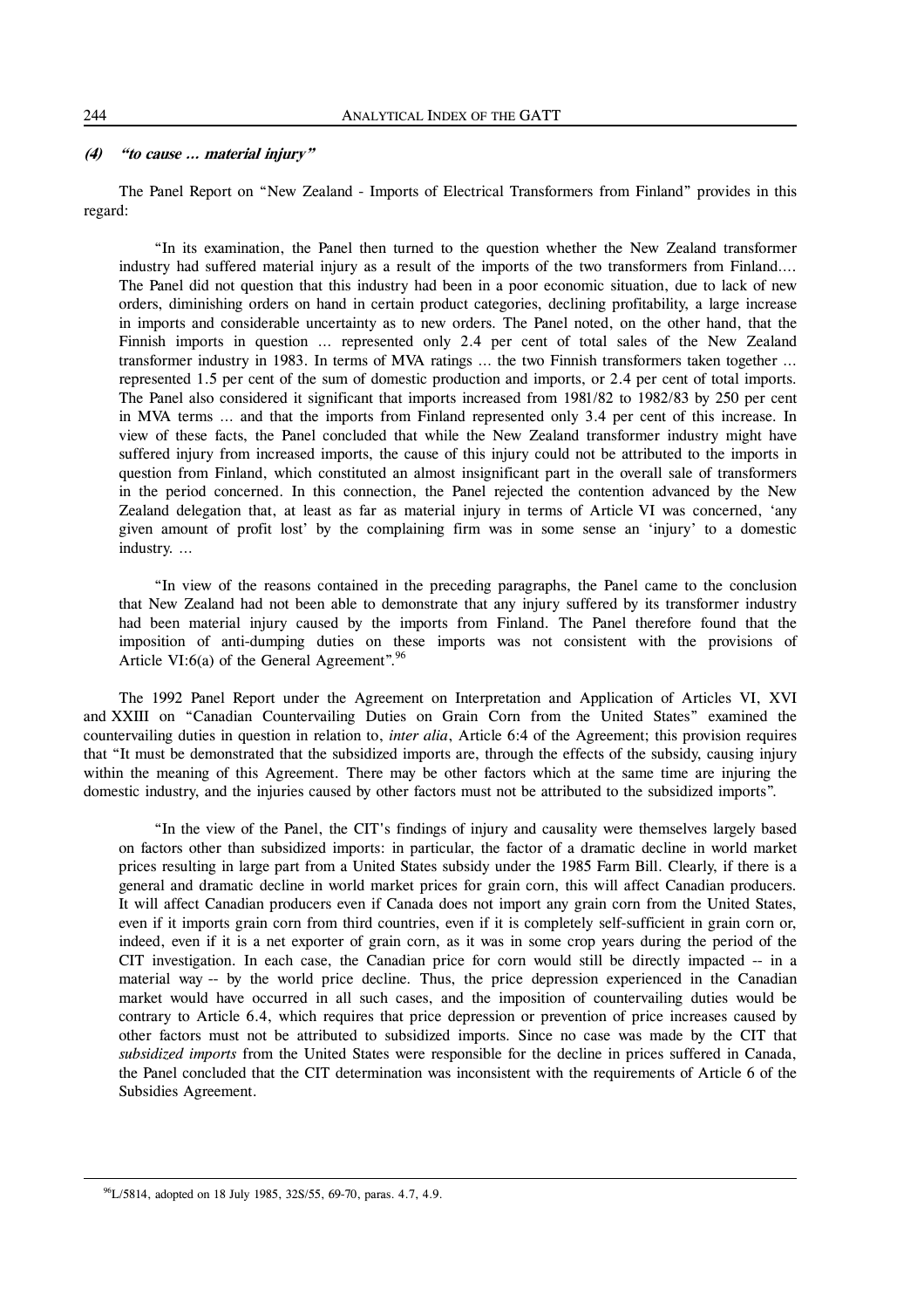"The Panel considered that the purpose of countervailing duties is to allow signatories to counteract injury from subsidized imports, not from a general decline in world market prices. Only a generally applicable import tariff, not however a countervailing duty on imports from a particular country, can normally prove effective in raising the domestic price when there is a general decline in world prices. The fact that in the present case the countervailing duty may have been partially effective in raising the price of grain corn in Canada, in that the United States was the only viable source for imports given the existence of phytosanitary regulations which effectively barred all other imports, does not relieve Canada of the duty of making an injury determination in accordance with Article 6, namely, of showing that subsidized imports are the cause of material injury. ..."<sup>97</sup>

#### **(5) "domestic industry"**

 The Sub-Committee that considered the Havana Charter article which became Article VI noted in its report: "The Sub-Committee desired it to be understood that, where the word 'industry' is used in the Article, it includes such activities as agriculture, forestry, mining etc., as well as manufacturing".<sup>98</sup>

The Report of the Group of Experts on "Anti-Dumping and Countervailing Duties" further notes:

 "The Group discussed the term 'industry' in relation to the concept of injury and agreed that, even though individual cases would obviously give rise to particular problems, as a general guiding principle judgements of material injury should be related to total national output of the like commodity concerned or a significant part thereof. The Group agreed that the use of anti-dumping duties to offset injury to a single firm within a large industry (unless that firm were an important or significant part of the industry) would be protectionist in character, and the proper remedy for that firm lay in other directions".<sup>99</sup>

In the Panel Report on "New Zealand - Imports of Electrical Transformers from Finland"

 "The Panel accepted the argument put forward by New Zealand that the complaining company represented the New Zealand transformer industry in terms of Article VI of the GATT since its output accounted for 92 per cent of the total domestic production. It found support for this view in the report of the Group of Experts on Anti-Dumping and Countervailing Duties (BISD 8S/145, paragraph 18) which had discussed the term industry in relation to the concept of injury and had concluded that as a general guiding principle, judgements of material injury should be related to total national output of the like commodity concerned or a significant part thereof. In this connection, the Group of Experts did refer to a single firm that was an important or significant part of the industry.

 "In its examination whether the New Zealand transformer industry had suffered injury from the imports in question, the Panel subsequently dealt with the argument put forward by New Zealand that this industry was structured in such a way that there existed four distinguishable ranges of transformers, i.e. transformers between 1-5 MVA, 5-10 MVA, 10-20 MVA, and 20 MVA and above, which for purposes of injury determination had to be considered separately. The Panel was of the view that this was not a valid argument, especially in light of the fact that the complaining company, representing - as indicated above the New Zealand transformer industry, in the year 1982/83 produced the whole range of transformers, most of which in a range (i.e. above 20 MVA) which was not at all affected by the imports from Finland. … It was thus, in the Panel's view, the overall state of health of the New Zealand transformer industry which must provide the basis for a judgement whether injury was caused by dumped imports. To decide otherwise would allow the possibility to grant relief through anti-dumping duties to individual lines of production of a particular industry or company - a notion which would clearly be at variance with the concept of industry in Article VI in a case like the present one where both the Finnish exporter and the New Zealand industry were engaged in the manufacture and distribution of power transformers".<sup>100</sup>

l

<sup>97</sup>SCM/140, adopted on 26 March 1992, 39S/411, 435-436, paras. 5.2.9-5.2.10.

98Havana Reports, p. 74, para. 24.

<sup>&</sup>lt;sup>99</sup>L/978, adopted on 13 May 1959, 8S/145, 150, para. 18.

<sup>&</sup>lt;sup>100</sup>L/5814, adopted on 18 July 1985, 32S/55, 68, paras. 4.5-4.6.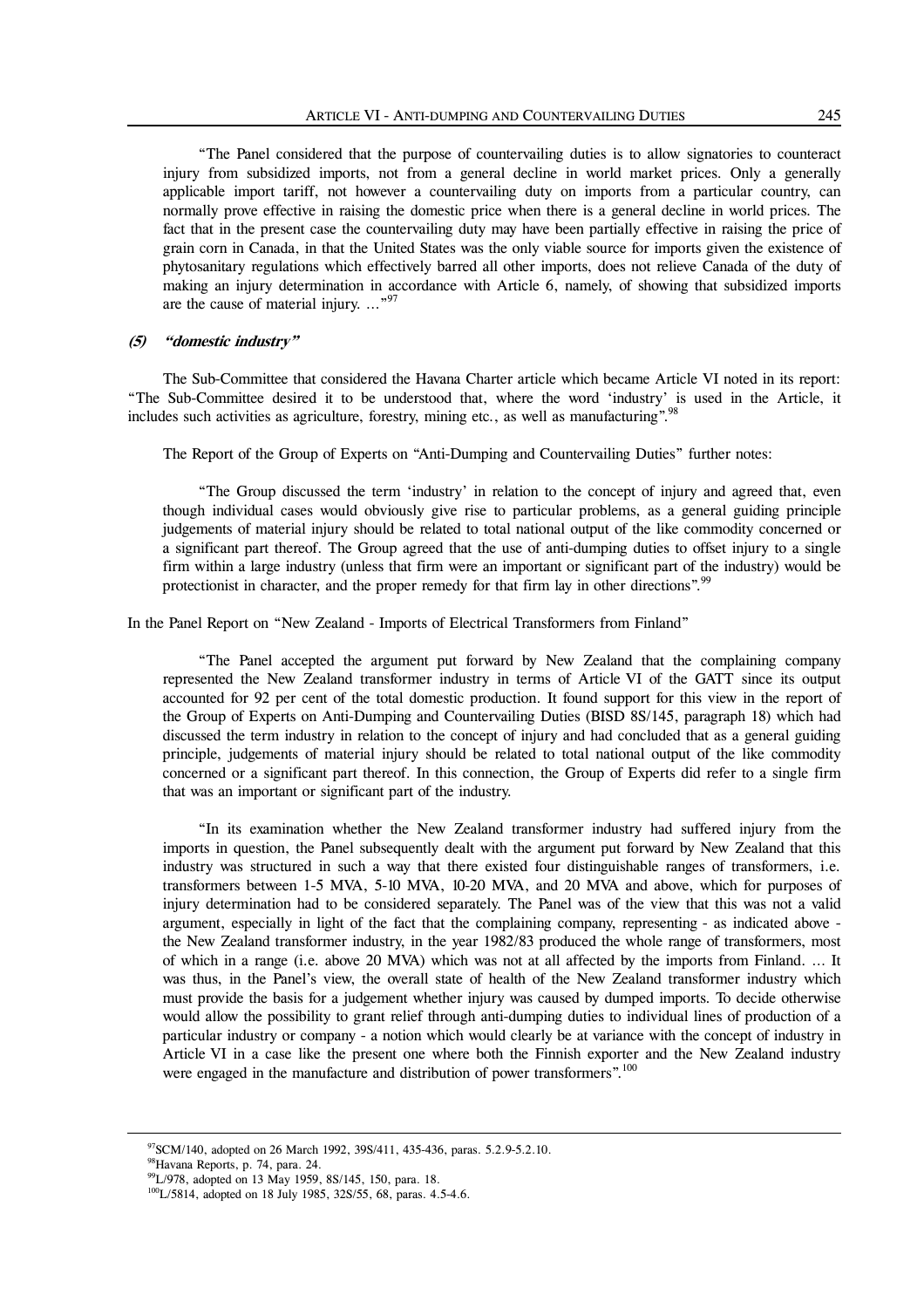See the definition of "domestic industry" for purposes of determining injury in terms of Article VI of the GATT, in Article 4 of the 1967 and 1979 Agreements on Implementation of Article VI of the General Agreement and Article 6:5 and 6:7-9 of the 1979 Agreement on Interpretation and Application of Articles VI, XVI and XXIII of the General Agreement<sup>101</sup>: these definitions provide:

"In determining injury, the term 'domestic industry' shall … be interpreted as referring to the domestic producers as a whole of the like products or to those of them whose collective output of the products constitutes a major proportion of the total domestic production of those products, except that when producers are related to the exporters or importers or are themselves importers of the allegedly subsidized product, the industry may be interpreted as referring to the rest of the producers …".

A footnote to this paragraph in the 1979 Agreements called for a group of experts to develop a definition of the word "related". The 1981 Report of this group, adopted by the Committee on Anti-Dumping Practices and the Committee on Subsidies and Countervailing Measures, provides that for the purpose of these provisions, "producers shall be deemed to be related to the exporters or importers only if: (a) one of them directly or indirectly controls\* the other; (b) both of them are directly or indirectly controlled\* by a third person; or (c) together they directly or indirectly control\* a third person, provided that there are grounds for believing or suspecting that the effect of the relationship is such as to cause the producer concerned to behave differently from non-related producers". A footnote to the asterisked words provides that "For the purposes of these Articles, one shall be deemed to control another when the former is legally or operationally in a position to exercise restraint or direction over the latter". The report notes that "The experts were of the opinion that the best approach would be to combine certain relevant criteria from the definition in [Article 15 of the Agreement on Implementation of Article VII of the General Agreement] with the requirement that the effect of the relationship was such as to cause the producer concerned to behave differently from non-related producers. At the same time they recognized that, as certain criteria were extremely difficult to evaluate, any such definition should allow sufficient flexibility and should be applied with appropriate care".<sup>102</sup>

 The Panel on "United States - Definition of Industry Concerning Wine and Grape Products" under the Agreement on Interpretation and Application of Articles VI, XVI and XXIII of the General Agreement, examined a dispute regarding amendments made in 1984 to the United States anti-dumping and countervailing duty laws which had provided that the definition of "industry" for anti-dumping and countervailing duty investigations in the case of wine and grapes would be as follows: "The term 'industry' means the domestic producers as a whole of a like product, or those producers whose collective output of the like product constitutes a major proportion of the total domestic production of that product; except that in the case of wine and grape products subject to investigation under this Title, the term also means the domestic producers of the principal raw agricultural product (determined on either a volume or value basis) which is included in the like domestic product, if those producers allege material injury, or threat of material injury, as a result of imports of such wine and grape products".

 "The Panel based the consideration of the case before it on Article 6 of the Code, in particular its paragraph 5, and footnote 18 to paragraph 1. It noted that Article 6:5 defines the term 'domestic industry' as the domestic producers as a whole of the like products (or those of them whose collective output of the products constitutes a major proportion of the total domestic production of those products). The Panel also noted that the term 'like product' is defined in footnote 18 to Article 6:1 of the Code, and it shared the view expressed by both parties to the dispute that, because of different physical characteristics, wine and grapes were not 'like products' in the sense of the Code. In view of the precise definition of 'domestic industry', the Panel considered that producers of the like products could be interpreted to comprise only producers of wine.

 "The Panel then addressed the question whether, as a consequence of the close relationship between grape and wine production, the wine-grape growers could be regarded as part of the industry producing wine. It noted in this respect that both delegations had stated before the Panel that in the United States, the

<sup>101&</sup>lt;sub>15S</sub>/24, 27; 26S/171, 175; 26S/56, 65.

<sup>&</sup>lt;sup>102</sup>Report to the Committee on Anti-dumping Practices and the Committee on Subsidies and Countervailing Measures, 28S/33, adopted 28-30 October 1981 by both Committees, 28S/47, 28S/28; Agreement on Implementation of Article VII, 26S/116.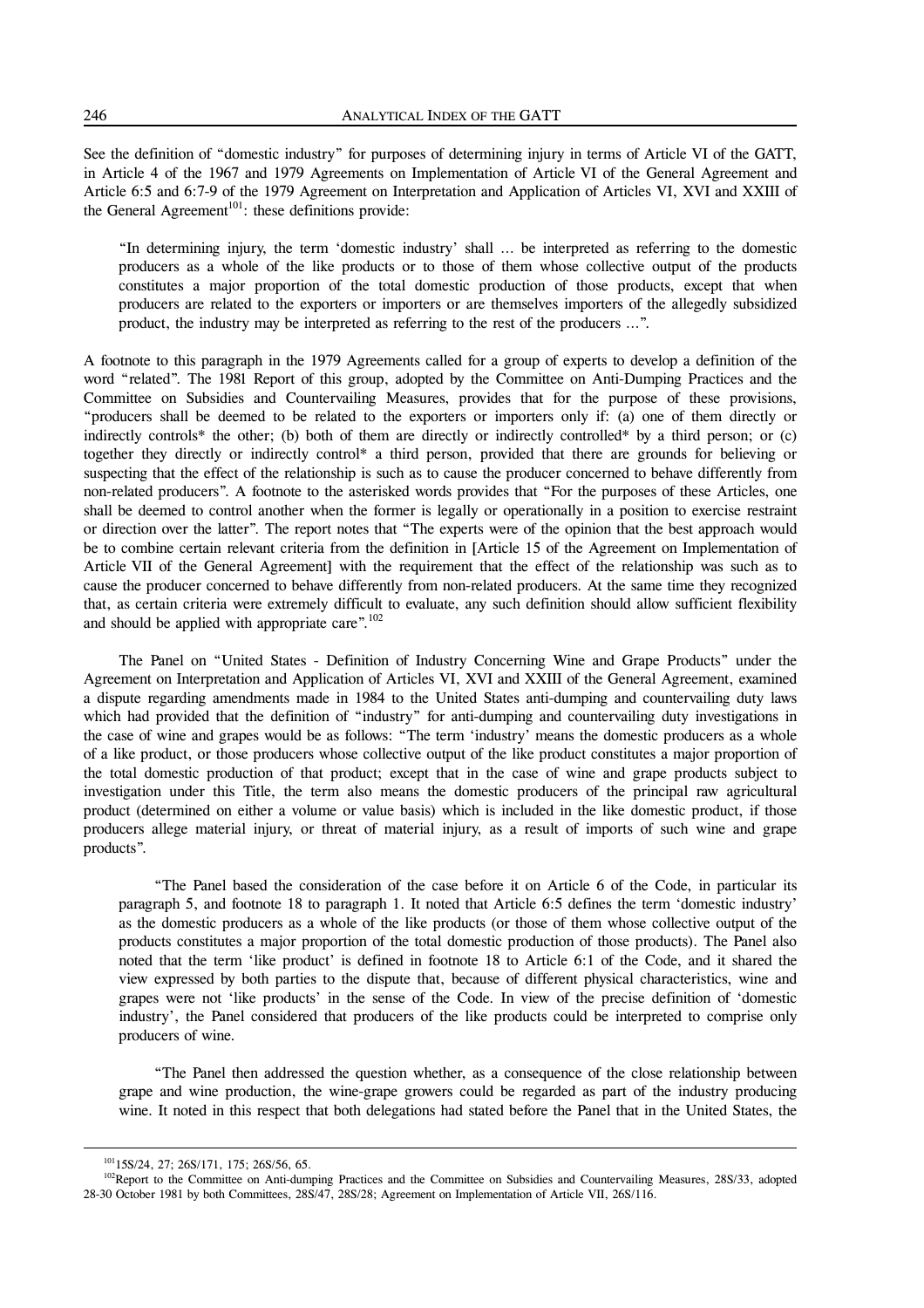structure of the industries was such that wineries did not normally grow their own grapes but bought them from the grape-growers for processing. In view of this situation, the Panel found that, irrespective of ownership, a separate identification of production of wine-grapes from wine in terms of Article 6:6 of the Code was possible and that therefore in fact two separate industries existed in the United States - the growers of wine-grapes on the one hand and the wineries on the other. Bearing in mind its terms of reference, the Panel did not consider it appropriate to examine the structure of the wine industry in other countries or the situation in other product sectors.

 "The finding which the Panel reached was supported by the fact that in a previous countervailing duty investigation on wine imports, which had been conducted under the unamended version of Section 771(4)(a) of the US Tariff Act of 1930, the USITC had concluded that it was not appropriate to include grape growers within the scope of the domestic industry. The Panel noted the language of the Conference Report of the US Congress … which states that producers of products being incorporated into a processed or manufactured article (i.e. intermediate goods or component parts) were generally not included in the scope of the domestic industry that the USITC analysed for the purposes of determining injury. In view of this fact it therefore appeared to the Panel that this had been a reason for the United States to amend the Trade and Tariff Act of 1984, in order to give wine-grape growers standing in countervailing duty proceedings involving wine imports. The Panel thus was of the opinion that it would not have been necessary to change the definition of 'industry' in the US Tariff Act of 1930 if wine-grape growers in the United States were part of the wine industry."<sup>103</sup>

See also the material on "like product" in the context of Article VI, at page 227 above.

# **(6) Sub-paragraphs 6(b) and 6(c): Anti-dumping and countervailing duties based on material injury to the industry in a third country**

 The first sentence of paragraph 6(b) was added during discussions at the Geneva session of the Preparatory Committee in 1947.<sup>104</sup> The second sentence of paragraph  $6(b)$  and paragraph  $6(c)$  were agreed during the 1954-55 Review Session, as noted in the Report of the Review Working Party on "Other Barriers to Trade":

"The representatives of Australia and New Zealand originally proposed an extensive amendment to paragraph 6 which would have removed the requirement of prior approval by the CONTRACTING PARTIES before the imposition of a countervailing or anti-dumping measure designed to protect the industry of another exporting country. While this amendment did not receive wide support in its original form, a revised amendment proposed by those two delegations which is confined to countervailing duties, is recommended by the Working Party".105

Accordingly, the second sentence of paragraph 6(b) and paragraph 6(c), and the interpretative note to paragraph 6(b), were added to Article VI by the Protocol Amending the Preamble and Parts II and III of the General Agreement, which entered into force in 1957.

 The same Working Party Report notes that "During the consideration of this subject by the Working Party, the Netherlands representative presented an oral proposal that the CONTRACTING PARTIES should be given the authority to require contracting parties to impose countervailing and anti-dumping duties against imports of a product from another country which, through the sale of the product concerned at a subsidized or dumping price, causes serious injury to other exporting contracting parties. This proposal was not accepted by the Working Party".<sup>106</sup>

 The Second Report of the Group of Experts on Anti-dumping and Countervailing Duties noted the view of the Group that: "As regards the application of anti-dumping duties in the interests of third countries, the Group

<sup>&</sup>lt;sup>103</sup>SCM/71, adopted on 28 April 1992, 39S/436, 446-447, paras. 4.2-4.4. The legislative proviso regarding wine and grape products has since expired; see SCM/M/59 p. 29-31.

<sup>&</sup>lt;sup>104</sup>See EPCT/103.

1053S/223-224; see proposal at W.9/214.

<sup>106</sup>*Ibid*., 3S/224, para. 11.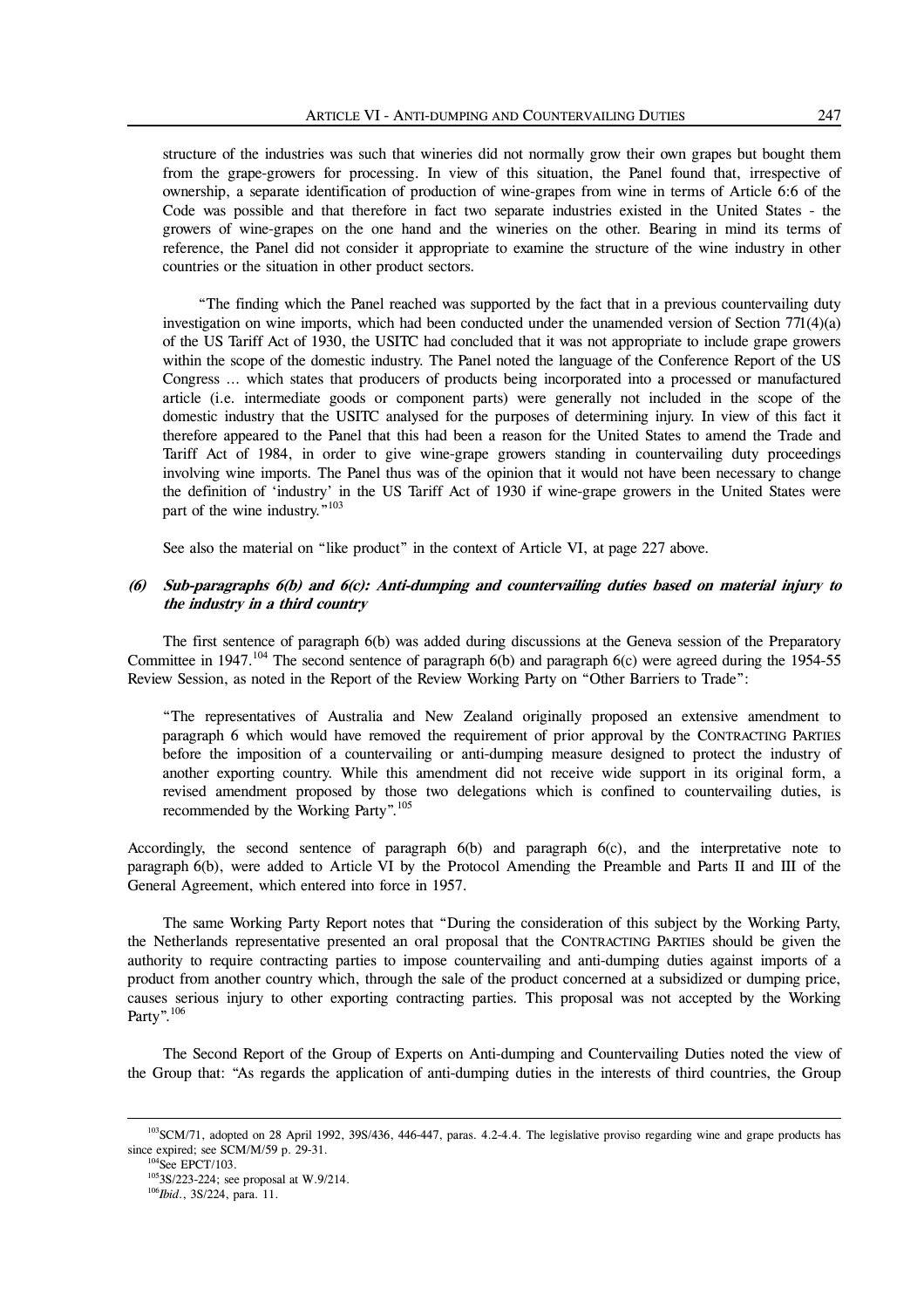was of the opinion that the initiative should come from the third country involved".<sup>107</sup> Further on this subject, the Group's Second Report provides:

 "The Group was of the opinion that the situation of third countries was fully dealt with in Article VI, paragraph 6, which related to cases where countries could levy an anti-dumping duty on behalf of third countries.

 "In these circumstances, and contrary to one of the basic principles of Article VI, paragraph 6(a), the imposition of an anti-dumping duty was not contingent upon the existence of injury caused to an industry of the importing country, but upon injury caused or threatened to an industry of one or more third countries which were suppliers of the importing country.

 "In order to avoid any misunderstanding, the Group wished to stress that a third country, in order to justify a request to an importing country to impose measures against another country, should produce evidence that the dumping engaged in by the other country was causing material injury to its domestic industry and not only to the exports of the industry of that third country. However, in cases where the importing country granted a request from a third country, anti-dumping measures should not be imposed until and unless the CONTRACTING PARTIES had approved the proposed measure (Article VI, paragraph  $6$ ). ...

 "In any case, there was no doubt that the initiation of the procedures of resorting to the CONTRACTING PARTIES laid down in Article VI, paragraph 6, should be left to the discretion of the importing country. Consequently, the Group was of the opinion that where the importing country found it impossible or undesirable to grant the request from a third country which claimed injury, the third country had no right to retaliatory measures but could have resort to Articles XXII and XXIII of the General Agreement".<sup>108</sup>

The provisions of sub-paragraph 6(b) and 6(c) have, so far, not been invoked and no waiver from the provisions of paragraph  $6(a)$  has been requested.<sup>109</sup>

 The 1967 and 1979 Agreements on the Implementation of Article VI each include in Article 12 provisions on "Anti-dumping action on behalf of a third country".<sup>110</sup>

# **8. Paragraph 7**

The Second Report of the Group of Experts on Anti-dumping and Countervailing Duties notes:

 "The Group felt that the responsibility for ensuring the adequate implementation of international stabilization agreements affecting certain commodities should, in the first instance, be left to the bodies or institutions provided for in such agreements; this applied regardless of whether the agreements provided for floor or ceiling prices. ... Of course if while conforming with such an international agreement products were sold at a dumping price, recourse to the provisions of Article VI of GATT would be justified".<sup>111</sup>

There is no record of Article VI:7 ever having been invoked formally in the GATT so far, although this may signify that the justification of its use by a contracting party has never been challenged during discussions with other interested contracting parties.<sup>112</sup>

<sup>&</sup>lt;sup>107</sup>L/1141, adopted on 27 May 1960, 9S/194, 195 para. 6.

<sup>108</sup>*Ibid*., 9S/198, paras. 21-23, 25.

 $109$ C/W/420, p. 2.

11015S/24, 34; 26S/171, 183.

111L/1141, adopted on 27 May 1960, 9S/194, 199, para. 30.

 $112$ CG.18/W/59, p. 16.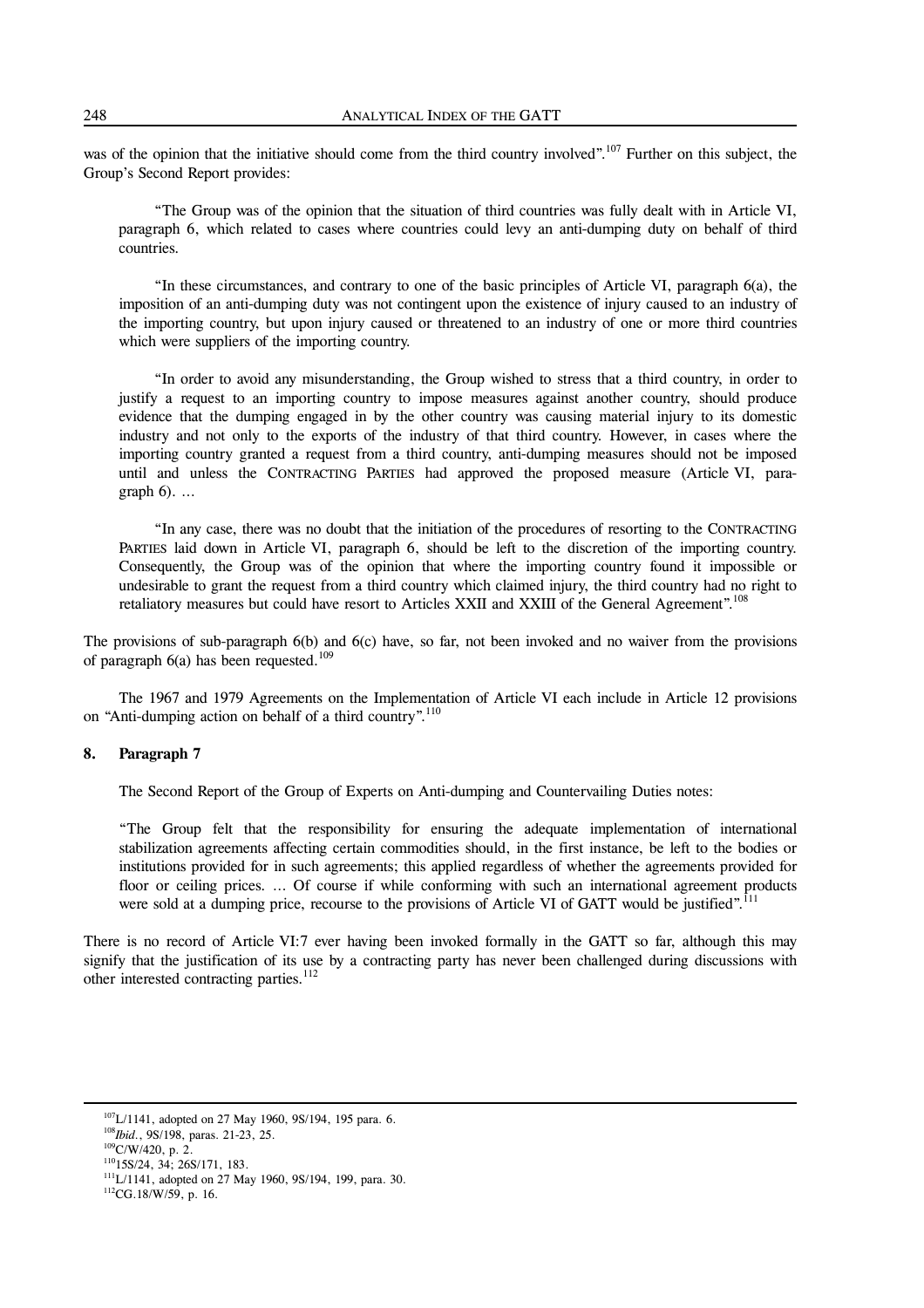# **B. RELATIONSHIP BETWEEN ARTICLE VI AND OTHER GATT ARTICLES**

# **1. Article I**

 The 1955 Panel Report on "Swedish Anti-Dumping Duties" examined Sweden's application of a basic price scheme on imports of nylon stockings, in which any consignment with an invoice price higher than the basic price determined by the Swedish government was exempted from anti-dumping proceedings, and for other shipments dumping margins were related to the concept of normal value in Article VI. The Panel examined, *inter alia*, the claim by Italy that this scheme was inconsistent with Article I because it would exempt from antidumping proceedings imports from high-cost producers which were below normal value but above the basic price, and would deprive the low-cost producers of their competitive advantage to which they were entitled under the most-favoured-nation clause. The Panel Report notes as follows:

 "The Panel considered that this argument was not entirely convincing. If the low-cost producer is actually resorting to dumping practices he foregoes the protection embodied in the most-favoured-nation clause. On the other hand, Article VI does not oblige an importing country to levy an anti-dumping duty whenever there is a case of dumping, or to treat in the same manner all suppliers who resort to such practices. The wording of paragraph 6 supports that view. The importing country is only entitled to levy an anti-dumping duty when there is material injury to a domestic industry or at least a threat of such an injury. If, therefore, the importing country considers that the imports above a certain price are not prejudicial to its domestic industry, the text of paragraph 6 does not oblige it to levy an anti-dumping duty on imports coming from high-cost suppliers, but, on the contrary, prevents it from doing so. On the other hand, if the price at which the imports of the low-cost producers are sold is prejudicial to the domestic industry, the levying of an anti-dumping duty is perfectly permissible, provided, of course, that the case of dumping is clearly established.

 "The Panel recognized however that the basic price system would have a serious discriminatory effect if consignments of the goods exported by the low-cost producers had been delayed and subjected to uncertainties by the application of that system and the case for dumping were not established in the course of the enquiry. The fact that the low-cost producer would thus have been at a disadvantage whereas the high-cost producer would have been able to enter his goods freely even at dumping prices would clearly discriminate against the low-cost producer".<sup>113</sup>

The Second Report of the Group of Experts on Anti-dumping and Countervailing Duties notes:

"In equity, and having regard to the most-favoured-nation principle the Group considered that where there was dumping to the same degree from more than one source and where that dumping caused or threatened material injury to the same extent, the importing country ought normally to be expected to levy antidumping duties equally on all the dumped imports".<sup>114</sup>

See also Articles 8(b) and 8:2 of the 1967 and 1979 Agreements on the Implementation of Article VI<sup>115</sup>.

 The Report of the Panel on "United States - Definition of Industry Concerning Wine and Grape Products", established under the Agreement on Interpretation and Application of Articles VI, XVI and XXIII of the General Agreement to examine a dispute regarding a provision of the United States anti-dumping and countervailing duty laws, notes that "the Panel held the view that Article VI of the GATT and the corresponding Code provision should, because they permitted action of a non-m.f.n. nature otherwise prohibited by Article I, be interpreted in a narrow way".<sup>116</sup>

 The 1991 Report of the Panel on "United States - Countervailing Duties on Fresh, Chilled and Frozen Pork from Canada" contains the following finding:

l

<sup>113</sup>L/328, adopted 26 February 1955, 3S/81, 83-84, paras. 8-9.

114L/1141, adopted on 27 May 1960, 9S/194, 198, para. 26.

11515S/24, 31; 26S/171, 180.

<sup>&</sup>lt;sup>116</sup>SCM/71, adopted on 28 April 1992, 39S/436, 447, para. 4.5.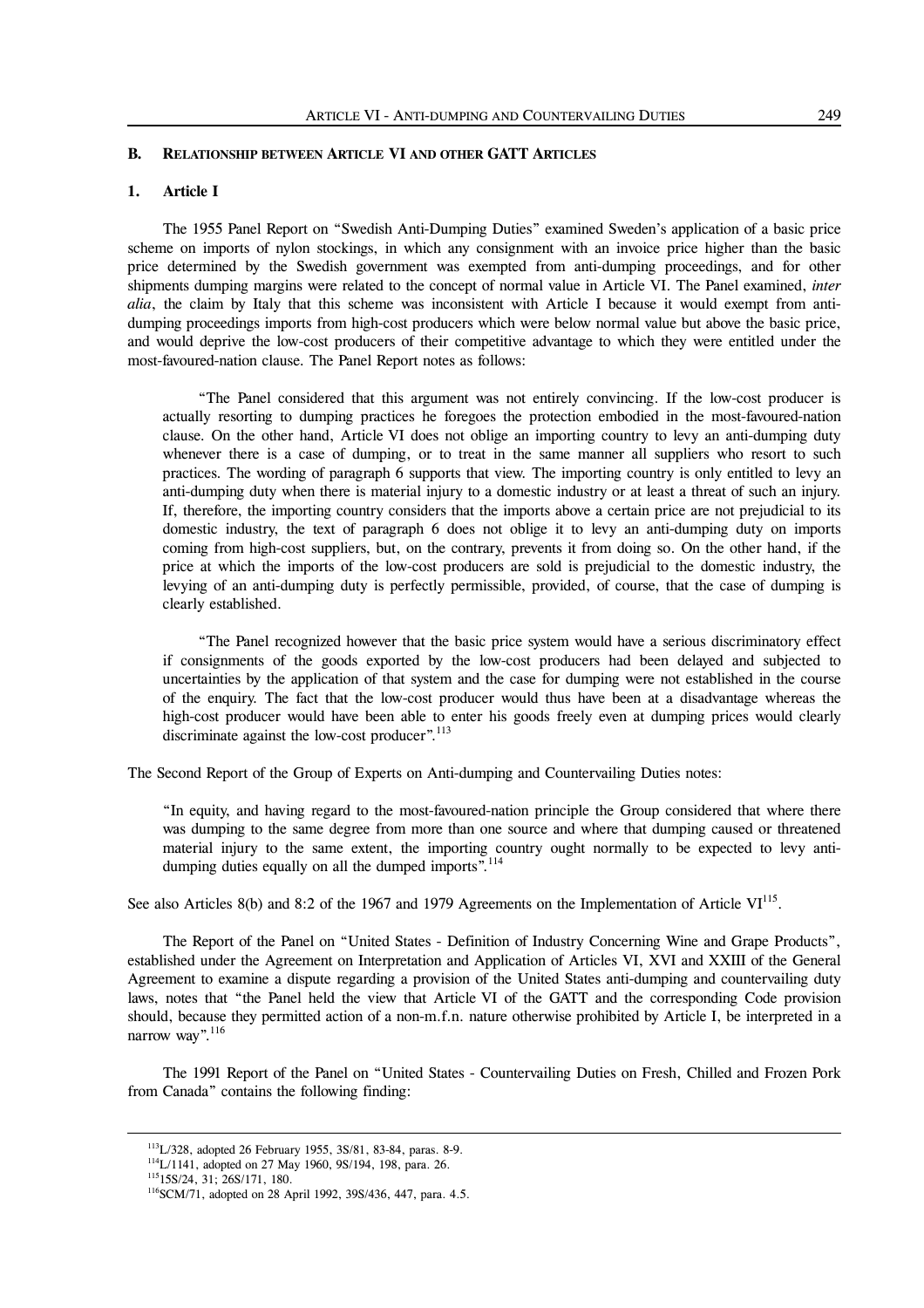"… in conducting [its] examination, the Panel took into account that Article VI:3 is an exception to basic principles of the General Agreement, namely that … charges of any kind imposed in connection with imports must meet the most-favoured-nation standard (Article I:1). The Panel also noted in this context that discriminatory trade measures may under the General Agreement only be taken in expressly defined circumstances (e.g. Article XXIII:2)".<sup>117</sup>

 In the 1992 Panel Report on "United States - Denial of Most-favoured-nation Treatment as to Non-rubber Footwear from Brazil," "The Panel considered that the rules and formalities applicable to countervailing duties, including those applicable to the revocation of countervailing duty orders, are rules and formalities imposed in connection with importation, within the meaning of Article I:1".<sup>118</sup>

"The Panel noted that Article I would in principle permit a contracting party to have different countervailing duty laws and procedures for different categories of products, or even to exempt one category of products from countervailing duty laws altogether. The mere fact that one category of products is treated one way by the United States and another category of products is treated another is therefore in principle not inconsistent with the most-favoured-nation obligation of Article I:1. However, this provision clearly prohibits a contracting party from according an advantage to a product originating in another country while denying the same advantage to a *like product* originating in the territories of other contracting parties."119

 "The Panel found that the United States failed to grant, pursuant to Section 104(b) of the Trade Agreements Act of 1979, to products originating in contracting parties signatories to the Subsidies Agreement the advantage accorded in Section 331 of the Trade Act of 1974 to like products originating in countries beneficiaries of the United States GSP programme, that advantage being the automatic backdating of the revocation of countervailing duty orders issued without an injury determination to the date on which the United States assumed the obligation to provide an injury determination under Article VI:6(a). Accordingly, the Panel concludes that the United States acted inconsistently with Article I:1 of the General Agreement".<sup>120</sup>

#### **2. Article II**

 In the 1962 Panel Report on "Exports of Potatoes to Canada", the Panel examined a complaint by the United States concerning the imposition by Canada of an import charge on potatoes in addition to the bound specific duty, as a result of the application under the Canadian Customs Act of "values for duty" on potatoes imported below a certain price. The Panel found that "the imposition of an additional charge could not be justified by Article VI of the General Agreement, since the main requirement laid down in paragraph 1(a) of the Article was not satisfied" (see page 226 above).

 "The Panel came to the conclusion that the measure introduced by the Canadian Government amounted to the imposition of an additional charge on potatoes which were imported at a price lower than Can.\$2.67 per 100 lbs. The Panel considered that this charge was in addition to the specific import duty which had been bound at a rate of Can.\$0.375 per 100 lbs. Since no provisions of the General Agreement had been brought forward for the justification of the imposition of an additional charge above the bound import duty, the Panel considered that the Canadian Government had failed to carry out its obligations under paragraph 1(a) of Article  $II$ ".<sup>121</sup>

 $117$ DS7/R, adopted 11 July 1991, 38S/30, 44, para. 4.4.

<sup>&</sup>lt;sup>118</sup>DS18/R, adopted on 19 June 1992, 39S/128, 150, para. 6.8. <sup>119</sup>*Ibid*., 39S/151, para. 6.11.

<sup>120</sup>*Ibid*., 39S/154, para. 7.2.

<sup>&</sup>lt;sup>121</sup>L/1927, adopted on 16 November 1962, 11S/88, 93, para. 18.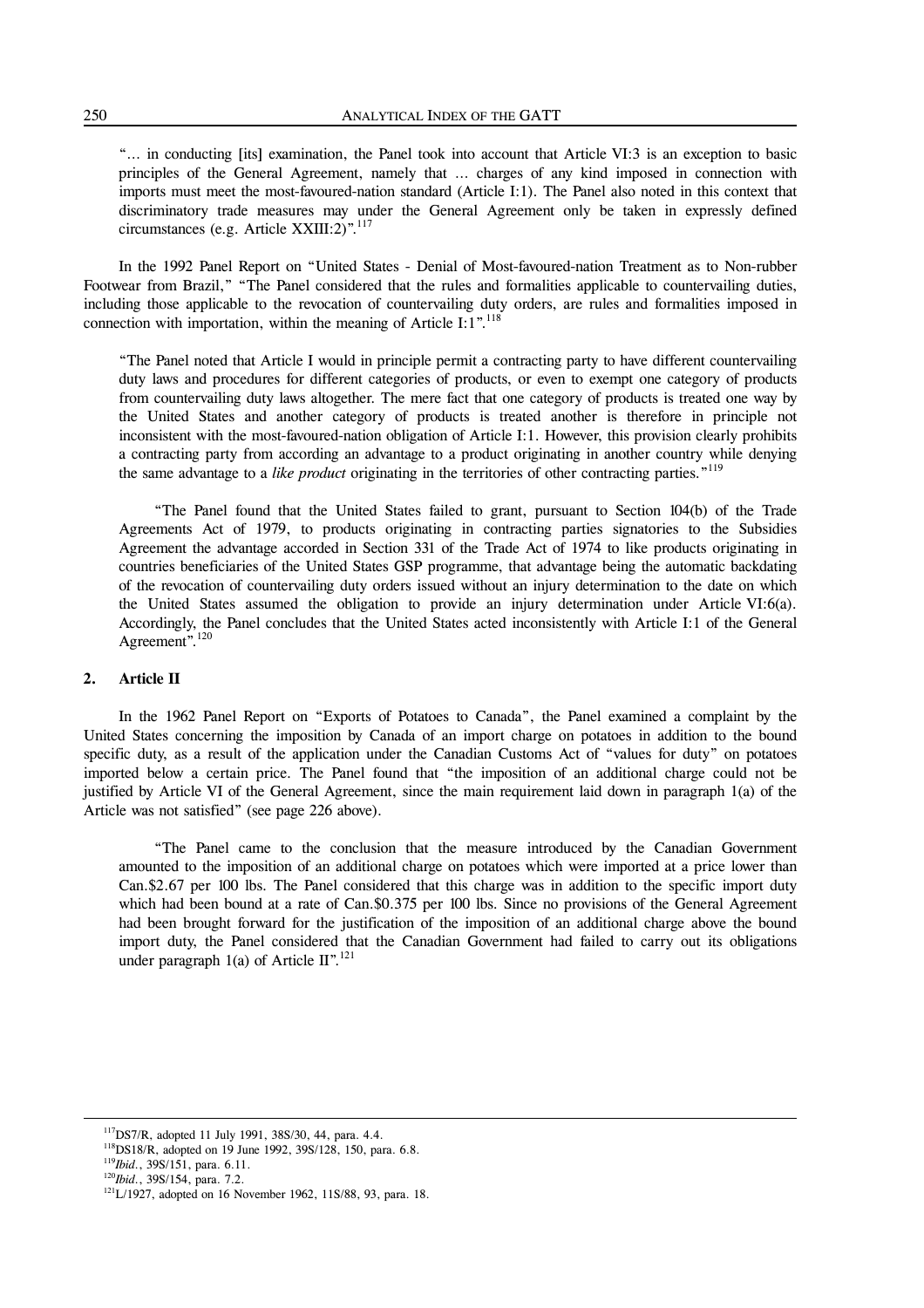## **3. Article XVI**

 During discussions at London on Article 11 of the proposed Charter on anti-dumping and countervailing duties, it was stated that "Article 11 would permit countervailing duties to prevent injury, even though the subsidy granted by the exporting country was justified under provisions of the Charter".<sup>122</sup>

 The Report of the 1954-55 Review Working Party on "Other Barriers to Trade", which drafted the provisions of Section B of Article XVI, notes that the "Working Party … agreed … that nothing in the terms of Section B of Article XVI, relating to export subsidies, should be considered as limiting the scope of consultations envisaged under other provisions of the Agreement or as affecting in any way the right of a contracting party to impose countervailing and anti-dumping duties".<sup>123</sup>

 The Second Report of the Group of Experts on Anti-Dumping and Countervailing Duties provides: "The fact that the granting of certain subsidies was authorized by the provisions of Article XVI of the General Agreement clearly did not debar importing countries from imposing, under the terms of Article VI, a countervailing duty on the products on which subsidies had been paid".<sup>124</sup>

 The Panel Report on "United States - Countervailing Duties on Fresh, Chilled and Frozen Pork from Canada"

"… noted that the purposes of Article VI and Article XVI were fundamentally different: the former provision provides for a right to react unilaterally to subsidies while the latter sets out rules of conduct and procedures relating to subsidies. It is for these reasons not justified in the view of the Panel to conclude from the references to trade effects in Article XVI:1 that Article VI:3 permits contracting parties to offset the full trade effects caused by a subsidy granted to the producers of a product by levying countervailing duties without it having been determined that subsidies have been bestowed on these other products".<sup>125</sup>

 The Panel on "United States - Definition of Industry Concerning Wine and Grape Products", which was established under the Agreement on Interpretation and Application of Articles VI, XVI and XXIII of the General Agreement to examine a dispute regarding a provision of the United States anti-dumping and countervailing duty laws, found, *inter alia*:

 "The Panel … considered the argument made by the US delegation that Article 9 of the Code was no less pertinent to the definition of 'domestic industry' that might be injured by subsidization than to the scope of producers whose exports might be subsidized. The Panel could see no relationship between Article 9 which prohibits the use of export subsidies on non-primary products, on the one hand, and Article 6:5 which contains the definition of 'domestic industry' for countervailing duty purposes, on the other. Quite apart from the fact that the two Code provisions in question had a different basis in the General Agreement itself, i.e. Article XVI in the case of Article 9 of the Code and Article VI in the case of Article 6:5 of the Code, the Panel was of the view that the definition of 'certain primary products' under Article 9 was made for different purposes than defining 'domestic industry' and that it could therefore not be used to interpret an otherwise explicit wording of Article 6:5. The processing permitted under the definition of 'certain primary products' could be, and in many instances was, a separate economic process identifiable in terms of Article 6:6 of the Code. Once such a separate identification was possible (e.g. because of the structure of the production), the economic interdependence between industries producing raw materials or components and industries producing the final product was not relevant for the purposes of the Code. There was therefore, in the Panel's view, no basis for the contention that two products had to be considered as 'like products', and consequently the industries concerned to be one and the same, just because a primary product might continue to be considered a primary product even after processing ...".<sup>126</sup>

 $^{122}$ EPCT/C.II/48, p. 3.

 $123L/334$  and Addendum, adopted on 3 March 1955, 3S/222, 226, para. 20.

<sup>&</sup>lt;sup>124</sup>L/1141, adopted on 27 May 1960, 9S/194, 200, para. 32.

12538S/44.

<sup>&</sup>lt;sup>126</sup>SCM/71, adopted on 28 April 1992, 39S/436, 447, para. 4.5.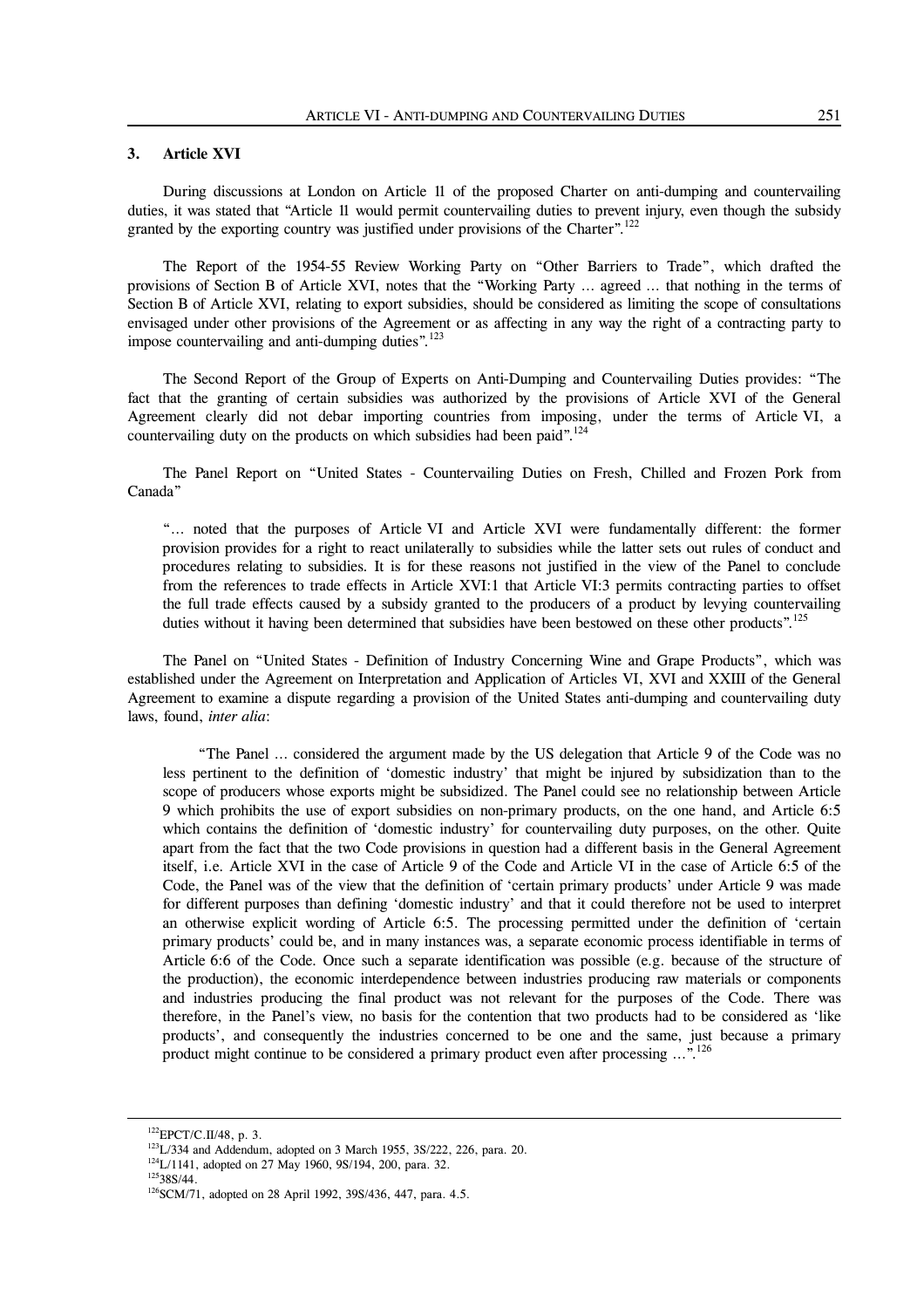# **4. Article XXIII**

See under Article XXIII.

# **C. AGREEMENT ON IMPLEMENTATION OF ARTICLE VI AND AGREEMENT ON INTERPRETATION AND APPLICATION OF ARTICLES VI, XVI AND XXIII**

# **1. Work done under the 1979 Agreements**

 The Agreement on Implementation of Article VI of the General Agreement was negotiated in the Kennedy Round of multilateral trade negotiations in the light of the decision of Ministers in 1963 that the Kennedy Round should "deal not only with tariffs but also with non-tariff barriers".127 This Agreement entered into force on 1 July 1968. In the Tokyo Round of multilateral trade negotiations revisions to the 1967 Agreement were proposed to take into account the draft text of the Agreement on Interpretation and Application of Articles VI, XVI and XXIII; the 1979 Agreement on Implementation of Article VI entered into force on 1 January 1980.<sup>128</sup> Article 16:5 of the 1979 Agreement provides that "Acceptance of this Agreement" shall carry denunciation of the Agreement on Implementation of Article VI, done at Geneva on 30 June 1967". As of 31 December 1979 the 1967 Agreement had been accepted by twenty-five contracting parties including the ten EEC Member States, and by the European Economic Community. Two parties to the 1967 Agreement, Macau and Malta, have not accepted the 1979 Agreement. An updated list of acceptances of the 1979 Agreement appears in the Appendix.

 Both the 1967 and 1979 Agreements on the Implementation of Article VI express in their respective preambles the desire of the parties to the Agreement "to interpret the provisions of Article VI of the General Agreement … and to elaborate rules for their application in order to provide greater uniformity and certainty in their implementation". Accordingly, the respective Articles 1 of both Agreements state: "The imposition of an anti-dumping duty is a measure to be taken only under the circumstances provided for in Article VI of the General Agreement and pursuant to investigations initiated and conducted in accordance with the provisions of this Code." Article 14 of the 1979 Agreement establishes a Committee on Anti-Dumping Practices constituted of the Parties to the Agreement.

 The Agreement on Interpretation and Application of Articles VI, XVI and XXIII of the General Agreement was negotiated in the Tokyo Round of multilateral trade negotiations, and entered into force on 1 January 1980.129 An updated list of acceptances of the Agreement appears in the Appendix tables at the end of this book. In the preamble of this Agreement, the signatories express their desire "to apply fully and to interpret the provisions of Articles VI, XVI and XXIII of the General Agreement on Tariffs and Trade only with respect to subsidies and countervailing measures ... and to elaborate rules for their application in order to provide greater uniformity and certainty in their implementation". Accordingly, Article 1 of the Agreement states: "Signatories shall take all necessary steps to ensure that the imposition of a countervailing duty on any product of the territory of any signatory imported into the territory of another signatory is in accordance with the provisions of Article VI of the General Agreement and the terms of this Agreement". Part I of the Agreement deals with countervailing duties; other provisions of the Agreement deal with subsidies. Article 16 of the Agreement establishes a Committee on Subsidies and Countervailing Measures constituted of the signatories to the Agreement.

 The GATT Secretariat has periodically published a collection of legislation under the title of *Anti-*Dumping Legislation.<sup>130</sup> Legislation and regulations of parties to the Agreement on Implementation of

 $127$  Decision of Ministers, 12S/47, para. 3; see Preamble of 1967 Agreement, 15S/24. The 1967 Agreement appears at 15S/24. For the drafting background of the 1967 Agreement, see the documents of the Sub-Committee on Non-Tariff Barriers and other Special Problems, TN.64/SR.1-3, TN.64/NTB/1-; documents of the Group on Anti-Dumping Duties, TN.64/NTB/38-41 and TN.64/NTB/W/1-21; and the draft Code tabled by the United Kingdom in Spec(65)86.

<sup>&</sup>lt;sup>128</sup>For drafting background on the 1979 Agreement, see documents MTN/NTM/W/232+Corr.1, Add.1/Rev.1, Add.2; MTN/W/241/Rev.1, MTN/NTM/W/232/Rev.1, MTN/NTM/W/248, MTN/NTM/W/258-259 and see generally minutes and documents of the Committee on Anti-Dumping Practices, 1968-1979, in the COM.AD/ series. The text of the 1979 Agreement is at 26S/171.

<sup>&</sup>lt;sup>129</sup>Text of the Agreement appears at 26S/56. On the drafting history, see documents listed in TA/INF/1/Rev.8, p. 45-50.

<sup>130</sup>*Anti-Dumping Legislation*, published 1958, 1970, 1974, 1977; *Anti-dumping and Countervailing Measures Legislation*, published in loose-leaf format; current edition updated to March 1987.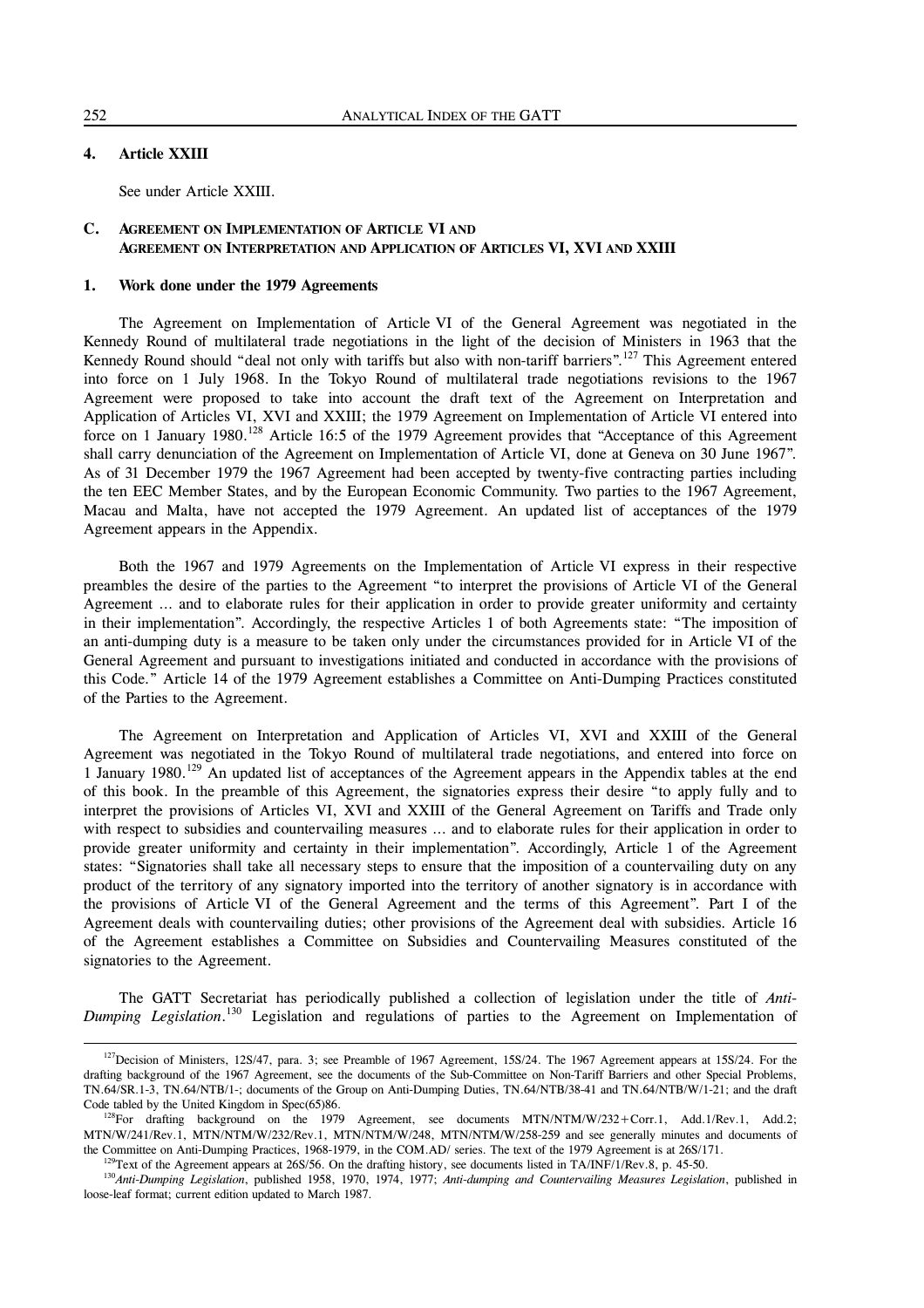Article VI and the Agreement on Interpretation and Application of Articles VI, XVI and XXIII are notified to the Committee on Anti-Dumping Practices and the Committee on Subsidies and Countervailing Measures.<sup>131</sup>

 These two Committees have examined issues relating to administration of anti-dumping and countervailing duty proceedings, and have adopted certain recommendations "constituting an understanding on the manner in which Parties intended to implement certain provisions of the Code. The recommendations have not added new obligations nor have they detracted from the existing obligations under the Code."<sup>132</sup> The Committee on Anti-Dumping Practices has adopted the Recommendation concerning Transparency of Antidumping Procedures<sup>133</sup>, the Recommendation concerning Procedures for an On-the-spot Investigation<sup>134</sup>, the Recommendation concerning the Time-limits Given to Respondents to Anti-dumping Questionnaires<sup>135</sup> and the Recommendation concerning Best Information Available in terms of Article 6:8.<sup>136</sup> The Committee on Subsidies and Countervailing Measures has adopted Guidelines on Physical Incorporation,<sup>137</sup> it being stated that these guidelines constituted an understanding on the manner in which signatories intended to calculate the amount of certain subsidies;<sup>138</sup> Guidelines on Amortization and Depreciation;<sup>139</sup> and Guidelines in the Determination of Substitution Drawback Systems as Export Subsidies.<sup>140</sup> Both Committees adopted in 1981 the Report of a Group of Experts on the definition of the word "related": see above at page 246.

#### **2. Co-existence of the 1979 Agreements and the WTO Agreement**

 In the Uruguay Round of multilateral trade negotiations, two agreements were reached: the 1994 Agreement on Implementation of Article VI, and the Agreement on Subsidies and Countervailing Measures. These agreements are included in Annex 1A to the WTO Agreement and therefore bind all Members of the WTO. In late 1994, the Preparatory Committee for the WTO discussed arrangements for transition from the 1979 agreements to the 1994 agreements. The Preparatory Committee and the Committee on Anti-Dumping Practices each adopted the following decision on "Transitional Arrangements - Transitional Co-existence of the Agreement on Implementation of Article VI of the General Agreement on Tariffs and Trade and the Marrakesh Agreement Establishing the World Trade Organization":

"The Parties to the Agreement on Implementation of Article VI of the General Agreement on Tariffs and Trade (hereinafter referred to as 'the Agreement'),

*"Noting* that not all Parties to the Agreement meeting the conditions for original membership in the World Trade Organization ... will be able to accept the Marrakesh Agreement Establishing the WTO ... as of its date of entry into force, and that the stability of multilateral trade relations would therefore be furthered if the Agreement and the WTO Agreement were to co-exist for a limited period of time;

*"Considering* that, during that period of co-existence, a Party to the Agreement which has become a Member of the WTO should have the right to act in accordance with the WTO Agreement notwithstanding its obligations under the Agreement;

*"Desiring* to end the period of co-existence on a date agreed in advance so as to provide predictability for policy makers and facilitate an orderly termination of the institutional framework of the Agreement;

*"Decide* as follows:

"1. The Parties to the Agreement that are Members of the WTO may, notwithstanding the provisions of the Agreement, maintain or adopt any measure consistent with the provisions of the WTO Agreement.

<sup>&</sup>lt;sup>131</sup>See the ADP/1/Add. and SCM/1/Add. document series.

 $13231S/287-288.$ 

 $13330S/24$ .  $13430S/28$ .

<sup>&</sup>lt;sup>135</sup>30S/30.

 $136$ 31S/283.

<sup>137</sup>SCM/68, adopted on 24 October 1985, 32S/156ff.

13831S/262 para. 12.

<sup>&</sup>lt;sup>139</sup>SCM/64, adopted on 25 April 1985, 32S/154ff.

 $14031S/257.$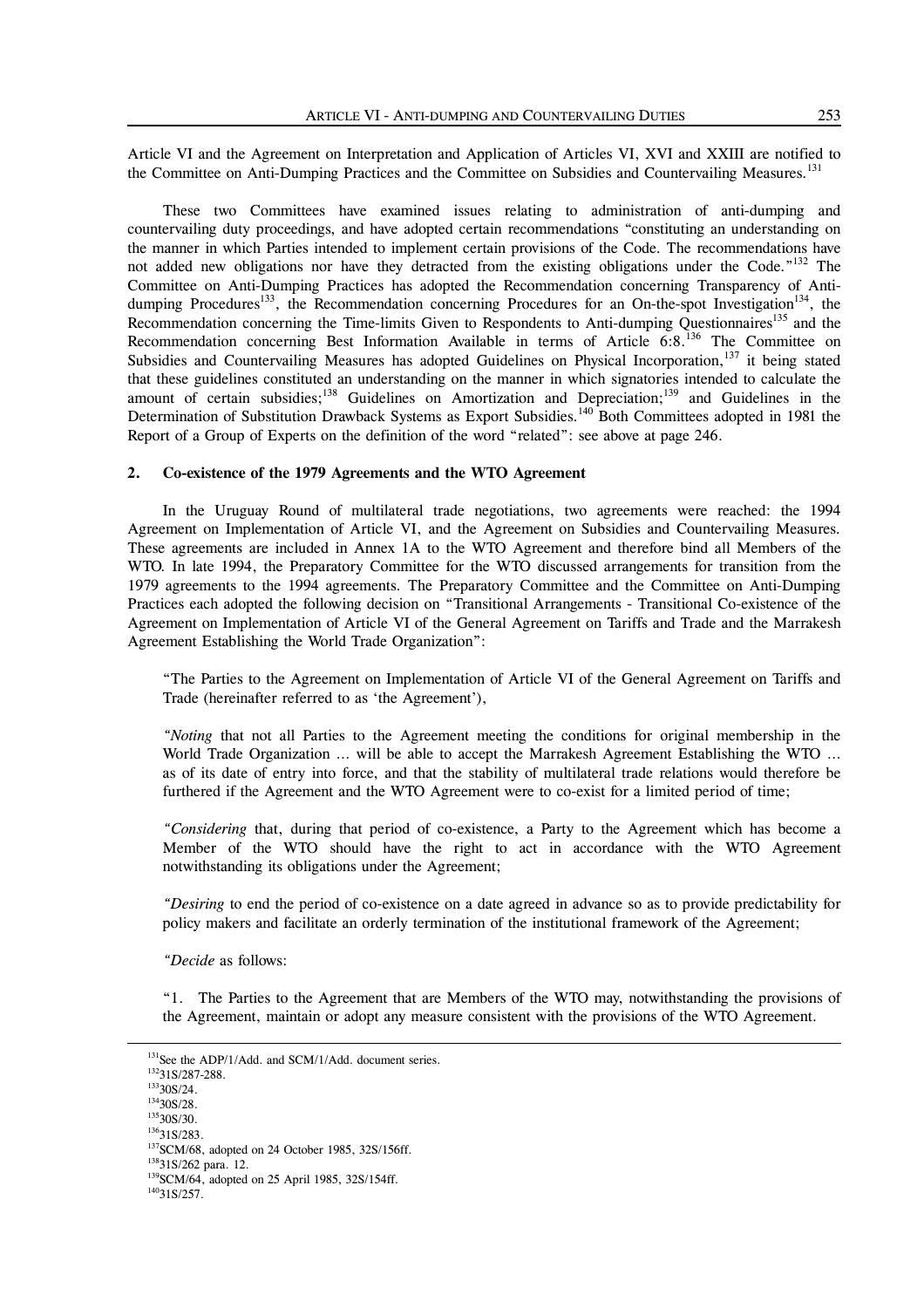- "2. The dispute settlement provisions of the Agreement shall not apply:
	- "(a) to disputes brought against a Party to the Agreement which is a Member of the WTO if the dispute concerns a measure that is identified as a specific measure at issue in the request for the establishment of a panel made in accordance with Article 6 of the Understanding on Rules and Procedures Governing the Settlement of Disputes in Annex 2 of the WTO Agreement and the dispute settlement proceedings following that request are being pursued or are completed; and
	- "(b) in respect of measures covered by paragraph 1 above.

"3. The Agreement is herewith terminated one year after the date of entry into force of the WTO Agreement. In the light of unforeseen circumstances, the Parties may decide to postpone the date of termination by no more than one year."<sup>141</sup>

On the same date, the Preparatory Committee and the Committee on Anti-Dumping Practices also adopted a decision on "Transitional Arrangements - Committee on Anti-Dumping Practices":

"The Parties to the Agreement on Implementation of Article VI of the General Agreement on Tariffs and Trade …

*"Recalling* the Ministerial Decision of 15 April 1994 on the Application and Review of the Understanding on Rules and Procedures Governing the Settlement of Disputes,

*"Further recalling* that Parties to the Agreement have the right to withdraw from the Agreement at any time, said withdrawal to take effect upon the expiration of sixty days from the day on which written notice is received by the Director-General to the CONTRACTING PARTIES to GATT 1947;

*"Agree* that, in the event of withdrawal by any Party from the Agreement taking effect on or after the date of entry into force for it of the Marrakesh Agreement Establishing the World Trade Organization … or in case of termination of the Agreement while this Decision is in effect:

- "(a) the Agreement shall continue to apply with respect to any anti-dumping investigation or review which is not subject to application of the Agreement on Implementation of Article VI of the General Agreement on Tariffs and Trade 1994 pursuant to the terms of Article 18:3 of that Agreement.
- "(b) Parties that withdraw from the Agreement shall remain Members of the Committee on Anti-Dumping Practices exclusively for the purpose of dealing with any dispute arising out of any anti-dumping investigation or review identified in paragraph (a).
- "(c) In case of termination of the Agreement during the period of validity of this Decision the Committee on Anti-Dumping Practices shall remain in operation for the purpose of dealing with any dispute arising out of any anti-dumping investigation or review identified in paragraph (a).
- "(d) The rules and procedures for the settlement of disputes arising under the Agreement applicable immediately prior to the date of entry into force of the WTO Agreement shall apply to disputes arising out of any investigation or review identified in paragraph (a). With respect to such disputes for which consultations are requested after the date of this Decision, Parties and panels will be guided by Article 19 of the Understanding on Rules and Procedures Governing the Settlement of Disputes in Annex 2 of the WTO Agreement.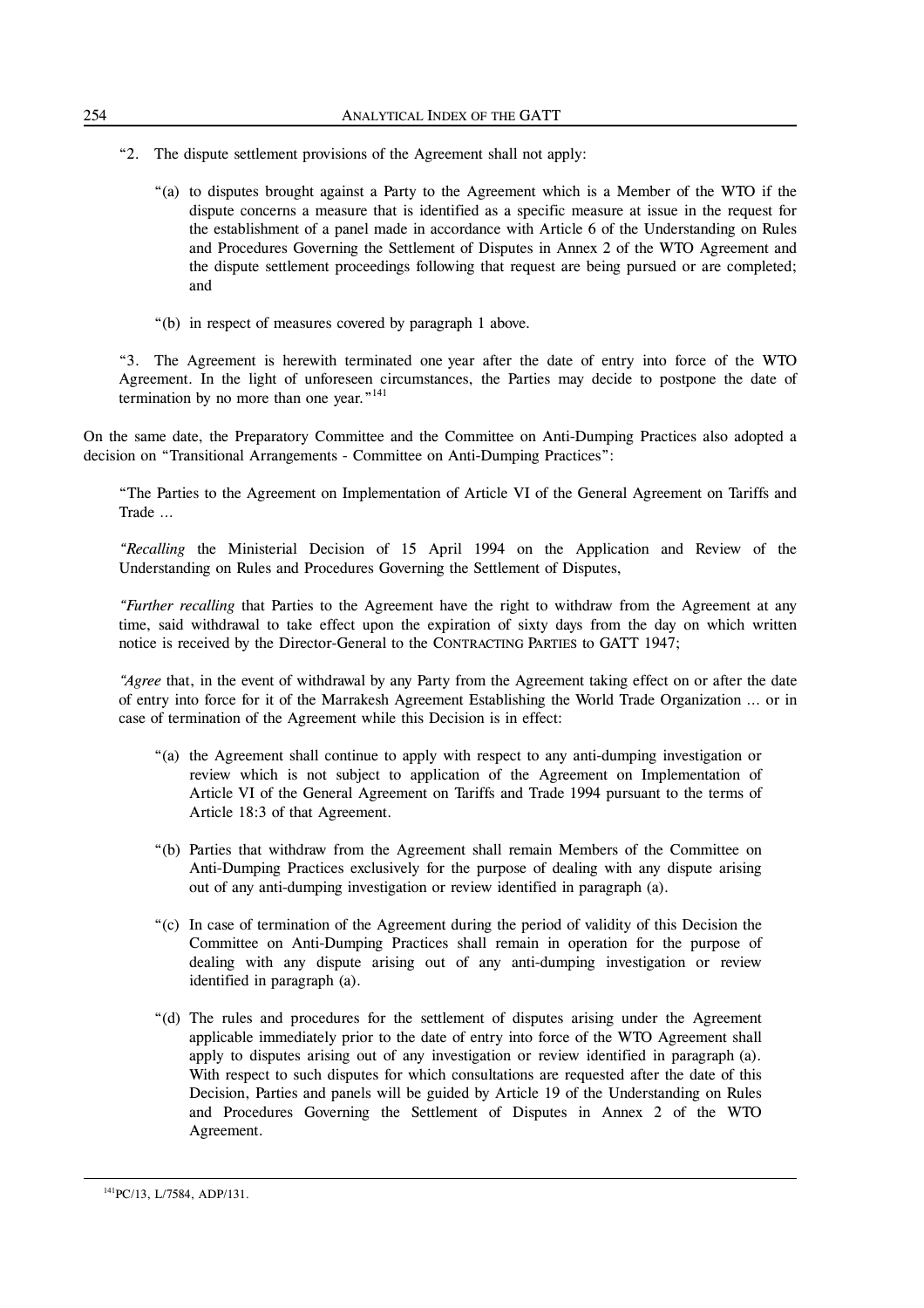"(e) Parties will make their best efforts to expedite to the extent possible under their domestic legislation investigations and reviews referred to in paragraph (a), and to expedite procedures for the settlement of disputes so as to permit Committee consideration of such disputes within the period of validity of this Decision.

"This Decision shall remain in effect for a period of two years after the date of entry into force of the WTO Agreement. Any Party to the Agreement as of the date of this Decision may renounce this Decision. The renunciation shall take effect upon the expiration of sixty days from the day on which written notice of renunciation is received by the person who performs the depositary function of the Director-General to the CONTRACTING PARTIES to GATT 1947."142

On 8 December 1994 the Preparatory Committee and the Committee on Subsidies and Countervailing Measures also adopted two decisions paralleling those cited directly above, concerning coexistence of the WTO Agreement and the Agreement on Interpretation and Application of Articles VI, XVI and XXIII of the General Agreement on Tariffs and Trade.<sup>143</sup>

#### **III. PREPARATORY WORK AND SUBSEQUENT MODIFICATIONS**

 The corresponding Articles in the Havana Charter are Article 34, in the US proposals Chapter III-3, in the US Draft Article 11, in the New York Draft Article 17 and in the Geneva Draft Article 33.

 Article VI in the General Agreement as agreed 30 October 1947 was identical to Article 33 of the Geneva Draft Charter except for the provisions corresponding to the paragraph 7 of the present Article VI. At Havana, this Article was further discussed and amended. After the close of the Havana Conference, the second session Working Party on "Modifications to the General Agreement" agreed to take the Havana Charter article into the General Agreement, entirely replacing the original Article VI. The Report of the Working Party notes in this regard:

"While agreeing that there is no substantive difference between Article VI of the General Agreement and Article 34 of the Charter, the working party recommends the replacement of that article, as the text adopted at Havana contains a useful indication of the principle governing the operation of that article and constitutes a clearer formulation of the rules laid down in that article".<sup>144</sup>

The replacement of Article VI was effected through the Protocol Modifying Part II and Article XXVI, which entered into force on 14 December 1948.

 Further amendments to Article VI were considered in the Review Session of 1954-55, in the Working Party on "Other Barriers to Trade". The Report of this Working Party notes that only two amendments were accepted: the amendments to paragraph 6 discussed on page 247 above, and the insertion of the second interpretative note to paragraph 1 discussed on page 228 above. The Review Session amendments to Article VI were effected through the Protocol Amending the Preamble and Parts II and III of the General Agreement, which entered into force 7 October 1957.

 $142$ PC/14, L/7585, ADP/132. The Agreement on the Transfer of Assets, Liabilities, Records, Staff and Functions from the Interim Commission of the International Trade Organization (ICITO) and the GATT to the World Trade Organization, adopted on 8 and 9 December by the Preparatory Committee for the WTO, the GATT CONTRACTING PARTIES and the Executive Committee of ICITO, provides that "The Director-General of the WTO shall perform the depositary functions of the Director-General of the GATT 1947 after the date on which the legal instruments through which the contracting parties apply the GATT 1947 are terminated. On that date the records of the GATT 1947 shall be transferred to the WTO." PC/9, L/7580, ICITO/39, para. 5.

<sup>&</sup>lt;sup>143</sup>Decisions on "Transitional Arrangements - Transitional Co-existence of the Agreement on Interpretation and Application of Articles VI, XVI and XXIII of the General Agreement on Tariffs and Trade and the Marrakesh Agreement Establishing the World Trade Organization", PC/15, L/7586, SCM/186; "Transitional Arrangements - Committee on Subsidies and Countervailing Measures", PC/16, L/7587, SCM/187.

144GATT/CP.2/22/Rev.1, adopted 1-2 September 1948, II/39, 42 para. 12.